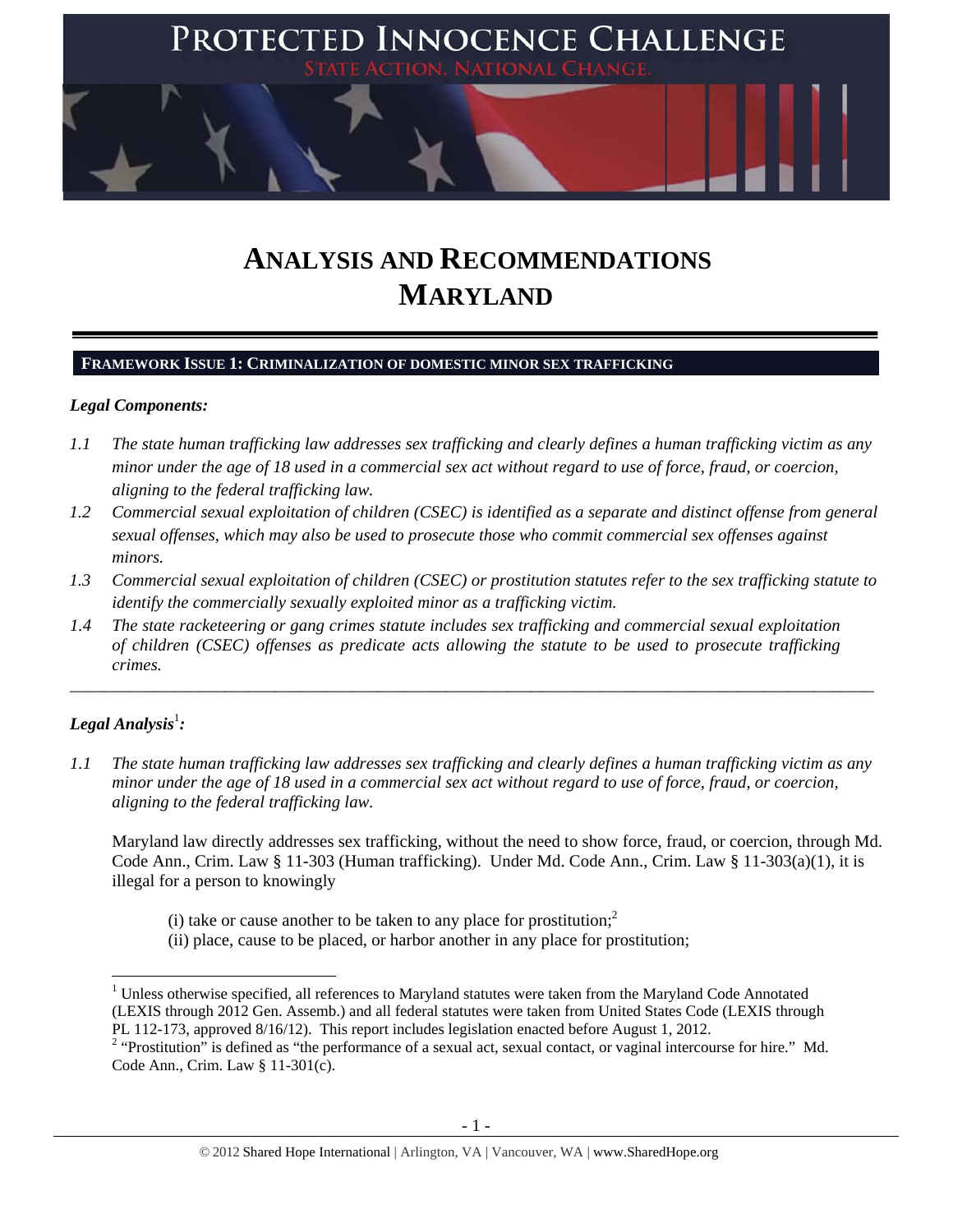(iii) persuade, induce, entice, or encourage another to be taken to or placed in any place for prostitution; (iv) receive consideration to procure for or place in a house of prostitution or elsewhere another with the intent of causing the other to engage in prostitution or assignation; $3<sup>3</sup>$ 

(v) engage in a device, scheme, or continuing course of conduct intended to cause another to believe that if the other did not take part in a sexually explicit performance,<sup>4</sup> the other or a third person would suffer physical restraint or serious physical harm . . .

. . . .

If the victim of the conduct described in Md. Code Ann., Crim. Law  $\S 11-303(a)(1)$  is a minor,<sup>5</sup> the defendant is guilty of a felony punishable by imprisonment up to 25 years, a fine not to exceed \$15,000, or both. Md. Code Ann., Crim. Law § 11-303(b), (c)(2).

Pursuant to Md. Code Ann., Crim. Law § 11-303(e), "A person who knowingly benefits financially or by receiving anything of value from participation in a venture that includes an act described in subsection (a) or (b) of this section is subject to the same penalties that would apply if the person had violated that subsection." If the offense involves a minor, that person also will be guilty, without regard to the use of force, fraud, or coercion, of a felony punishable by imprisonment up to 25 years, a fine not to exceed \$15,000 or both. Md. Code Ann., Crim. Law § 11-303(e)(1), (c)(2).

*1.2 Commercial sexual exploitation of children (CSEC) is identified as a separate and distinct offense from general sexual offenses, which may also be used to prosecute those who commit commercial sex offenses against minors.*

The following Maryland laws specifically criminalize CSEC.

1. Md. Code Ann., Crim. Law § 11-305(a) (Abduction of child under 16) states,

For purposes of prostitution or committing a crime under Title 3, Subtitle 3 of this article [Sexual crimes, including sexual solicitation of minor], a person may not:

(1) persuade or entice or aid in the persuasion or enticement of an individual under the age of 16 years from the individual's home or from the custody of the individual's parent or guardian; or (2) knowingly secrete or harbor or aid in the secreting or harboring of an individual under the age of 16 years who has been persuaded or enticed in a manner described in item (1) of this subsection.

A conviction under this statute is a misdemeanor conviction punishable by imprisonment up to 10 years, a fine not to exceed \$5,000, or both. Md. Code Ann., Crim. Law § 11-305(b).

2. Md. Code Ann., Crim. Law § 3-324(b) (Sexual solicitation of minor) makes it a crime for a person to "with the intent to commit a violation of § 3-304 [Rape in the second degree], § 3-306 [Sexual offense in the second degree], or § 3-307 [Sexual offense in the third degree] of this subtitle or § 11-304 [Receiving earnings of prostitute], § 11-305 [Abduction of child under 16], or § 11-306 [House of prostitution] of this article, knowingly solicit a minor, or a law enforcement officer posing as a minor, to engage in activities that would be unlawful for the person to engage in under § 3-304 [Rape in the second degree], § 3-306

<sup>&</sup>lt;sup>3</sup> "Assignation" means "the making of an appointment or engagement for prostitution or any act in furtherance of the appointment or engagement." Md. Code Ann., Crim. Law § 11-301(b).

<sup>&</sup>lt;sup>4 "S</sup>exually explicit performance" is defined as "a public or private, live, photographed, recorded, or videotaped act or show in which the performer is wholly or partially nude, and which is intended to sexually arouse or appeal to the prurient interest of patrons or viewers." Md. Code Ann., Crim. Law § 11-301(f).<br><sup>5</sup> The term "minor" is not defined in Md. Code Ann., Crim. Law § 11-301 (Definitions), but "minor" is defined

under Md. Crim. Code Ann. §  $1-101(g)$  (Definitions) as "an individual under the age of 18 years." Md. Code Ann., Crim. Law § 1-101 contains general definitions used throughout Maryland's Criminal Code.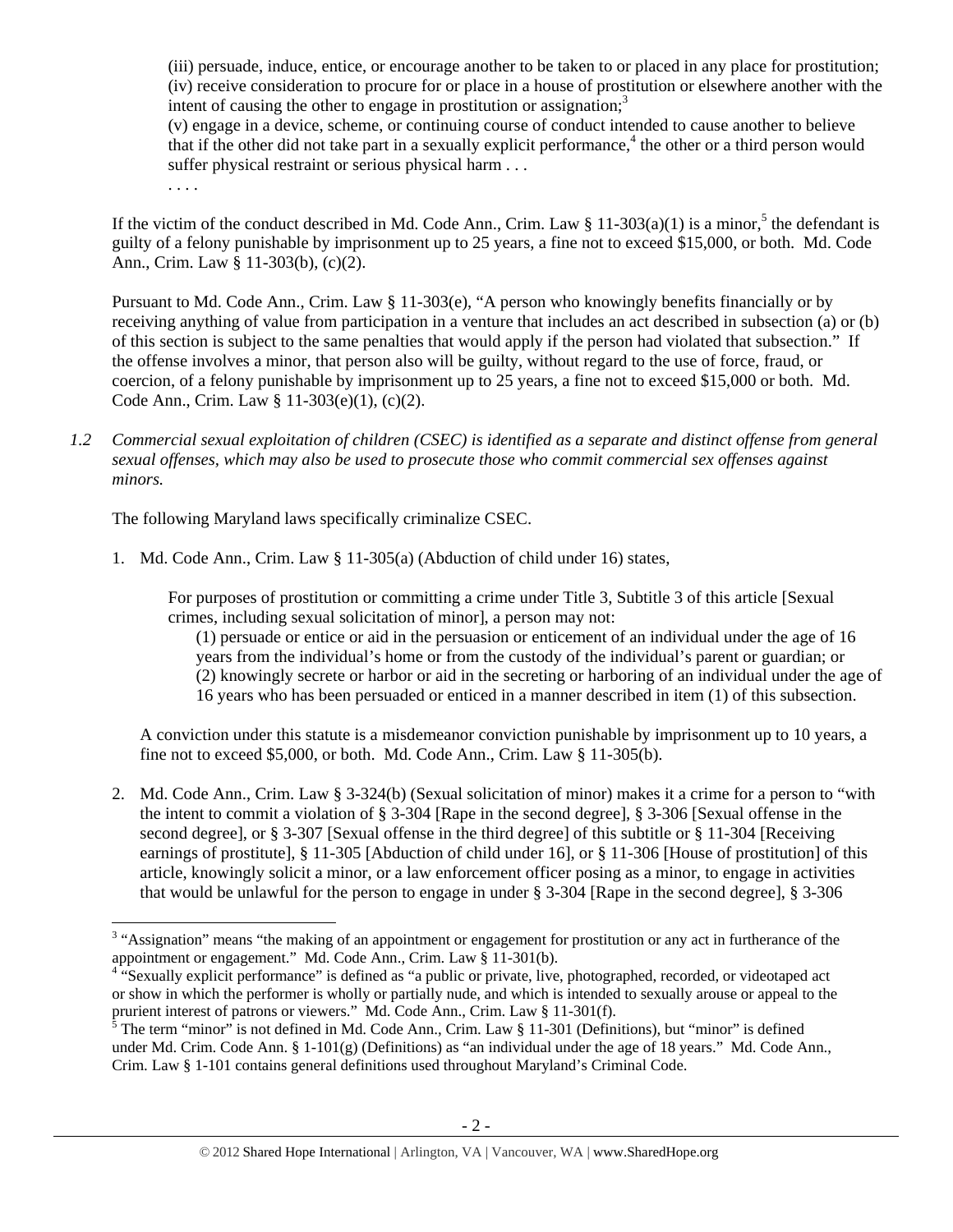[Sexual offense in the second degree], or § 3-307 [Sexual offense in the third degree] of this subtitle or § 11-304 [Receiving earnings of prostitute], § 11-305 [Abduction of child under 16], or § 11-306 [House of prostitution] of this article." As used within Md. Code Ann., Crim. Law § 3-324(b), "solicit" is not defined in an expressly commercial way, but Md. Code Ann., Crim. Law § 3-324(a) defines "solicit" as the following:

[T]o command, authorize, urge, entice, request, or advise a person by any means, including:

- (1) in person;
- (2) through an agent or agency;
- (3) over the telephone;
- (4) through any print medium;
- (5) by mail;
- (6) by computer or Internet; or
- (7) by any other electronic means.

A conviction under this statute is a felony punishable by imprisonment up to 10 years, a fine not to exceed \$25,000, or both. Md. Code Ann., Crim. Law § 3-324(d).

3. Md. Code Ann., Crim. Law § 11-207(a) (Child pornography) makes it a crime for a person to

(1) cause, induce, solicit, or knowingly allow a minor to engage as a subject in the production of obscene matter or a visual representation or performance that depicts a minor engaged as a subject in sadomasochistic abuse or sexual conduct;

(2) photograph or film a minor engaging in an obscene act, sadomasochistic abuse, or sexual conduct; (3) use a computer to depict or describe a minor engaging in an obscene act, sadomasochistic abuse, or sexual conduct;

(4) knowingly promote, advertise, solicit, distribute, or possess with the intent to distribute any matter, visual representation, or performance:

(i) that depicts a minor engaged as a subject in sadomasochistic abuse or sexual conduct; or (ii) in a manner that reflects the belief, or that is intended to cause another to believe, that the matter, visual representation, or performance depicts a minor engaged as a subject of sadomasochistic abuse or sexual conduct; or

(5) use a computer to knowingly compile, enter, transmit, make, print, publish, reproduce, cause, allow, buy, sell, receive, exchange, or disseminate any notice, statement, advertisement, or minor's name, telephone number, place of residence, physical characteristics, or other descriptive or identifying information for the purpose of engaging in, facilitating, encouraging, offering, or soliciting unlawful sadomasochistic abuse or sexual conduct of or with a minor.

A first conviction under this statute is a felony conviction punishable by imprisonment up to 10 years, a fine not to exceed \$25,000, or both. Md. Code Ann., Crim. Law § 11-207(b)(1). Subsequent convictions are punishable by imprisonment up to 20 years, a fine not to exceed \$50,000, or both. Md. Code Ann., Crim. Law § 11-207(b)(2).

Several other laws, while non-commercial in nature or not limited in application to minors, may also apply in cases involving the commercial sexual exploitation of a child. Those statutes are as follows:

1. Md. Code Ann., Crim. Law § 3-602(b) (Sexual abuse of a minor) prohibits a "parent or other person who has permanent or temporary care or custody or responsibility for the supervision of a minor," a "household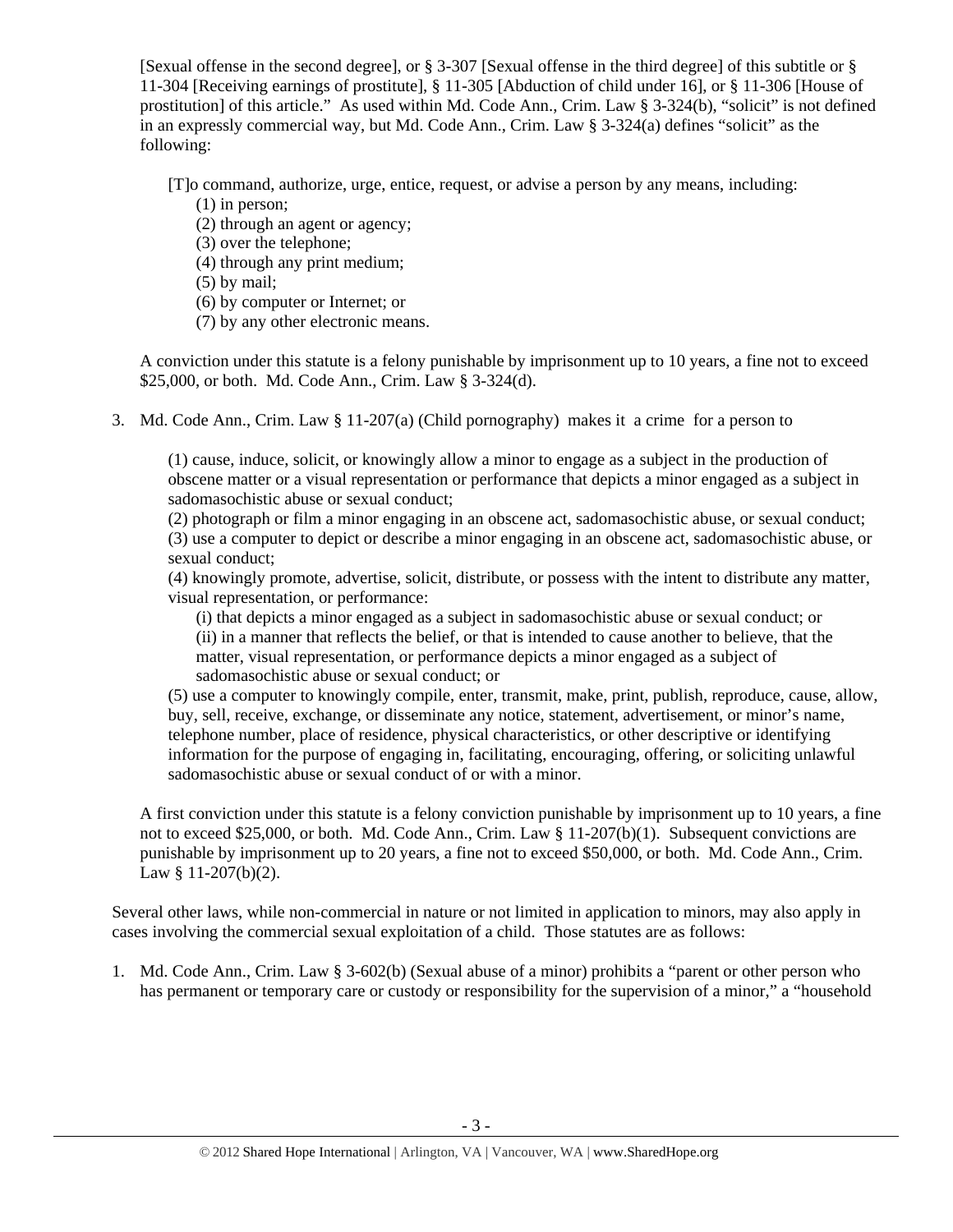member,"<sup>6</sup> or a "family member"<sup>7</sup> from "caus[ing] sexual abuse to a minor." "Sexual abuse" is defined as "an act that involves sexual molestation or exploitation of a minor whether physical injuries are sustained or not." Md. Code Ann., Crim. Law § 3-602(a)(4)(i). Sexual abuse "includes: 1. incest; 2. rape; 3. sexual offense in any degree; 4. sodomy; and 5. unnatural or perverted sexual practices." Md. Code Ann., Crim. Law § 3-602(a)(4)(ii). A conviction under this statute is a felony conviction punishable by imprisonment up to 25 years. $8 \text{ Md}$ . Code Ann., Crim. Law  $8 \text{ 3-602(c)}$ .

- 2. Md. Code Ann., Crim. Law § 3-304(a)(3) (Rape in the second degree) prohibits a person from engaging in vaginal intercourse with a child who is younger than 14 "and the person performing the act is at least 4 years older than the victim." A conviction under this statute is a felony conviction punishable by imprisonment up to 20 years. Md. Code Ann., Crim. Law  $\S 3-304(c)(i)$ . However, if the defendant has a prior conviction under Md. Code Ann., Crim. Law § 3-303 (Rape in the first degree), § 3-306 (Rape in the second degree), § 3-305 (Sexual offense in the first degree), or § 3-306 (Sexual offense in the second degree), a conviction is punishable by a sentence not to exceed life imprisonment.<sup>9</sup> Md. Code Ann., Crim. Law § 3-313(a).
- 3. Md. Code Ann., Crim. Law § 11-207(a)(5) (Child pornography) makes it illegal for a person to

use a computer to knowingly compile, enter, transmit, make, print, publish, reproduce, cause, allow, buy, sell, receive, exchange, or disseminate any notice, statement, advertisement, or minor's name, telephone number, place of residence, physical characteristics, or other descriptive or identifying information for the purpose of engaging in, facilitating, encouraging, offering, or soliciting unlawful sadomasochistic abuse or sexual conduct of or with a minor.

A first conviction under this statute is a felony conviction punishable by imprisonment up to 10 years, a fine not to exceed \$25,000, or both. Md. Code Ann., Crim. Law  $\S 11-207(b)(1)$ . Subsequent convictions are punishable by imprisonment up to 20 years, a fine not to exceed \$50,000, or both. Md. Code Ann., Crim. Law § 11-207(b)(2).

<sup>&</sup>lt;sup>6</sup> "Household member" is defined as "a person who lives with or is a regular presence in a home of a minor at the time of the alleged abuse." Md. Code Ann., Crim. Law  $\S § 3-601(a)(4)$ ,  $3-602(a)(3)$ .

<sup>&</sup>lt;sup>7</sup> "Family member" is defined as a "relative of a minor by blood, adoption, or marriage." Md. Code Ann., Crim. Law §§ 3-601(a)(3), 3-602(a)(2).

<sup>&</sup>lt;sup>8</sup> Pursuant to Md. Code Ann., Crim. Law § 14-101(a)(16) (Mandatory sentences for crimes of violence), if "the victim is under the age of 13 and the offender is an adult at the time of the offense," sexual abuse of a minor is considered a "crime of violence" if any of the following are involved in the offense:

<sup>1.</sup> vaginal intercourse, as defined in § 3-301 of this article;

<sup>2.</sup> a sexual act, as defined in § 3-301 of this article;

<sup>3.</sup> an act in which a part of the offender's body penetrates, however slightly, into the victim's genital opening or anus; or

<sup>4.</sup> the intentional touching, not through the clothing, of the victim's or the offender's genital, anal, or other intimate area for sexual arousal, gratification, or abuse.

Upon a second conviction of a crime of violence, an offender shall receive a prison sentence of at least 10 years. Md. Code Ann., Crim. Law § 14-101(e). Upon a third conviction, when the "convictions do not arise from a single incident," of a "crime of violence," an offender shall serve a prison sentence of at least 25 years, and upon a fourth separate conviction of a "crime of violence," an offender shall be sentenced to life imprisonment without the possibility of parole. Md. Code Ann., Crim. Law

<sup>§ 14-101(</sup>c), (d). 9 Rape is a "crime of violence" as defined in Md. Code Ann., Crim. Law § 14-101(a)(8). *See supra* note 8 for the minimum sentences applicable to repeat offenders of crimes of violence.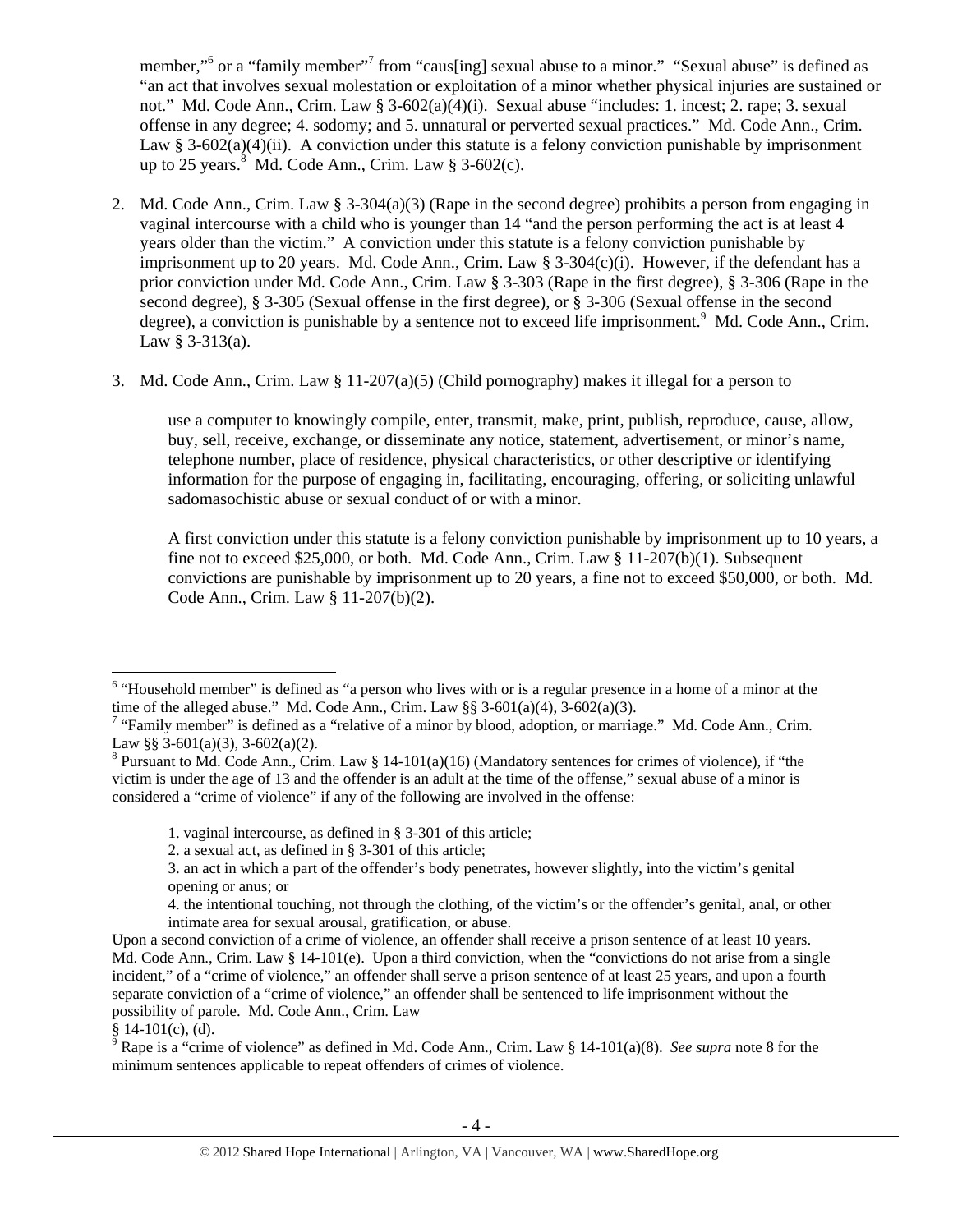- 4. Md. Code Ann., Crim. Law § 3-306(a)(3) (Sexual offense in the second degree) prohibits a defendant from engaging in a sexual act with a victim under 14 where the defendant is at least 4 years older than the victim. A conviction under this statute is a felony conviction punishable by imprisonment up to 20 years. Md. Code Ann., Crim. Law § 3-306(c)(1).<sup>10</sup> However, if the defendant has a prior conviction under Md. Code Ann., Crim. Law § 3-303 (Rape in the first degree), § 3-306 (Rape in the second degree), § 3-305 (Sexual offense in the first degree), or § 3-306 (Sexual offense in the second degree), a conviction is punishable by a sentence not to exceed life imprisonment. Md. Code Ann., Crim. Law § 3-313(a).
- 5. Md. Code Ann., Crim. Law § 3-307(a)(3)–(5) (Sexual offense in the third degree) makes it a crime for a person to

(3) engage in sexual contact with another if the victim is under the age of 14 years, and the person performing the sexual act is at least 4 years older than the victim; or (4) engage in a sexual act with another if the victim is 14 or 15 years old, and the person performing the sexual act is at least 21 years old; or

(5) engage in vaginal intercourse with another if the victim is 14 or 15 years old, and the person performing the act is at least 21 years old.

A conviction under this statute is a felony conviction punishable by imprisonment up to 10 years. Md. Code Ann., Crim. Law § 3-307(b). However, if the defendant has a prior conviction under Md. Code Ann., Crim. Law § 3-303 (Rape in the first degree), § 3-306 (Rape in the second degree), § 3-305 (Sexual offense in the first degree), or § 3-306 (Sexual offense in the second degree), a conviction is punishable by a sentence not to exceed life imprisonment. Md. Code Ann., Crim. Law § 3-313(a).

6. Md. Code Ann., Crim. Law  $\S$  3-308(b)(2), (3) (Sexual offense in the fourth degree) states,

A person may not engage in:

. . .

(2) except as provided in § 3-307(a)(4) [prohibiting a defendant who is at least 21 years old from engaging in a sexual act with a victim 14 or 15 years of age] of this subtitle, a sexual act with another if the victim is 14 or 15 years old, and the person performing the sexual act is at least 4 years older than the victim; or

(3) except as provided in § 3-307(a)(5) [prohibiting a defendant who is at least 21 years old from engaging in vaginal intercourse with a victim 14 or 15 years of age] of this subtitle, vaginal intercourse with another if the victim is 14 or 15 years old, and the person performing the act is at least 4 years older than the victim.

A conviction under this statute is a misdemeanor conviction punishable by imprisonment up to 1 year, a fine not to exceed \$1,000, or both. Md. Code Ann., Crim. Law § 3-308(1). However, if the defendant has a prior conviction under Md. Code Ann., Crim. Law §§ 3-303–3-312 (Rape in the first or second degree; Sexual offense in the first through fourth degree; Attempted rape in the first or second degree; Attempted sexual offense in the first or second degree), § 3-315 (Continuing course of conduct with child), or § 3-602 (Sexual abuse of a minor), a conviction is punishable by imprisonment up to 3 years, a fine not to exceed \$1,000, or both. Md. Code Ann., Crim. Law § 3-  $308(d)(2)(i)$ .

7. Md. Code Ann., Crim. Law § 3-315(a) (Continuing course of conduct with child) makes it a separate crime for a person to "engage in a continuing course of conduct which includes three or more acts that would constitute violations of § 3-303 [Rape in the first degree], § 3-304 [Rape in the second

 10 Sexual offense in the second degree is a "crime of violence" as defined in Md. Crim. Code § 14-101(a)(13). *See supra* note 8 for the minimum sentences applicable to repeat offenders of crimes of violence.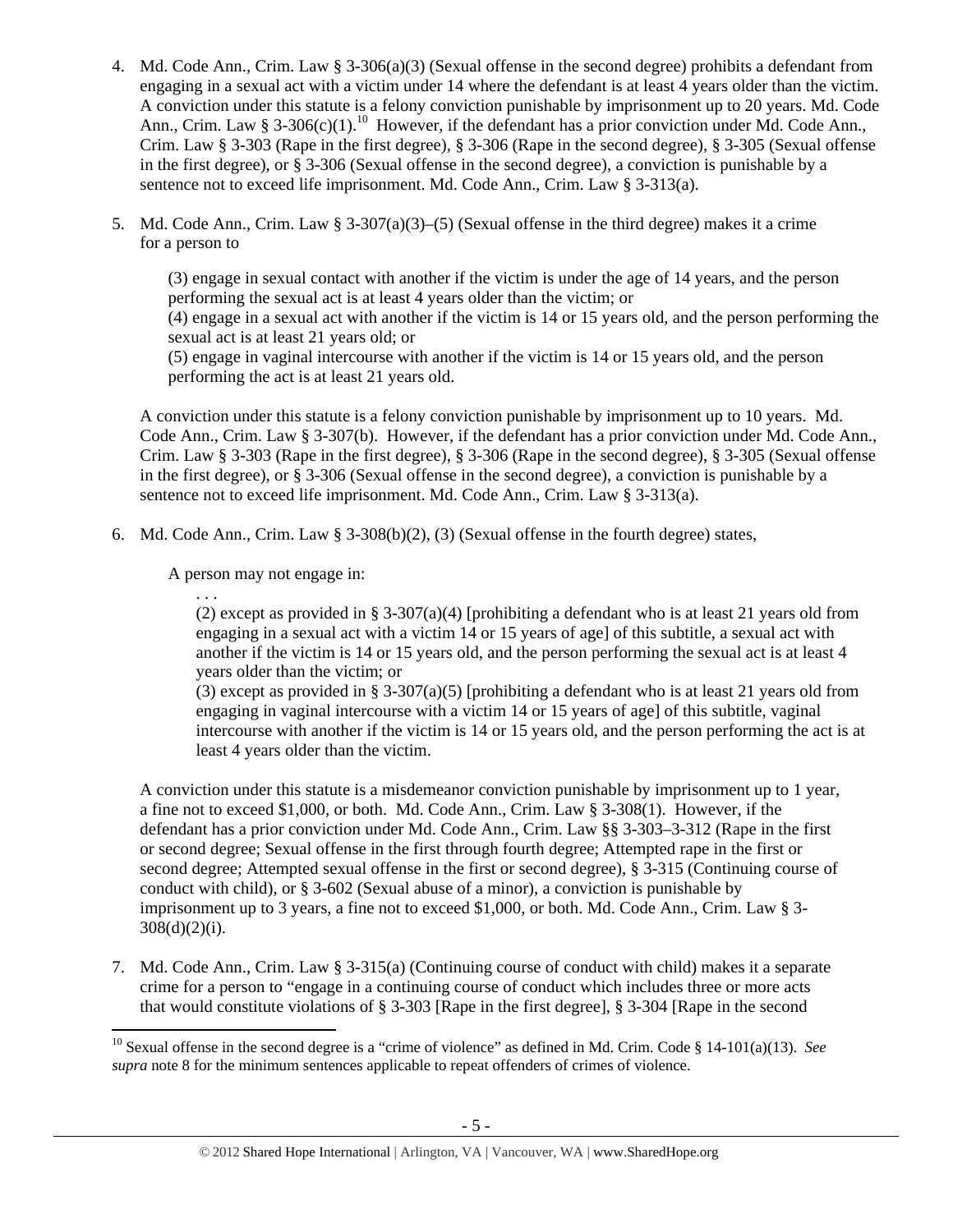degree], § 3-305 [Sexual offense in the first degree], § 3-306 [Sexual offense in the second degree], or § 3-307 [Sexual offense in the third degree] of this subtitle over a period of 90 days or more, with a victim who is under the age of 14 years at any time during the course of conduct." A conviction under this statute is a felony conviction punishable by imprisonment up to 30 years, which "may be separate from and consecutive to or concurrent with a sentence under § 3-602 [Sexual abuse of a minor] of this title."<sup>11</sup> Md. Code Ann., Crim. Law § 3-315(b).

*1.3 Commercial sexual exploitation of children (CSEC) or prostitution statutes refer to the sex trafficking statute to identify the commercially sexually exploited minor as a trafficking victim.* 

None of Maryland's CSEC laws refer to Md. Code Ann., Crim. Law § 11-303 (Human trafficking). Similarly, Md. Code Ann., Crim. Law § 11-306(a)(1) (House of prostitution) does not refer to § 11-303 when the person engaged in prostitution is a minor.

- 1.3.1 Recommendation: Amend Md. Code Ann., Crim. Law § 11-305 (Abduction of child under 16), Md. Code Ann., Crim. Law § 3-324 (Sexual solicitation of minor), Md. Code Ann., Crim. Law § 11-207 (Child pornography), and Md. Code Ann., Crim. Law  $\S 11-306(a)(1)$  (House of prostitution) when the person engaged in prostitution is a minor to refer to Md. Code Ann., Crim. Law § 11-303(b) (Human trafficking) in order to identify CSEC victims as domestic minor sex trafficking victims.
- *1.4 The state racketeering or gang crimes statute includes sex trafficking and commercial sexual exploitation of children (CSEC) offenses as predicate acts allowing the statute to be used to prosecute trafficking crimes.*

Although Maryland does not have a crime that pertains to racketeering offenses, it does criminalize participation in a criminal gang. Md. Code Ann., Crim. Law § 9-804(a) (Participation in criminal gang prohibited) makes it unlawful for a person to

(1) participate in a criminal gang knowing that the members of the gang engage in a pattern of criminal gang activity; and

(2) knowingly and willfully direct or participate in an underlying crime, or act by a juvenile that would be an underlying crime if committed by an adult, committed for the benefit of, at the direction of, or in association with a criminal gang.

Pursuant to Md. Code Ann., Crim. Law § 9-801(c) (Definitions), a "criminal gang<sup>12</sup>" is defined as

a group or association of three or more persons whose members:

(1) individually or collectively engage in a pattern of criminal gang activity;

(2) have as one of their primary objectives or activities the commission of one or more underlying crimes, including acts by juveniles that would be underlying crimes if committed by adults; and

(3) have in common an overt or covert organizational or command structure.

<sup>&</sup>lt;sup>11</sup> Continuing course of conduct with child is a "crime of violence" as defined in Md. Code Ann., Crim. Law § 14-<br>101(a)(18). *See supra* note 8 for the minimum sentences applicable to repeat offenders of crimes of viole <sup>12</sup> Md. Code Ann., Crim. Law § 9-802(a) (Criminal gang activity) makes it illegal for a person to "threaten an individual, or a friend or family member of an individual, with physical violence with the intent to coerce, induce, or solicit the individual to participate in or prevent the individual from leaving a criminal gang." A conviction under Md. Code Ann., Crim. Law § 9-802(a) is a misdemeanor conviction punishable by imprisonment up to 2 years, a possible fine not to exceed \$1,000, or both. Md. Code Ann., Crim. Law § 9-802(b).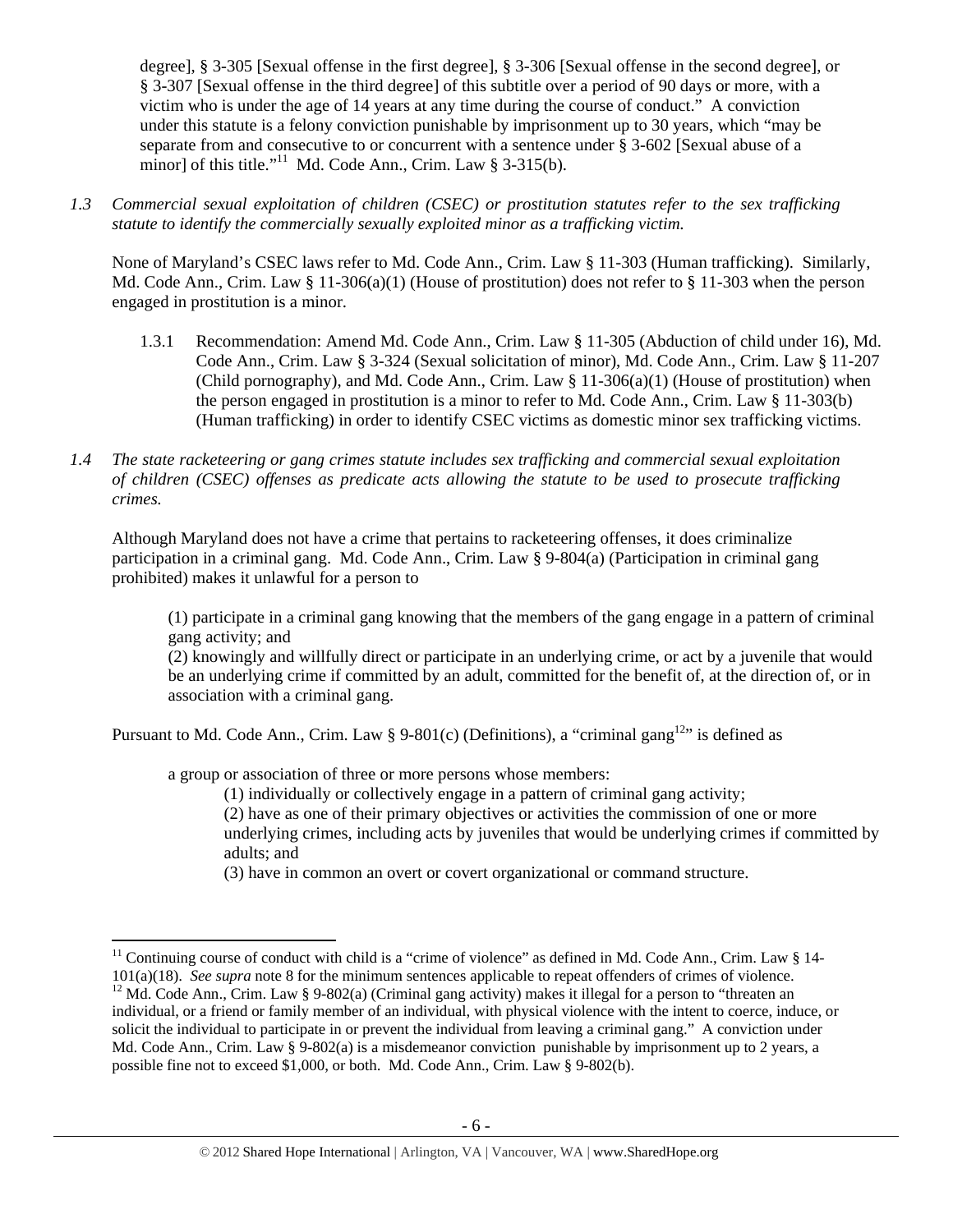A "pattern of criminal gang activity" is defined as "the commission of, attempted commission of, conspiracy to commit, or solicitation of two or more underlying crimes or acts by a juvenile that would be an underlying crime if committed by an adult, provided the crimes or acts were not part of the same incident." Md. Code Ann., Crim. Law § 9-801(d). The definition of "underlying crime" includes "a violation of . . . § 11-303 (human trafficking), § 11-304 (receiving earnings of prostitute), or § 11-306 (a)(2), (3), or (4) (house of prostitution) . . . . " and "a crime of violence," which is defined under § 14-101 to include "abduction." Md. Code Ann., Crim. Law § 9-801(f)(1), (2).

A conviction under Md. Code Ann., Crim. Law § 9-804(a) is a felony conviction punishable by imprisonment up to 10 years, a fine not to exceed \$100,000, or both. Md. Code Ann., Crim. Law § 9-804(c)(1)(i). However, if the commission of the underlying crime results in the victim's death, a conviction is punishable by imprisonment up to 20 years, a fine not to exceed \$100,000, or both. Md. Code Ann., Crim. Law § 9-  $804(c)(1)(ii)$ . Lastly, persons who "organize, supervise, finance, or manage a criminal gang" are guilty of a felony punishable by imprisonment up to 20 years, a fine not to exceed \$100,000, or both. Md. Code Ann., Crim. Law § 9-805(a), (b).<sup>13</sup>

1.4.1 Recommendation: Amend Md. Code Ann., Crim. Law § 9-801(f)(2) to include CSEC offenses as "underlying crimes" in a pattern of gang activity, including Md. Code Ann., Crim. Law § 11- 305(a) (Abduction of child under 16), § 3-324(b) (Sexual solicitation of minor), and § 11-207(a) (Child pornography).

 <sup>13</sup> "A sentence imposed under this section shall be separate from and consecutive to a sentence for any crime based on the act establishing a violation of this section." Md. Code Ann., Crim. Law § 9-805(c).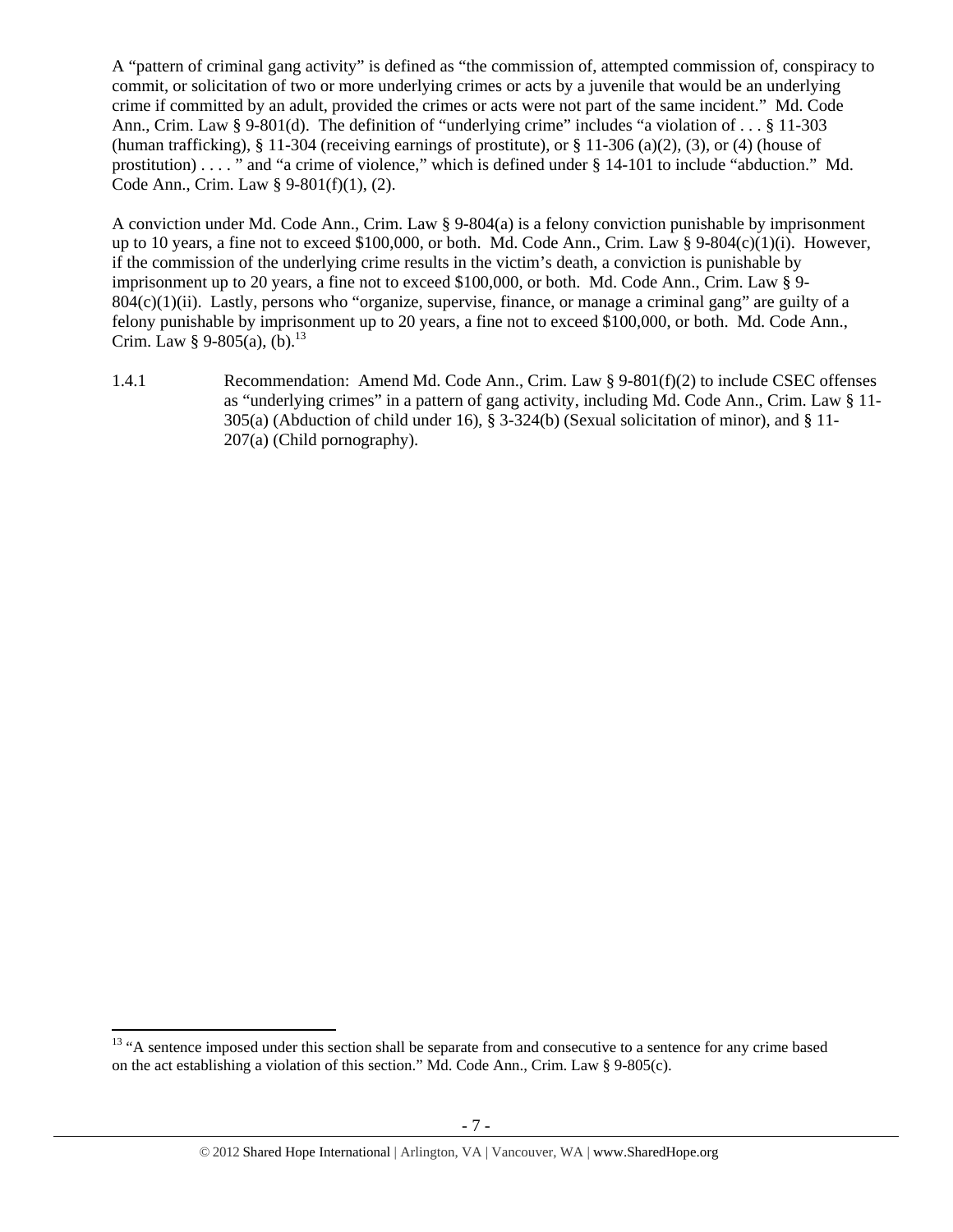#### **FRAMEWORK ISSUE 2: CRIMINAL PROVISIONS ADDRESSING DEMAND**

## *Legal Components:*

- *2.1 The state sex trafficking law can be applied to buyers of commercial sex acts from a victim of domestic minor sex trafficking.*
- *2.2 Buyers of commercial sex acts with a minor can be prosecuted under commercial sexual exploitation of children (CSEC) laws.*
- *2.3 Solicitation of prostitution laws differentiate between buying sex acts with an adult and buying sex acts with a minor under 18.*
- *2.4 Penalties for buyers of commercial sex acts with minors are as high as federal penalties.*
- *2.5 Using the Internet to lure, entice, or purchase, or attempt to lure, entice, or purchase commercial sex acts with a minor is a separate crime or results in an enhanced penalty for buyers.*
- *2.6 No age mistake defense is permitted for a buyer of commercial sex acts with any minor under 18.*
- *2.7 Base penalties for buying sex acts with a minor under 18 are sufficiently high and not reduced for older minors.*
- *2.8 Financial penalties for buyers of commercial sex acts with minors are sufficiently high to make it difficult for buyers to hide the crime.*
- *2.9 Buying and possessing child pornography carries penalties as high as similar federal offenses.*
- *2.10 Convicted buyers of commercial sex acts with minors and child pornography are required to register as sex offenders.*

\_\_\_\_\_\_\_\_\_\_\_\_\_\_\_\_\_\_\_\_\_\_\_\_\_\_\_\_\_\_\_\_\_\_\_\_\_\_\_\_\_\_\_\_\_\_\_\_\_\_\_\_\_\_\_\_\_\_\_\_\_\_\_\_\_\_\_\_\_\_\_\_\_\_\_\_\_\_\_\_\_\_\_\_\_\_\_\_\_\_\_\_\_\_

# *Legal Analysis:*

*2.1 The state sex trafficking law can be applied to buyers of commercial sex acts from a victim of domestic minor sex trafficking.* 

The plain language of Md. Code Ann., Crim. Law § 11-303 (Human trafficking) does not clearly apply to buyers of sex with minors, as it does not refer to obtaining a person for sex, purchasing sex or engaging another for the purpose of prostitution. $^{14}$ 

- 2.1.1 Recommendation: Amend Md. Code Ann., Crim. Law §11-303 (Human trafficking) to expressly criminalize the purchasing of sex with a minor for commercial sexual activity.
- *2.2 Buyers of commercial sex acts with a minor can be prosecuted under commercial sexual exploitation of children (CSEC) laws.*

Md. Code Ann., Crim. Law § 3-324(b) (Sexual solicitation of minor) makes it a crime for a person "with the intent to commit a violation of § 3-304 [Rape in the second degree], § 3-306 [Sexual offense in the second degree], or § 3-307 [Sexual offense in the third degree] of this subtitle or § 11-304 [Receiving earnings of prostitute], § 11-305 [Abduction of child under 16], or § 11-306 [House of prostitution] of this article, [to] knowingly solicit<sup>15</sup> a minor, or a law enforcement officer posing as a minor, to engage in activities that would be unlawful for the person to engage in under § 3-304 [Rape in the second degree], § 3-306 [Sexual offense in the second degree], or § 3-307 [Sexual offense in the third degree] of this subtitle or § 11-304 [Receiving earnings of prostitute], § 11-305 [Abduction of child under 16], or § 11-306 [House of prostitution] of this

<sup>&</sup>lt;sup>14</sup> See discussion of relevant provision *supra* Section 1.1.

<sup>&</sup>lt;sup>15</sup> See supra Section 1.2 for discussion of the definition of "solicit."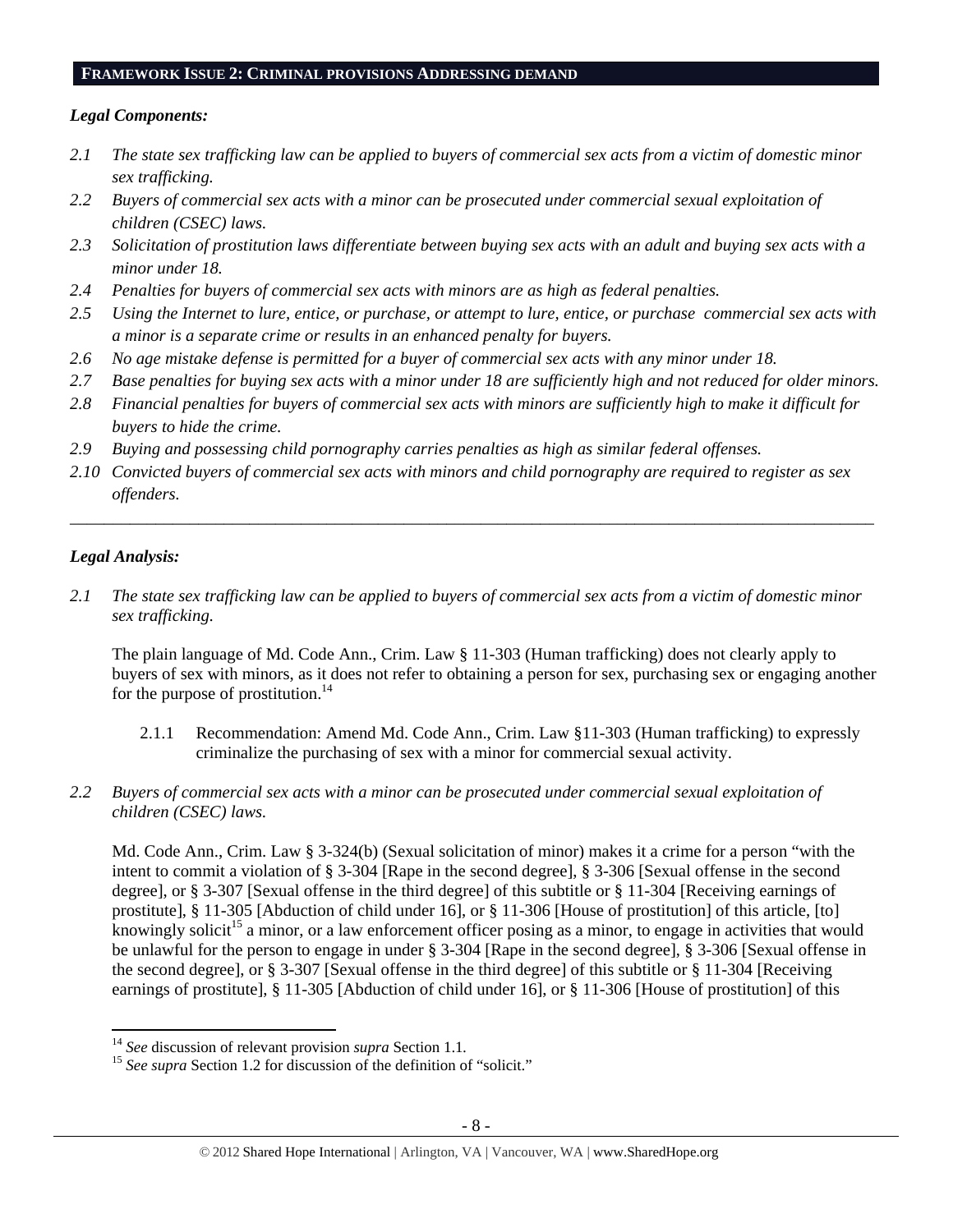article." Additionally, Md. Code Ann., Crim. Law § 11-306(a)(5) (House of prostitution) likely includes buyers of commercial sex with minors as it makes it illegal for a person to knowingly "procure or solicit or offer to procure or solicit for prostitution or assignation." A conviction under Md. Code Ann., Crim. Law § 3-324(b) is a felony conviction punishable by imprisonment up to 10 years, a fine not to exceed \$25,000, or both. Md. Code Ann., Crim. Law § 3-324(d).

Additionally, Md. Code Ann., Crim. Law § 11-207(a)(5) (Child pornography) states it is illegal for a person to

use a computer to knowingly compile, enter, transmit, make, print, publish, reproduce, cause, allow, buy, sell, receive, exchange, or disseminate any notice, statement, advertisement, or minor's name, telephone number, place of residence, physical characteristics, or other descriptive or identifying information for the purpose of engaging in, facilitating, encouraging, offering, or soliciting unlawful sadomasochistic abuse or sexual conduct of or with a minor.

A conviction under Md. Code Ann., Crim. Law § 11-207 is a felony conviction punishable by imprisonment up to 10 years, a fine not to exceed \$25,000, or both. Md. Code Ann., Crim. Law  $\frac{1}{8}$  11-207 (b)(1). Subsequent convictions are punishable by imprisonment up to 20 years, a fine not to exceed \$50,000, or both. Md. Code Ann., Crim. Law § 11-207(b)(2).

Several sexual offenses could be used to prosecute a buyer of commercial sex acts with a minor, but these statutes do not specifically criminalize the commercial sexual exploitation of a child or refer to the human trafficking statute to bring these criminal offenses within the reach of human trafficking under Md. Code Ann., Crim. Law  $§$  11-303 (Human trafficking).<sup>16</sup>

*2.3 Solicitation of prostitution laws differentiate between buying sex acts with an adult and buying sex acts with a minor under 18.* 

Maryland law differentiates between buying sex with an adult and buying sex with a minor. Specifically, Md. Code Ann., Crim. Law § 3-324(b) (Sexual solicitation of minor) makes it a crime for a person to "with the intent to commit a violation of . . . § 11-306 [House of prostitution] of this article, knowingly solicit a minor, or a law enforcement officer posing as a minor, to engage in activities that would be unlawful for the person to engage in under  $\dots$  § 11-306 [House of prostitution]  $\dots$ ."<sup>17</sup> A conviction under this statute is a felony conviction punishable by imprisonment up to 10 years, a fine not to exceed \$25,000, or both. Md. Code Ann., Crim. Law § 3-324(d).

In contrast, lower penalties apply to buyers convicted under Maryland's general solicitation law. Md. Code Ann., Crim. Law  $\S 11-306(a)(5)$  (House of prostitution) states that it is illegal for a person to knowingly "procure or solicit or offer to procure or solicit for prostitution or assignation."<sup>18</sup> As defined under Md. Code Ann., Crim. Law § 11-301(g), "solicit" does not expressly include the act of buying, but instead is defined as "urging, advising, inducing, encouraging, requesting, or commanding another." Despite the failure to specifically include the act of buying within the definition of "solicit," Md. Code Ann., Crim. Law § 11- $306(a)(5)$  has been used to convict buyers who solicit sex from an adult.<sup>19</sup> Regardless of the age of the person

 <sup>16</sup> See supra Section 1.2 for a full description of the sexual offense laws that may be used to prosecute buyers.<br><sup>17</sup> See supra Section 1.2 for discussion of the definition of "solicit."<br><sup>18</sup> See supra note 3.

<sup>19</sup> In *McNeil v. State*, 739 A.2d 80, 93 (Md. 1999) (citing *In re* Appeal No. 180, 365 A.2d 540. 543–45 (1976)), the court stated that "the Legislature intended the word 'solicit' to be read broadly. . . . It would necessarily include the conduct of the potential customer in soliciting the prostitute." The court in In re Areal B., 938 A.2d 43, 47 (Md. Ct. Spec. App. 2007) further explained that the different subsections of Md. Code Ann., Crim. Law § 11-306(a) "punish altogether different behavior" and "each offense [prostitution and solicitation] can be committed without committing the act that defines the other."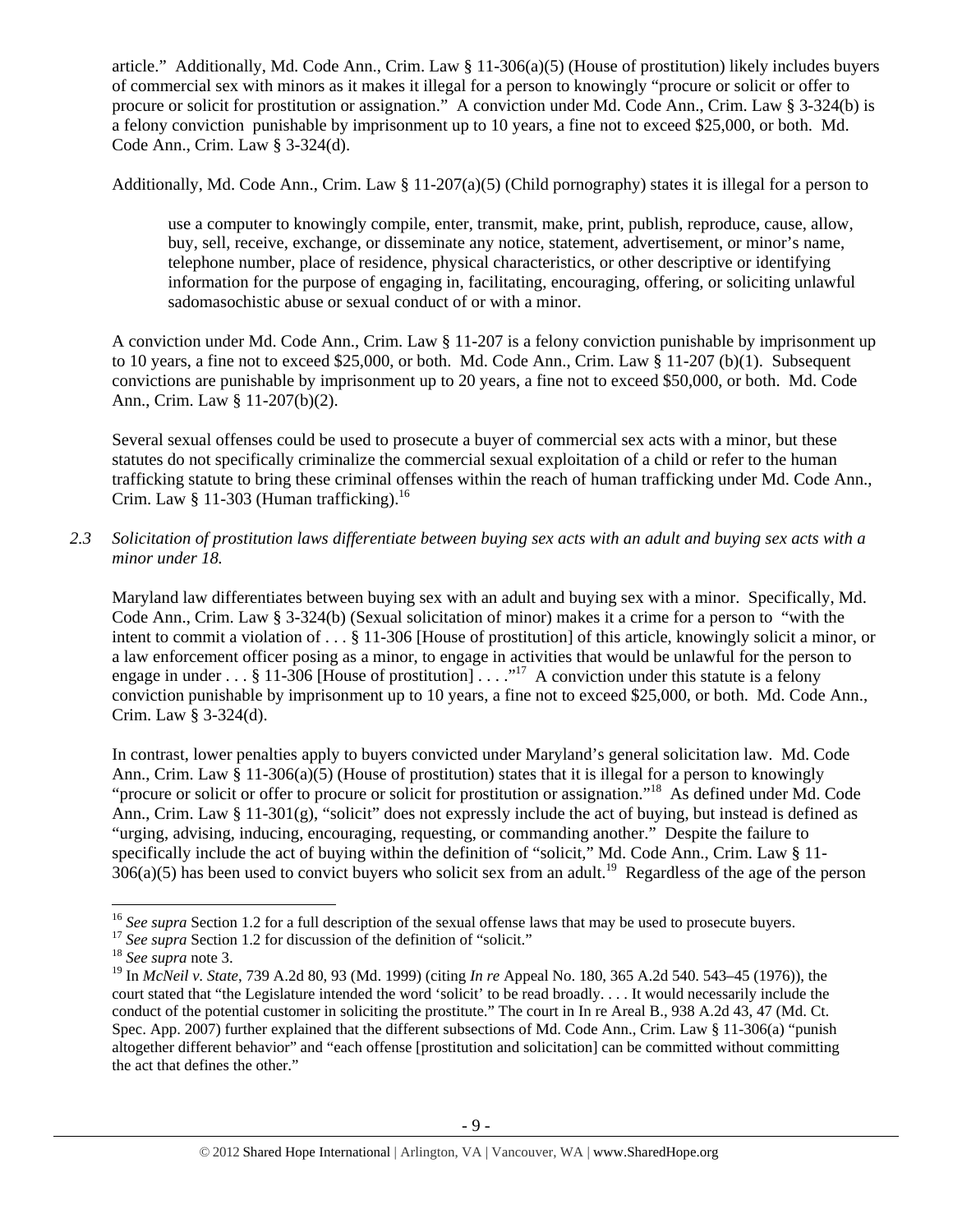from whom the buyer purchases sex, a conviction under Md. Code Ann., Crim. Law § 11-306(a)(5) is a misdemeanor conviction punishable by imprisonment up to1year, a fine not to exceed \$500, or both. Md. Code Ann., Crim. Law § 11-306(b).

# *2.4 Penalties for buyers of commercial sex acts with minors are as high as federal penalties.*

Buyers of commercial sex with minors may be prosecuted for crimes ranging from misdemeanors, punishable by imprisonment up to 1 year, to felonies punishable by life imprisonment without the possibility of parole. Specifically, convictions under Md. Code Ann., Crim. Law § 3-324(b) (Sexual solicitation of minor) or Md. Code Ann., Crim. Law  $\S 11-207(a)(5)$  (Child pornography) are punishable by imprisonment up to 10 years, a fine not to exceed \$25,000, or both. Md. Code Ann., Crim. Law §§ 3-324(d), 11-207(b)(1). Subsequent convictions under Md. Code Ann., Crim. Law § 11-207(a)(5) are punishable by imprisonment up to 20 years, a fine not to exceed \$50,000, or both. Md. Code Ann., Crim. Law  $\S 11-207(b)(2)$ .

Buyers convicted under Md. Code Ann., Crim. Law § 3-304(a)(3) (Rape in the second degree) or Md. Code Ann., Crim. Law § 3-306(a)(3) (Sexual offense in the second degree), which involves a child under 14 and a buyer at least 4 years older than the child, are guilty of a felony punishable by imprisonment up to 20 years.

Buyers convicted under Md. Code Ann., Crim. Law  $\S 3-307(a)(3)$ –(5) (Sexual offense in the third degree) are guilty of a felony punishable by imprisonment up to 10 years. Md. Code Ann., Crim. Law § 3-307(b). Buyers convicted under Md. Code Ann., Crim. Law § 3-308(b)(2), (3) (Sexual offense in the fourth degree) are guilty of a misdemeanor punishable by imprisonment up to 1 year, a fine not to exceed \$1,000, or both. However, if the buyer has a prior conviction under Md. Code Ann., Crim. Law §§ 3-303–3-312 (Rape in the first or second degree; Sexual offense in the first through fourth degree; Attempted rape in the first or second degree; Attempted sexual offense in the first or second degree), § 3-315 (Continuing course of conduct with child), or § 3-602 (Sexual abuse of a minor), a conviction is punishable by imprisonment up to 3 years, a fine not to exceed \$1,000, or both. Md. Code Ann., Crim. Law § 3-308(d)(2)(i). Lastly, buyers convicted under Md. Code Ann., Crim. Law § 3-315(a) (Continuing course of conduct with child) are guilty of a felony punishable by imprisonment up to 30 years, which "may be separate from and consecutive to or concurrent with a sentence under § 3-602 [Sexual abuse of a minor] of this title." Md. Code Ann., Crim. Law § 3-315(b).

Additionally, Md. Code Ann., Crim. Law § 3-313(a) (Prior conviction—Sentencing) states, "On conviction of a violation of § 3-304, § 3-306, § 3-307, § 3-310, or § 3-312 of this subtitle, a person who has been convicted on a prior occasion not arising from the same incident of any violation of §§ 3-303 through 3-306 of this subtitle is subject to imprisonment not exceeding life."

In comparison, if the victim is under the age of 14, a conviction under the Trafficking Victims Protection Act  $(TVPA)^{20}$  for child sex trafficking is punishable by 15 years to life imprisonment and a fine not to exceed \$250,000. 18 U.S.C. §§ 1591(b)(1), 3559(a)(1), 3571(b)(3). If the victim is between the ages of 14–17, a conviction is punishable by 10 years to life imprisonment and a fine not to exceed \$250,000. 18 U.S.C. §§ 1591(b)(2),  $3559(a)(1)$ ,  $3571(b)(3)$ . A conviction is punishable by mandatory life imprisonment, however, if the buyer has a prior conviction for a federal sex offense<sup>21</sup> against a minor. 18

 $20$  Trafficking Victims Protection Act (TVPA) of 2000, Pub. L. No. 106-386, 114 Stat. 1464, 1466 (codified in scattered sections of 18 and 22 U.S.C.).

<sup>&</sup>lt;sup>21</sup> Pursuant to 18 U.S.C. § 3559(e)(2), "federal sex offense" is defined as

an offense under section 1591 [18 USCS § 1591] (relating to sex trafficking of children), 2241 [18 USCS § 2241] (relating to aggravated sexual abuse), 2242 [18 USCS § 2242] (relating to sexual abuse),  $2244(a)(1)$  [18 USCS §  $2244(a)(1)$ ] (relating to abusive sexual contact),  $2245$  [18 USCS § 2245] (relating to sexual abuse resulting in death), 2251 [18 USCS § 2251] (relating to sexual exploitation of children), 2251A [18 USCS § 2251A] (relating to selling or buying of children),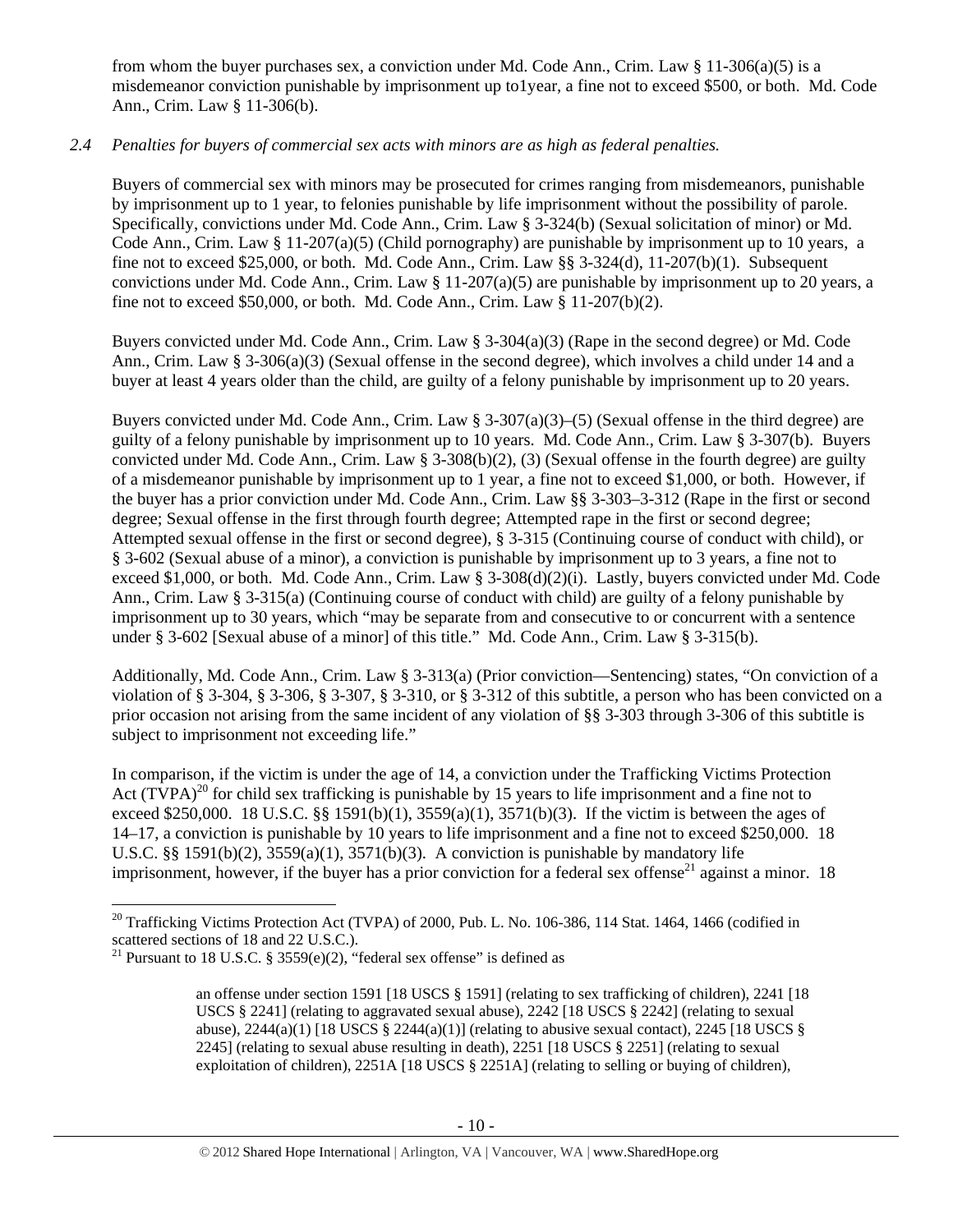U.S.C. § 3559(e)(1). To the extent buyers can be prosecuted under other federal CSEC laws,<sup>22</sup> a conviction is punishable by penalties ranging from a fine not to exceed \$250,000 to life imprisonment and a fine not to exceed  $$250,000.<sup>23</sup>$ 

*2.5 Using the Internet to lure, entice, or purchase, or attempt to lure, entice, or purchase commercial sex acts with a minor is a separate crime or results in an enhanced penalty for buyers.* 

Using the Internet to lure, entice, recruit, or purchase commercial sex acts with a minor is not a separate crime and does not result in enhanced penalties for buyers. However, using of the Internet to "command, authorize, urge, entice, request, or advise" a minor to engage in Md. Code Ann., Crim. Law § 11-306 (House of prostitution), among other crimes, is prohibited under Md. Code Ann., Crim. Law § 3-324 (Sexual solicitation of minor). Pursuant to Md. Code Ann., Crim. Law § 3-324(b),

A person may not, with the intent to commit a violation of § 3-304 [Rape in the second degree], § 3-306 [Sexual offense in the second degree], or § 3-307 [Sexual offense in the third degree] of this subtitle or § 11-304 [Receiving earnings of prostitute], § 11-305 [Abduction of child under 16], or § 11-306 [House of prostitution] of this article, knowingly solicit a minor, or a law enforcement officer posing as a minor, to engage in activities that would be unlawful for the person to engage in under § 3-304, § 3- 306, or § 3-307 of this subtitle or § 11-304, § 11-305, or § 11-306 of this article.

"Solicit," however, is not defined in an expressly commercial way.<sup>24</sup> A conviction under Md. Code Ann., Crim. Law § 3-324(b) is a felony conviction punishable by imprisonment up to 10 years, a fine not to exceed \$25,000, or both. Md. Code Ann., Crim. Law § 3-324(d).

- 2.5.1 Recommendation: Enact a law that separately makes it a crime to use the Internet to lure, entice, recruit, or purchase commercial sex acts with a minor.
- *2.6 No age mistake defense is permitted for a buyer of commercial sex acts with any minor under 18.*

None of the Maryland laws listed expressly prohibits buyers of commercial sex with a minor from using a mistake of age defense.

- 2.6.1 Recommendation: Amend Maryland's human trafficking and CSEC laws to prohibit the use of a mistake of age defense when the victim of the crime is a minor.
- *2.7 Base penalties for buying sex acts with a minor under 18 are sufficiently high and not reduced for older minors.*

<u> Andrewski politika (za obrazu za obrazu za obrazu za obrazu za obrazu za obrazu za obrazu za obrazu za obrazu</u>

 $2422(b)$  [18 USCS §  $2422(b)$ ] (relating to coercion and enticement of a minor into prostitution), or 2423(a) [18 USCS § 2423(a)] (relating to transportation of minors).<br><sup>22</sup> 18 U.S.C. §§ 2251A(b) (Selling or buying of children), 2251(a) (Sexual exploitation of children), 2423(a)

<sup>(</sup>Transportation of a minor with intent for minor to engage in criminal sexual activity), 2422(a) (Coercion and enticement),  $2252(a)(2)$ ,  $(a)(4)$  (Certain activities relating to material involving the sexual exploitation of minors). <sup>23</sup> 18 U.S.C. §§ 2251A(b) (conviction punishable by imprisonment for 30 years to life and a fine), 22 (conviction punishable by imprisonment for 15–30 years and a fine), 2423(a) (conviction punishable by imprisonment for 10 years to life and a fine), 2422(a) (conviction punishable by a fine, imprisonment up to 20 years, or both),  $2252(a)(2)$ , (4) (stating that a conviction under subsection (a)(2) is punishable by imprisonment for 5–20 years and a fine, while a conviction under subsection (a)(4) is punishable by imprisonment up to 10 years, a fine, or both); *see also* 18 U.S.C. §§ 3559(a)(1) (classifying all of the above listed offenses as felonies), 3571(b)(3) (providing a fine up to \$250,000 for any felony conviction).

 $^{24}$  *See supra* Section 1.2 for discussion of the definition of "solicit."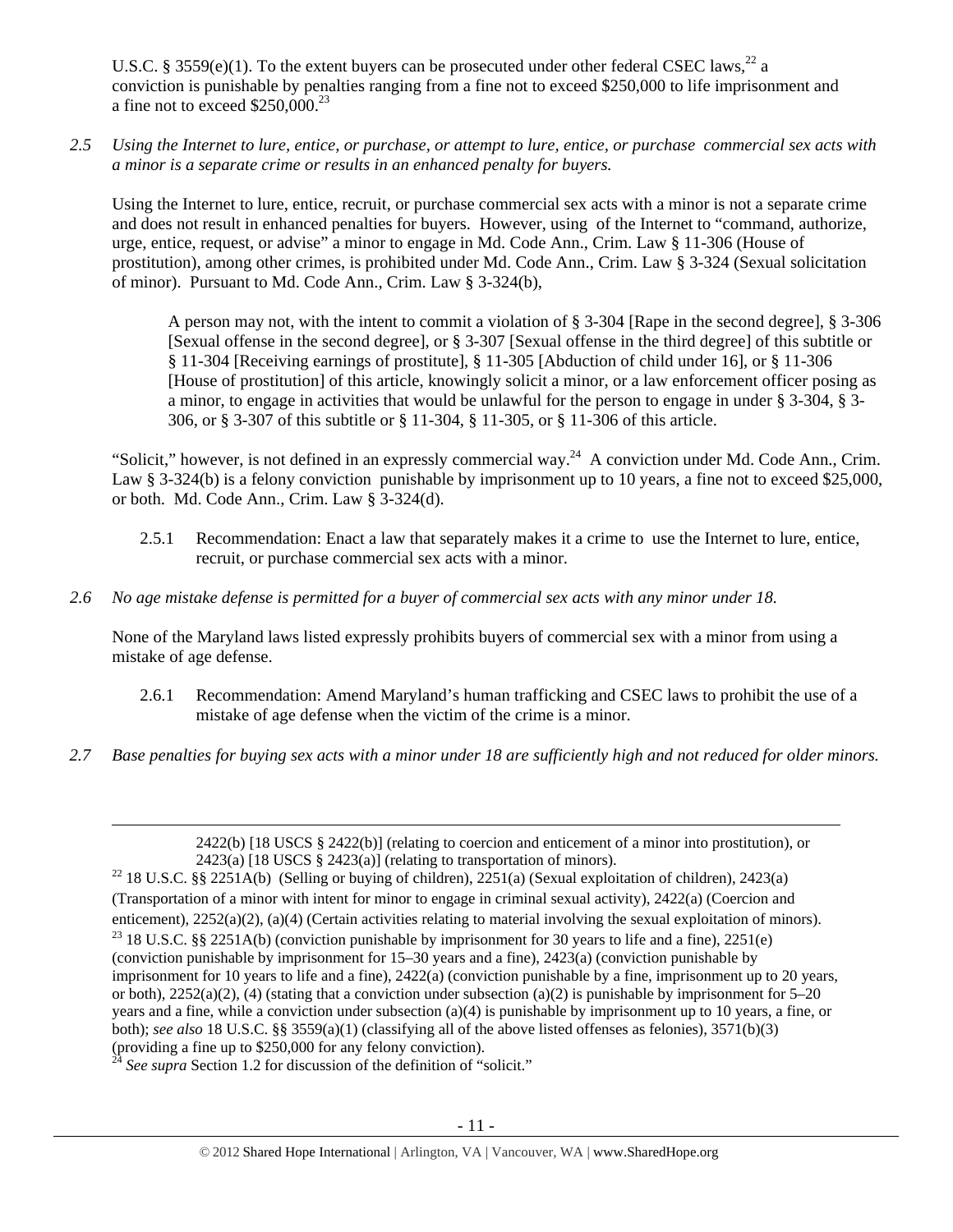Maryland's CSEC laws that are applicable to buyers, Md. Code Ann., Crim. Law § 3-324(b) (Sexual solicitation of minor) and Md. Code Ann., Crim. Law § 11-207(a)(5) (Child pornography), apply the same penalties when the commission of the crime involves any minor under 18.

*2.8 Financial penalties for buyers of commercial sex acts with minors are sufficiently high to make it difficult for buyers to hide the crime.* 

Buyers of commercial sex with minors may be required to pay fines ranging from \$500 to \$25,000, in the case of a first offense, and \$50,000, for repeat offenders. Md. Code Ann., Crim. Law §§ 11-306(b), 11-207(b).

Specifically, buyers convicted under Md. Code Ann., Crim. Law § 3-324(b) (Sexual solicitation of minor) or Md. Code Ann., Crim. Law  $\S 11-207(a)(5)$  (Child pornography) are subject to a possible fine not to exceed \$25,000; however, buyers with a prior conviction under Md. Code Ann., Crim. Law § 11-207(a)(5) are subject to a possible fine not to exceed \$50,000. Md. Code Ann., Crim. Law §§ 3-324(d), 11-207(b). Buyers convicted under Md. Code Ann., Crim. Law § 11-208(a) (Possession of visual representation of child under 16 engaged in certain sexual acts) are subject to a possible fine not to exceed \$2,500 for first convictions, and a possible fine not to exceed \$10,000 for subsequent convictions. Md. Code Ann., Crim. Law § 11-208(b). Lastly, a buyer convicted under Md. Code Ann., Crim. Law  $\S 11-306(a)(5)$  (House of prostitution) is subject to a possible fine not to exceed \$500. Md. Code Ann., Crim. Law § 11-306(b).

Although Maryland law provides for asset forfeiture in cases of controlled dangerous substances violations, gambling violations, violations of gun and explosive laws, and violations of the Maryland Mortgage Fraud Protection Act, there is no specific provision under Maryland law expressly requiring buyers of sex with minors to forfeit assets used or acquired in connection with committing offenses related to commercial exploitation of a minor or human trafficking offenses. Md. Code Ann., Crim. Proc. §§ 12-101 et. seq., 13-101 et. seq., 13-201 et. seq., 13-301, 13-401 et. seq.<sup>25</sup>

Md. Code Ann., Crim. Proc. § 11-603(a) (Restitution determination) may, however, require a buyer to make restitution if any of the following circumstances exist:

(1) as a direct result of the crime or delinquent act, property of the victim was stolen, damaged, destroyed, converted, or unlawfully obtained, or its value substantially decreased;

(2) as a direct result of the crime or delinquent act, the victim suffered:

- (i) actual medical, dental, hospital, counseling, funeral, or burial expenses or losses;
- (ii) direct out-of-pocket loss;
- (iii) loss of earnings; or
- (iv) expenses incurred with rehabilitation;

(3) the victim incurred medical expenses that were paid by the Department of Health and Mental Hygiene or any other governmental unit;

(4) a governmental unit incurred expenses in removing, towing, transporting, preserving, storing, selling, or destroying an abandoned vehicle as defined in § 25-201 of the Transportation Article; (5) the Criminal Injuries Compensation Board paid benefits to a victim; or

(6) the Department of Health and Mental Hygiene or other governmental unit paid expenses incurred under Subtitle 1, Part II of this title.

If the court orders the buyer to pay restitution, the court also may enter "an immediate and continuing earnings withholding order" and specify an amount the buyer's employers must withhold and pay to the appropriate governmental entity. Md. Code. Ann., Crim. Proc.  $\S 11-617(a)(1)$ ,  $(d)(1)$ .

 <sup>25</sup> For additional information on asset forfeiture laws across the United States, see http://www.sharedhope.org/wpcontent/uploads/2012/11/SHIStateAssetForfeitureLawsChart.pdf.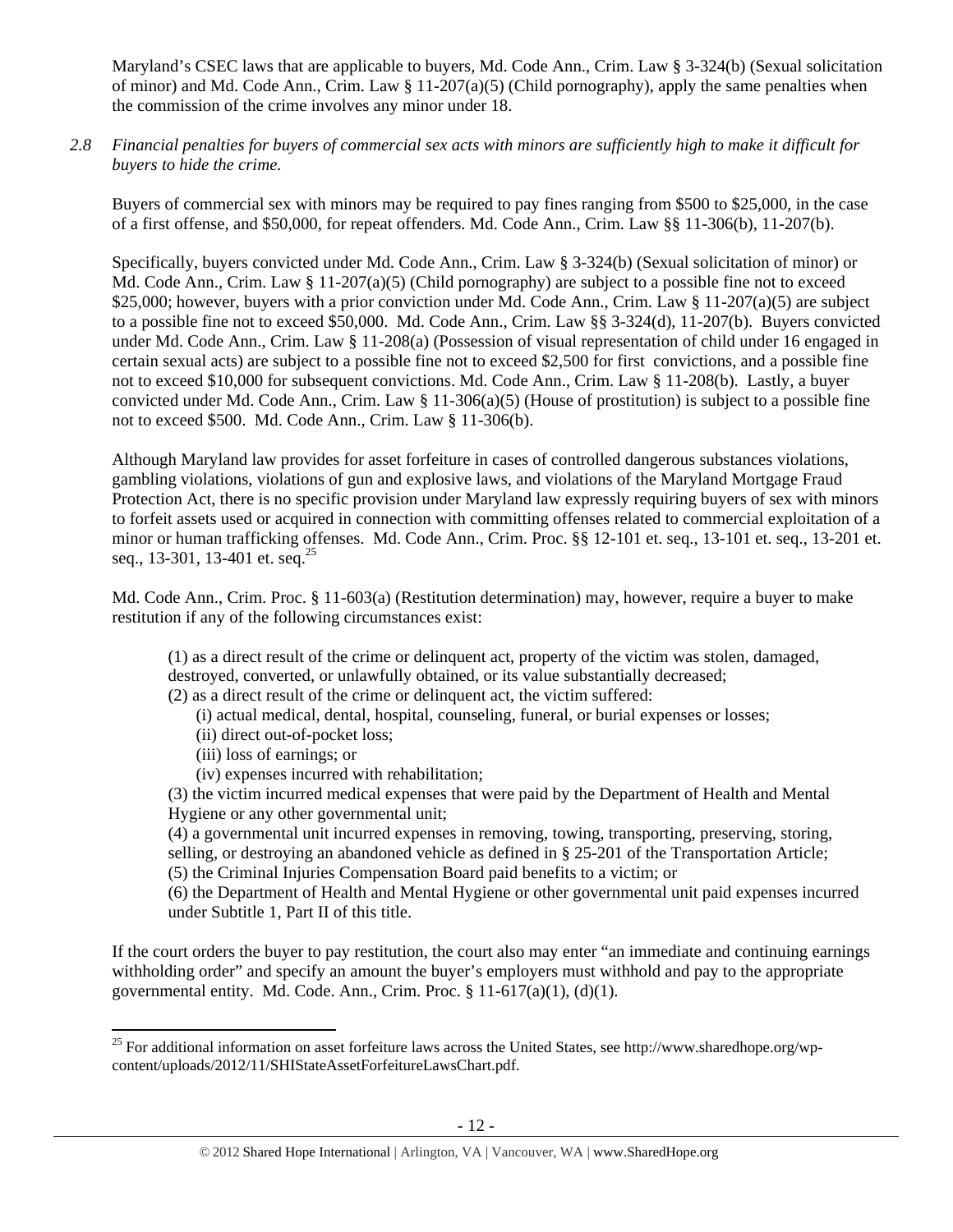- 2.8.1 Recommendation: Amend Md. Code Ann., Crim. Proc. § 11-603 to provide mandatory minimum fines for human trafficking and CSEC offenses.
- 2.8.2 Recommendation: Enact an asset forfeiture law that reaches the criminal assets and instrumentalities of persons and businesses convicted of human trafficking and CSEC offenses.

# *2.9 Buying and possessing child pornography carries penalties as high as similar federal offenses.*

The possession of child pornography is prohibited under Md. Code Ann., Crim. Law § 11-208(a) (Possession of visual representation of child under 16 engaged in certain sexual acts). Md. Code Ann., Crim. Law § 11-208(a) makes it a crime for a person to

knowingly possess and intentionally retain a film, videotape, photograph, or other visual representation showing an actual child under the age of 16 years:

- (1) engaged as a subject of sadomasochistic abuse;
- (2) engaged in sexual conduct; $^{26}$  or
- (3) in a state of sexual excitement.<sup>27</sup>

A conviction under Md. Code Ann., Crim. Law § 11-208 is a misdemeanor conviction punishable by imprisonment up to 5 years, a fine not to exceed \$2,500, or both. Md. Code Ann., Crim. Law § 11-208(b)(1). Subsequent convictions, however, are felony convictions punishable by imprisonment up to 10 years, a fine not to exceed \$10,000, or both. Md. Code Ann., Crim. Law  $§$  11-208(b)(2).<sup>28</sup>

In comparison, a federal conviction for possession of child pornography<sup>29</sup> is generally punishable by imprisonment for 5–20 years and a fine not to exceed \$250,000.<sup>30</sup> Subsequent convictions, however, are punishable by imprisonment up to 40 years and a fine not to exceed  $$250,000$ .<sup>31</sup>

 <sup>26</sup> Md. Code Ann., Crim. Law § 11-101(d) defines "sexual conduct" as the following:

- (1) human masturbation;
- (2) sexual intercourse; or
- (3) whether alone or with another individual or animal, any touching of or contact with: (i) the genitals, buttocks, or pubic areas of an individual; or
	-

(ii) breasts of a female individual.<br><sup>27</sup> Md. Code Ann., Crim. Law § 11-101(e) defines "sexual excitement" as the following:

- (1) the condition of the human genitals when in a state of sexual stimulation;
- (2) the condition of the human female breasts when in a state of sexual stimulation; or
- 

(3) the sensual experiences of individuals engaging in or witnessing sexual conduct or nudity.<br><sup>28</sup> However, pursuant to subsection (d), "It is an affirmative defense to a charge of violating this section that the person promptly and in good faith: (1) took reasonable steps to destroy each visual representation; or (2) reported the matter to a law enforcement agency."

<sup>29</sup> 18 U.S.C. §§ 2252(a)(2), (a)(4) (Certain activities relating to material involving the sexual exploitation of minors),  $2252A(a)(2)$ –(3) (Certain activities relating to material constituting or containing child pornography), 1466A(a), (b) (Obscene visual representations of the sexual abuse of children).

 $30\,$  18 U.S.C. §§ 2252(b) (stating that a conviction under subsection (a)(2) is punishable by imprisonment for 5–20 years and a fine, while a conviction under subsection (a)(4) is punishable by imprisonment up to 10 years, a fine, or both),  $2252A(b)(1)$  (a conviction is punishable by imprisonment for 5–20 years and a fine),  $1466A(a)$ , (b) (stating that a conviction under subsection (a) is "subject to the penalties provided in section  $2252A(b)(1)$ ," imprisonment for  $5-20$  years and a fine, while a conviction under subsection (b) is "subject to the penalties provided in section  $2252A(b)(2)$ ," imprisonment up to 10 years, a fine, or both); *see also* 18 U.S.C §§ 3559(a)(1) (classifying all of the above listed offenses as felonies), 3571(b)(3) (providing a fine up to \$250,000 for any felony conviction).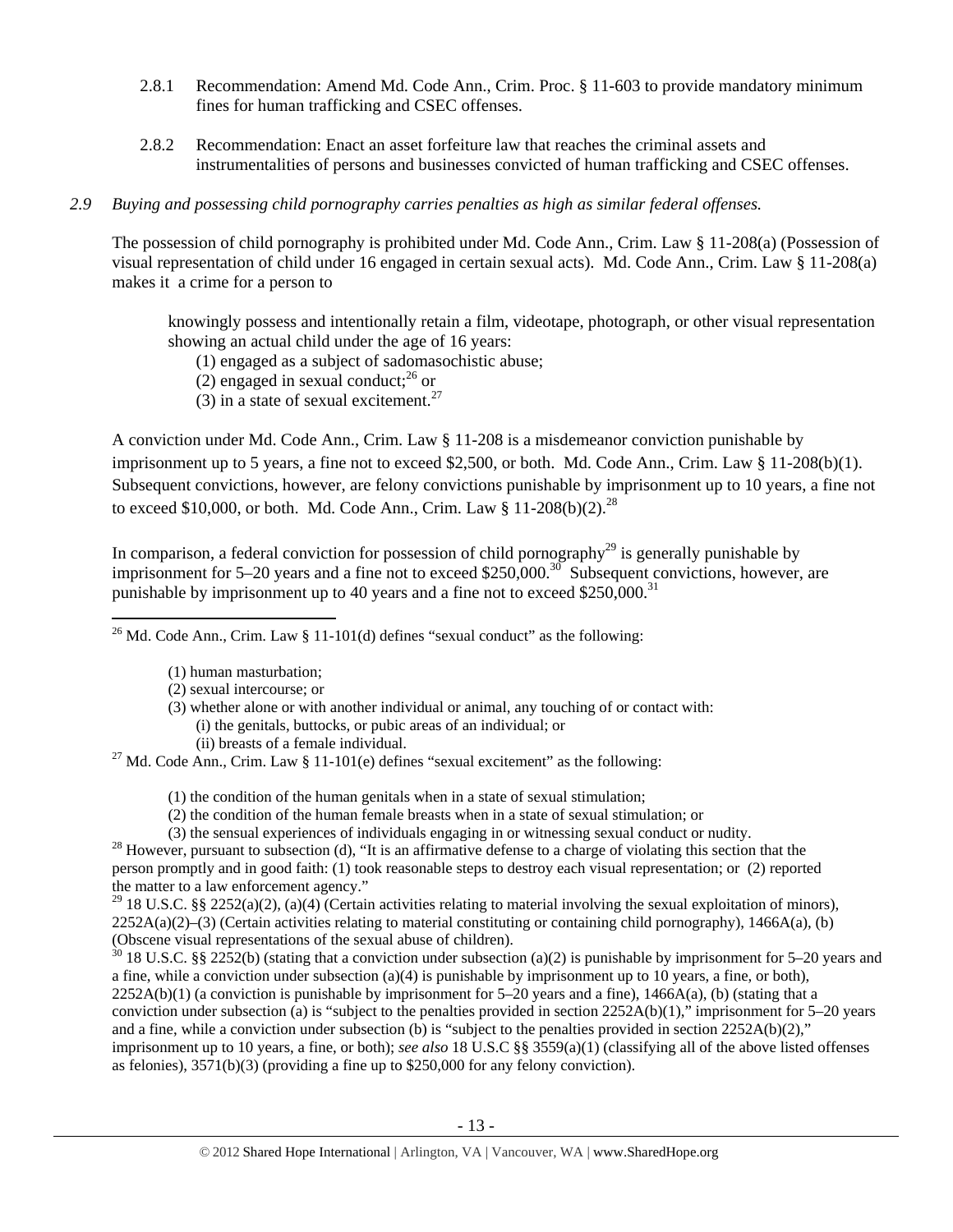*2.10 Convicted buyers of commercial sex acts with minors and child pornography are required to register as sex offenders.*

Pursuant to Md. Code Ann., Crim. Proc. § 11-704(a) (Registration required), sex offender registration is required for tier I, II, and III sex offenders, and "a sex offender who is required to register by another jurisdiction" who moves to Maryland to live, work, attend school, or be a transient.

According to Md. Code Ann., Crim. Proc. § 11-701(o), a "tier I sex offender" includes a person convicted of any the following:

(1) conspiring to commit, attempting to commit, or committing a violation of § 3-308 [Sexual offense in the fourth degree] . . . . ;

(2) conspiring to commit, attempting to commit, or committing a violation of . . . § 11-208 [Possession of visual representation of child under 16 engaged in certain sexual acts] . . . if the victim is a minor; (3) a crime committed in a federal, military, tribal, or other jurisdiction that, if committed in this State, would constitute one of the crimes listed in item (1) or (2) of this subsection;

(4) any of the following federal offenses:

(vi) sex trafficking by force, fraud, or coercion under 18 U.S.C. § 1591;

(vii) travel with intent to engage in illicit conduct under 18 U.S.C. § 2423(b);

. . . .

. . .

. . .

A "tier II sex offender," according to Md. Code Ann., Crim. Proc. § 11-701(p), includes a person convicted of

(1) conspiring to commit, attempting to commit, or committing a violation of  $\S 3-307(a)(4)$  or (5) [Sexual offense in the third degree where the victim is 14 or 15 years old and the defendant is at least 21], § 3-324 [Sexual solicitation of minor], [or] § 11-207 [Child pornography]  $\dots$ ;

(2) conspiring to commit, attempting to commit, or committing a violation of § 11-303 [Human trafficking], § 11-305 [Abduction of child under 16], or § 11-306 [House of prostitution] . . . , if the intended prostitute or victim is a minor;

(3) conspiring to commit, attempting to commit, or committing a violation of . . . § 3-603 [Sale of Minor] . . . , if the victim is a minor who is at least 14 years old;

(4) conspiring to commit, attempting to commit, or committing an offense that would require the person to register as a tier I sex offender after the person was already registered as a tier I sex offender; (5) a crime that was committed in a federal, military, tribal, or other jurisdiction that, if committed in this State, would constitute one of the crimes listed in items (1) through (3) of this subsection . . . . . . .

Similarly, Md. Code Ann., Crim. Proc. § 11-701(q) defines "tier III sex offender" as including persons convicted of any of following:

(1) conspiring to commit, attempting to commit, or committing a violation of:

 $31$  18 U.S.C. §§ 2252(b) (stating if a person has a prior conviction under subsection (a)(2), or a list of other statutes, a conviction is punishable by a fine and imprisonment for 15–40 years, but if a person has a prior conviction under subsection (a)(4), or a list of other statutes, a conviction is punishable by a fine and imprisonment for  $10-20$  years),  $2252A(b)(1)$  (stating if a person has a prior conviction under subsection (a)(2), (a)(3), or a list of other statutes, a conviction is punishable by a fine and imprisonment for  $15-40$  years),  $1466A(a)$ , (b) (stating that the penalty scheme for section 2252A(b) applies); *see also* 18 U.S.C §§ 3559(a)(1) (classifying all of the above listed offenses as felonies), 3571(b)(3) (providing a fine up to \$250,000 for any felony conviction).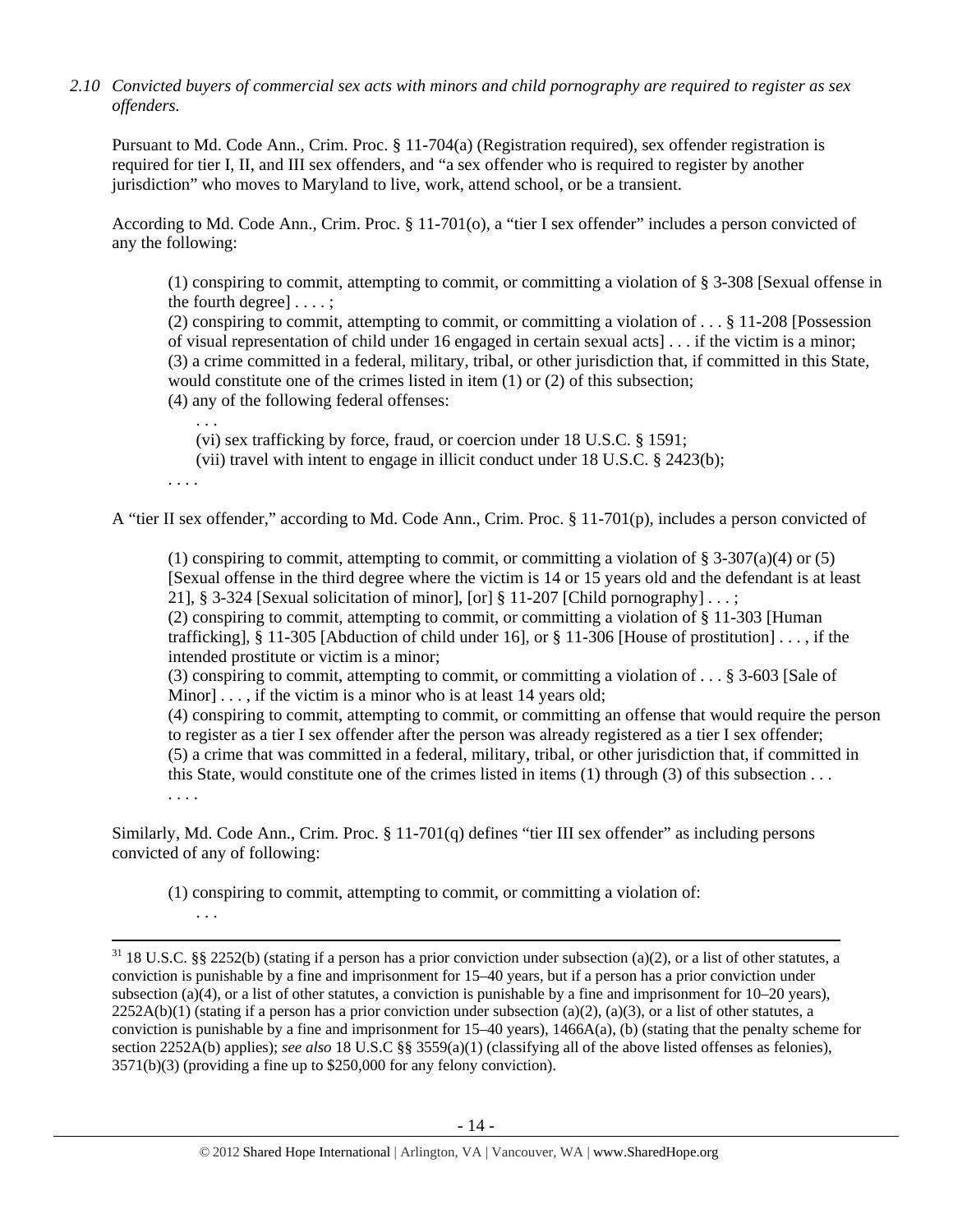(ii) § 3-303 [Rape in the first degree], § 3-304 [Rape in the second degree], § 3-305 [Sexual offense in the first degree], § 3-306 [Sexual offense in the second degree] . . . § 3-315 [Continuing course of conduct with child  $\ldots$  or § 3-602 [Sexual abuse of minor]...

(2) conspiring to commit, attempting to commit, or committing a violation of § 3-307(a)(3) [Sexual offense in the third degree where the victim is under 14 and the defendant is at least 4 years older than the victim]  $\ldots$  if the victim is under the age of 14 years;

. . .

. . .

(4) conspiring to commit, attempting to commit, or committing an offense that would require the person to register as a tier I or tier II sex offender after the person was already registered as a tier II sex offender;

(5) a crime committed in a federal, military, tribal, or other jurisdiction that, if committed in this State, would constitute one of the crimes listed in items (1) through (3) of this subsection . . .

. . . .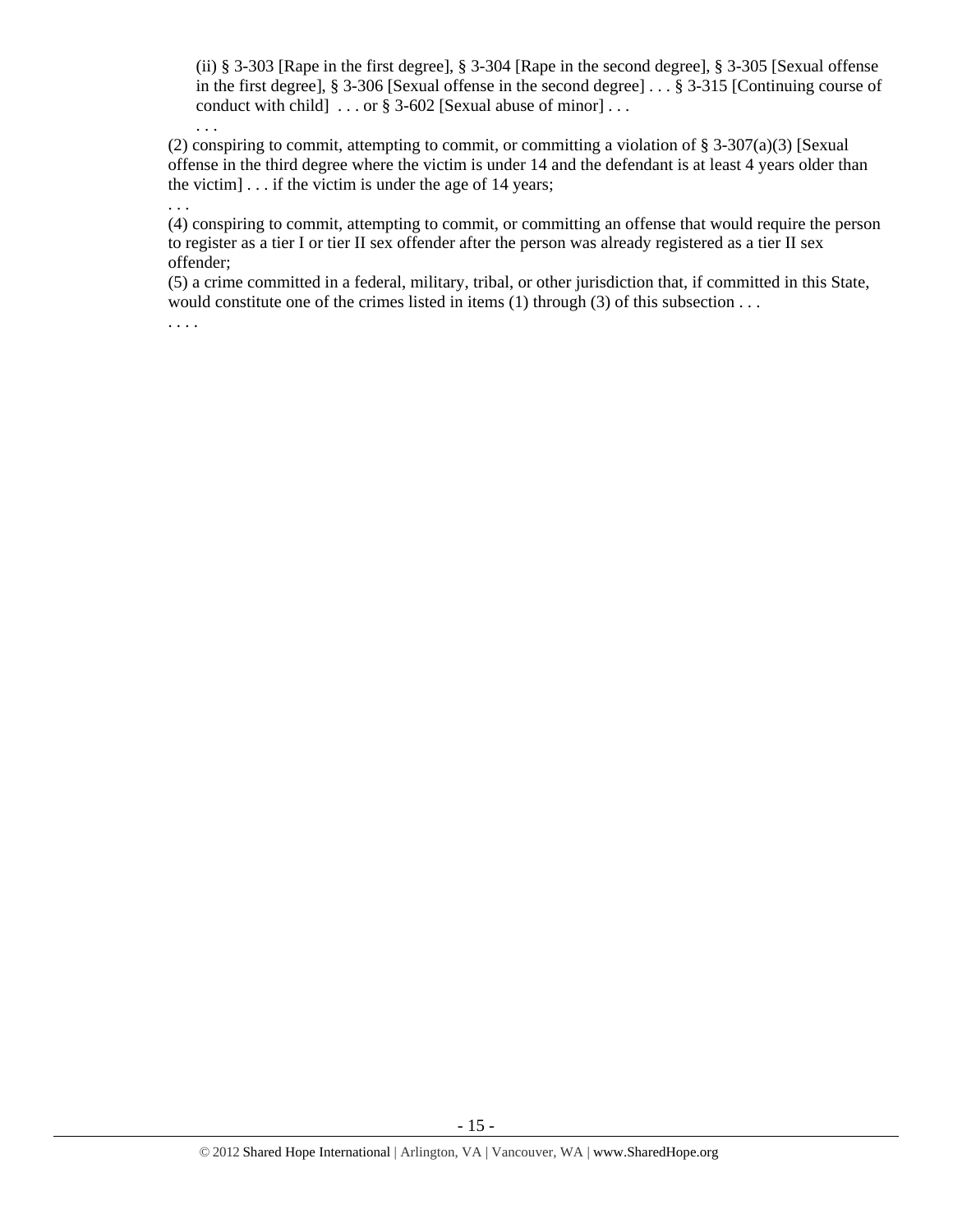# **FRAMEWORK ISSUE 3: CRIMINAL PROVISIONS FOR TRAFFICKERS**

## *Legal Components:*

- *3.1 Penalties for trafficking a child for sexual exploitation are as high as federal penalties.*
- *3.2 Creating and distributing child pornography carries penalties as high as similar federal offenses.*
- *3.3 Using the Internet to lure, entice, recruit, or sell commercial sex acts with a minor is a separate crime or results in an enhanced penalty for traffickers.*
- *3.4 Financial penalties for traffickers, including asset forfeiture, are sufficiently high*.
- *3.5 Convicted traffickers are required to register as sex offenders.*
- *3.6 Laws relating to termination of parental rights for certain offenses include sex trafficking or commercial sexual exploitation of children (CSEC) offenses in order to remove the children of traffickers from their control and potential exploitation.*

*\_\_\_\_\_\_\_\_\_\_\_\_\_\_\_\_\_\_\_\_\_\_\_\_\_\_\_\_\_\_\_\_\_\_\_\_\_\_\_\_\_\_\_\_\_\_\_\_\_\_\_\_\_\_\_\_\_\_\_\_\_\_\_\_\_\_\_\_\_\_\_\_\_\_\_\_\_\_\_\_\_\_\_\_\_\_\_\_\_\_\_\_\_\_* 

# *Legal Analysis:*

*3.1 Penalties for trafficking a child for sexual exploitation are as high as federal penalties.32* 

Traffickers convicted under Md. Code Ann., Crim. Law § 11-303(a)(1) (Human trafficking), if their victim is a minor, are guilty of a felony punishable by imprisonment up to 25 years, a fine not to exceed \$15,000, or both. Md. Code Ann., Crim. Law § 11-303(c)(2).

Traffickers may also be prosecuted under Md. Code Ann., Crim. Law § 11-305(a) (Abduction of child under 16), a misdemeanor punishable by imprisonment up to10 years, a fine not to exceed \$5,000, or both. Md. Code Ann., Crim. Law § 11-305(b).

Traffickers convicted under Md. Code Ann., Crim. Law § 3-324(b) (Sexual solicitation of a minor)<sup>33</sup> are guilty of a felony punishable by imprisonment up to 10 years, a fine not to exceed \$25,000, or both. Md. Code Ann., Crim. Law § 3-324(d).

In addition, although not specifically applicable to sexual exploitation, a trafficker may be guilty of Md. Code Ann., Crim. Law § 3-603(a) (Sale of minor), a misdemeanor punishable by imprisonment up to 5 years, a fine not to exceed \$10,000, or both. Md. Code Ann., Crim. Law § 3-603(b).

Although not specific to trafficking minors for commercial sexual exploitation, Md. Code Ann., Crim. Law § 11-306(a) (House of prostitution) could be used to prosecute a trafficker. This statute makes it a crime for a person to knowingly

(2) keep, set up, occupy, maintain, or operate a building, structure, or conveyance for prostitution or assignation;

(3) allow a building, structure, or conveyance owned or under the person's control to be used for prostitution or assignation;

(4) allow or agree to allow a person into a building, structure, or conveyance for prostitution or assignation; or

(5) procure or solicit or offer to procure or solicit for prostitution or assignation.

<sup>&</sup>lt;sup>32</sup> *See* discussion of relevant Maryland provisions listed in this Section *supra* Sections 1.1 and 1.2. <sup>33</sup> *See supra* Section 1.2 for discussion of the definition of "solicit."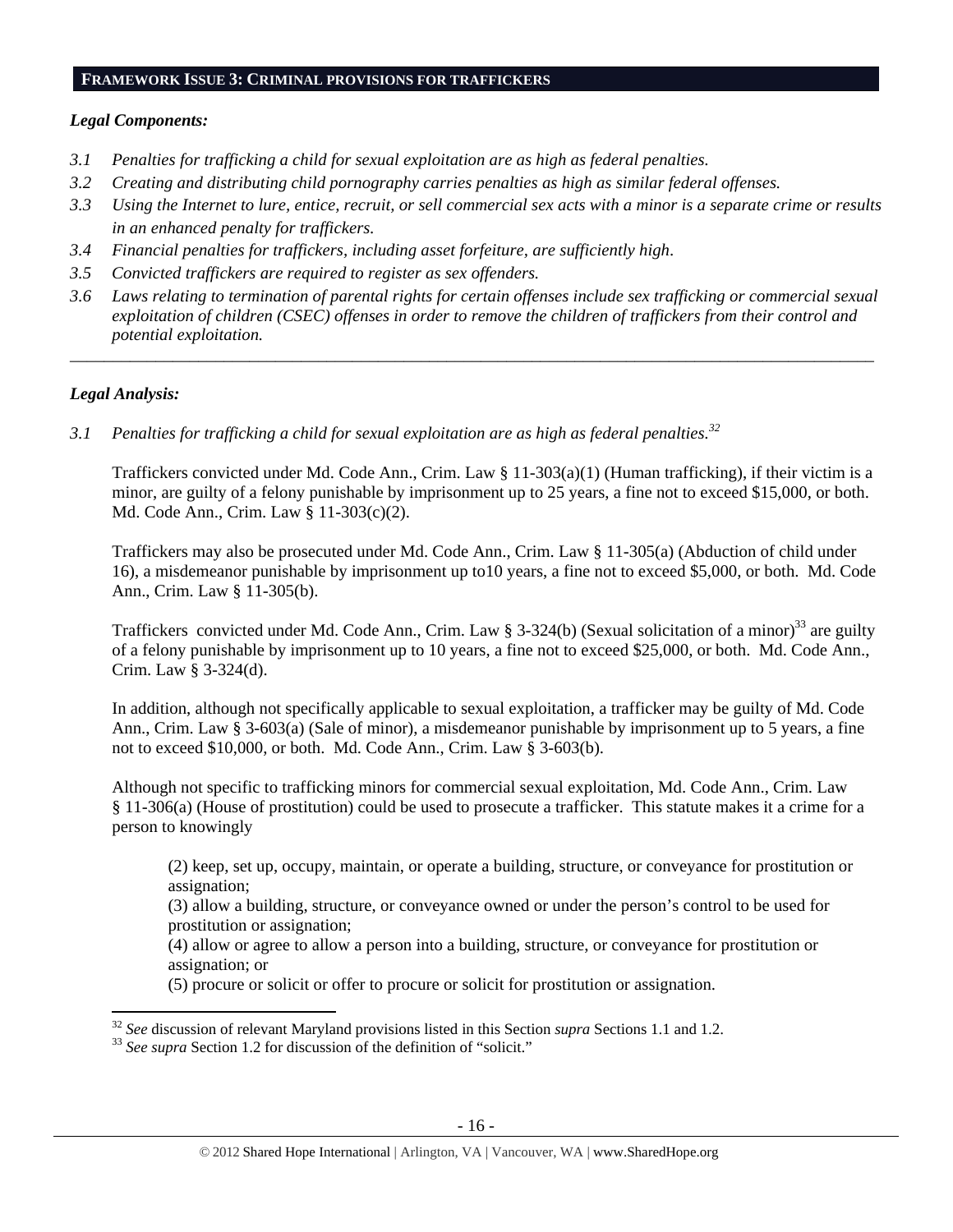A trafficker convicted under this statute is guilty of a misdemeanor punishable by imprisonment up to1 year, a fine not to exceed \$500, or both. Md. Code Ann., Crim. Law § 11-306(b).

In comparison, if the victim is under the age of 14, a conviction under the Trafficking Victims Protection Act  $(TVPA)^{34}$  for child sex trafficking is punishable by 15 years to life imprisonment and a fine not to exceed \$250,000. 18 U.S.C. §§ 1591(b)(1), 3559(a)(1), 3571(b)(3). If the victim is between the ages of 14–17, a conviction is punishable by 10 years to life imprisonment and a fine not to exceed \$250,000. 18 U.S.C. §§ 1591(b)(2), 3559(a)(1), 3571(b)(3). A conviction is punishable by mandatory life imprisonment, however, if the trafficker has a prior conviction for a federal sex offense<sup>35</sup> against a minor.

3.1.1 Recommendation: Amend Md. Code Ann., Crim. Law § 11-305 (Abduction of child under 16) to make this crime a felony in order to align the classification of the offense with the crime's seriousness and to ensure that conviction under this statute carries the consequences of a felony conviction.

# *3.2 Creating and distributing child pornography carries penalties as high as similar federal offenses.*

Md. Code Ann., Crim. Law § 11-207(a) (Child pornography) prohibits the distribution, promotion, and sale of child pornography. Specifically, Md. Code Ann., Crim. Law § 11-207(a) makes it illegal for a person to

(1) cause, induce, solicit, or knowingly allow a minor to engage as a subject in the production of obscene matter or a visual representation or performance that depicts a minor engaged as a subject in sadomasochistic abuse or sexual conduct;

(2) photograph or film a minor engaging in an obscene act, sadomasochistic abuse, or sexual conduct; (3) use a computer to depict or describe a minor engaging in an obscene act, sadomasochistic abuse, or sexual conduct;

(4) knowingly promote, advertise, solicit, distribute, or possess with the intent to distribute any matter, visual representation, or performance:

(i) that depicts a minor engaged as a subject in sadomasochistic abuse or sexual conduct; or (ii) in a manner that reflects the belief, or that is intended to cause another to believe, that the matter, visual representation, or performance depicts a minor engaged as a subject of sadomasochistic abuse or sexual conduct; or

(5) use a computer to knowingly compile, enter, transmit, make, print, publish, reproduce, cause, allow, buy, sell, receive, exchange, or disseminate any notice, statement, advertisement, or minor's name, telephone number, place of residence, physical characteristics, or other descriptive or identifying information for the purpose of engaging in, facilitating, encouraging, offering, or soliciting unlawful sadomasochistic abuse or sexual conduct of or with a minor.

A trafficker's first conviction under Md. Code Ann., Crim. Law § 11-207(a) is a felony conviction punishable by imprisonment up to 10 years, a fine not to exceed \$25,000, or both. Md. Code Ann., Crim. Law § 11- 207(b)(1). Subsequent convictions are punishable by imprisonment up to 20 years, a fine not to exceed \$50,000, or both. Md. Code Ann., Crim. Law  $\S 11-207(b)(2)$ . In contrast, if the victim is under the age of 14, a conviction under the TVPA for child sex trafficking is punishable by 15 years to life imprisonment and a fine not to exceed \$250,000. 18 U.S.C. §§ 1591(b)(1), 3559(a)(1), 3571(b)(3).

<sup>&</sup>lt;sup>34</sup> See supra note 20.

<sup>&</sup>lt;sup>35</sup> See supra note 21.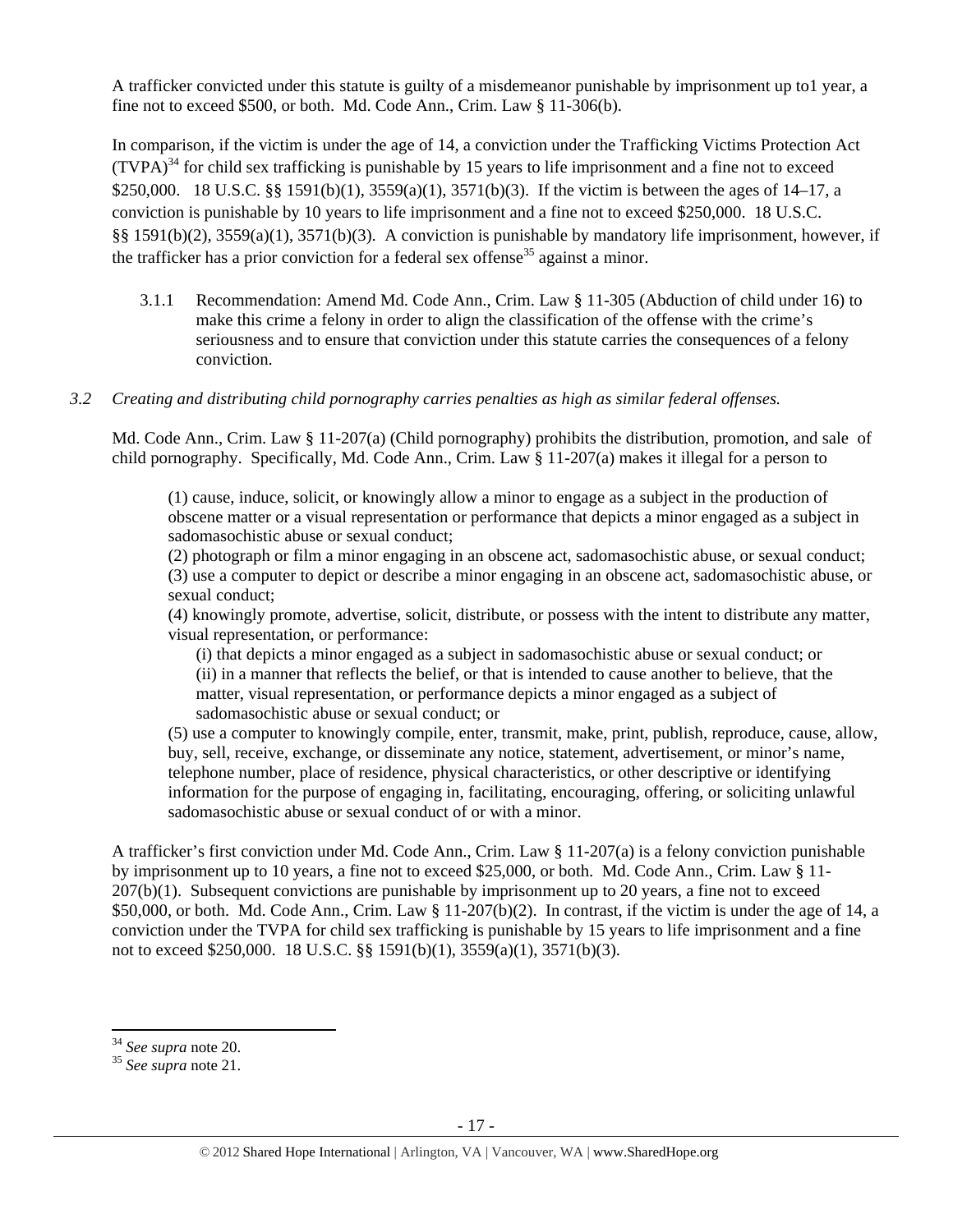In comparison, if the victim is under the age of 14, a conviction under the TVPA for child sex trafficking is punishable by 15 years to life imprisonment and a fine not to exceed \$250,000. 18 U.S.C. §§ 1591(b)(1),  $3559(a)(1)$ ,  $3571(b)(3)$ . If the victim is between the ages of  $14-17$ , a conviction is punishable by 10 years to life imprisonment and a fine not to exceed \$250,000. 18 U.S.C. §§ 1591(b)(2), 3559(a)(1), 3571(b)(3). A conviction is punishable by mandatory life imprisonment, however, if the trafficker has a prior conviction for a federal sex offense<sup>36</sup> against a minor. Additionally, a federal conviction for distribution of child pornography<sup>37</sup> is generally punishable by imprisonment for  $5-20$  years and a fine not to exceed \$250,000.<sup>38</sup> Subsequent convictions, however, are punishable by imprisonment up to 40 years and a fine not to exceed \$250,000.<sup>39</sup>

*3.3 Using the Internet to lure, entice, recruit, or sell commercial sex acts with a minor is a separate crime or results in an enhanced penalty for traffickers.* 

 Using the Internet to lure, entice, recruit or purchase commercial sex acts with a minor is not a separate crime and does not result in enhanced penalties for traffickers. However, using the Internet to "command, authorize, urge, entice, request, or advise" a minor to engage in a violation of Md. Code Ann., Crim. Law § 11-306 (House of prostitution), among other crimes, is prohibited under Md. Code Ann., Crim. Law § 3-324 (Sexual solicitation of minor). Pursuant to Md. Code Ann., Crim. Law § 3-324(b),

A person may not, with the intent to commit a violation of § 3-304 [Rape in the second degree], § 3-306 [Sexual offense in the second degree], or § 3-307 [Sexual offense in the third degree] of this subtitle or § 11-304 [Receiving earnings of prostitute], § 11-305 [Abduction of child under 16], or § 11-306 [House of prostitution] of this article, knowingly solicit a minor or law enforcement officer posing as a minor, to engage in activities that would be unlawful for the person to engage in under § 3-304, § 3- 306, or § 3-307 of this subtitle or § 11-304, § 11-305, or § 11-306 of this article.

As used within Md. Code Ann., Crim. Law § 3-324(b), "solicit" is not defined in an expressly commercial way, but Md. Code Ann., Crim. Law § 3-324(a) defines "solicit" as the following:

- [T]o command, authorize, urge, entice, request, or advise a person by any means, including:
- (1) in person;
- (2) through an agent or agency;
- (3) over the telephone;
- (4) through any print medium;
- (5) by mail;

(6) by computer or Internet; or

<sup>&</sup>lt;sup>36</sup> *See supra* note 21.<br><sup>37</sup> 18 U.S.C. §§ 2252(a)(1), (a)(2), (a)(3) (Certain activities relating to material involving the sexual exploitation of minors),  $2252A(a)(2)$ ,  $(a)(3)$  (Certain activities relating to material constituting or containing child pornography), 1466A(a) (Obscene visual representations of the sexual abuse of children).<br><sup>38</sup> 18 U.S.C. §§ 2252(b) (stating that a conviction under subsection (a)(1), (a)(2), or (a)(3) is punishable by

imprisonment for 5–20 years and a fine), 2252A(b)(1) (a conviction is punishable by imprisonment for 5–20 years and a fine), 1466A(a), (b) (stating that a conviction under subsection (a) is "subject to the penalties provided in section 2252A(b)(1)," imprisonment for 5–20 years and a fine, while a conviction under subsection (b) is "subject to the penalties provided in section 2252A(b)(2)," imprisonment up to 10 years, a fine, or both); *see also* 18 U.S.C §§  $3559(a)(1)$  (classifying all of the above listed offenses as felonies),  $3571(b)(3)$  (providing a fine up to \$250,000 for any felony conviction).

<sup>&</sup>lt;sup>39</sup> 18 U.S.C. §§ 2252(b) (stating if a person has a prior conviction under subsection (a)(1), (a)(2), or (a)(3) or a list of other statutes, a conviction is punishable by a fine and imprisonment for  $15-40$  years),  $2252A(b)(1)$  (stating if a person has a prior conviction under subsection (a)(2), (a)(3), or a list of other statutes, a conviction is punishable by a fine and imprisonment for  $15-40$  years),  $1466A(a)$ , (b) (stating that the penalty scheme for section  $2252A(b)$ applies); *see also* 18 U.S.C §§ 3559(a)(1) (classifying all of the above listed offenses as felonies), 3571(b)(3) (providing a fine up to \$250,000 for any felony conviction).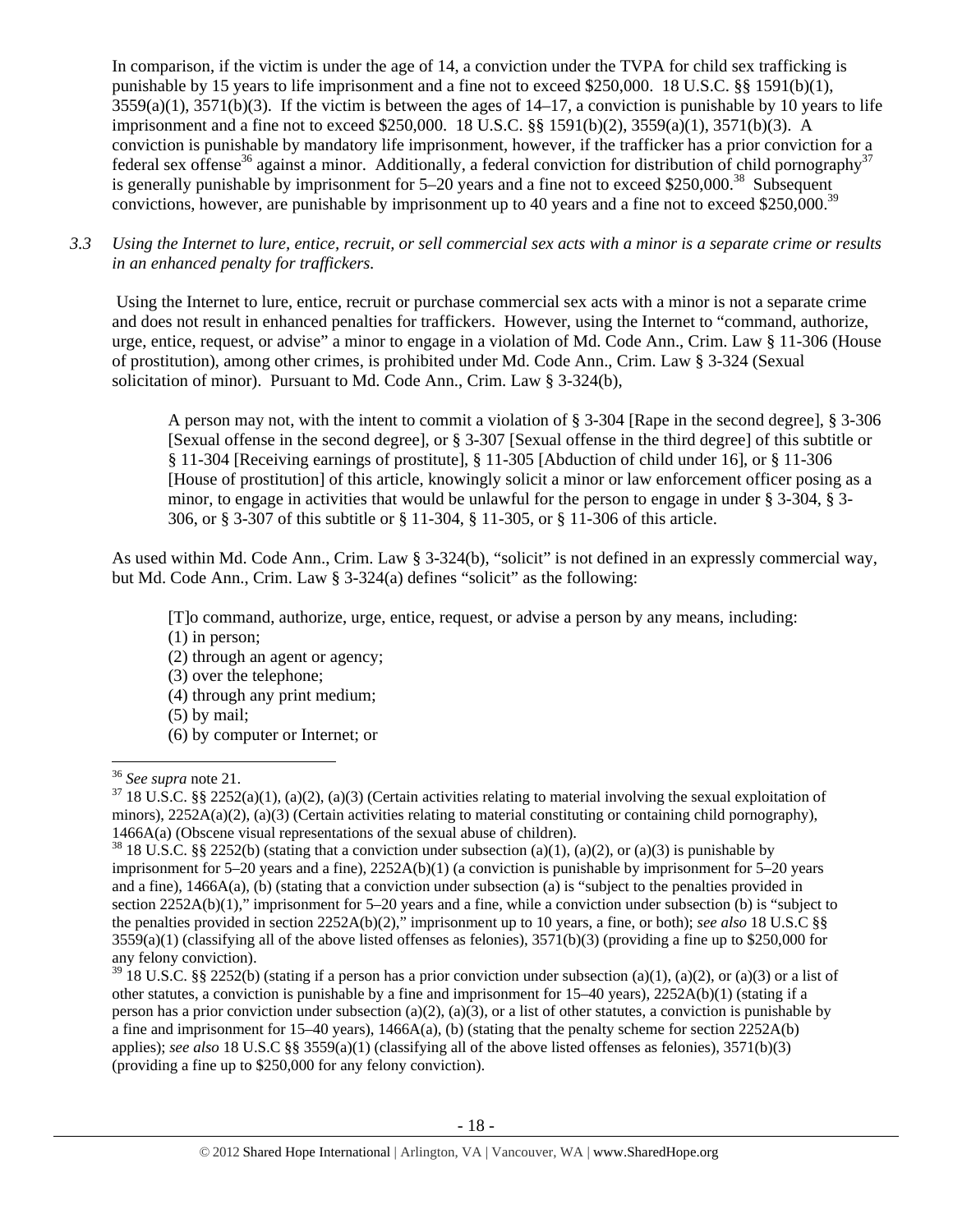(7) by any other electronic means.

A conviction under Md. Code Ann., Crim. Law § 3-324(b) is a felony conviction punishable by imprisonment up to 10 years, a fine not to exceed \$25,000, or both. Md. Code Ann., Crim. Law § 3-324(d).

3.3.1 Recommendation: Amend Md. Code Ann., Crim. Law § 3-324 (Sexual solicitation of minor) to include Md. Code Ann., Crim. Law § 11-303 (Human trafficking) as an enumerated predicate offense to ensure this offense would apply to traffickers.

# *3.4 Financial penalties for traffickers, including asset forfeiture, are sufficiently high.*

Traffickers convicted under Maryland laws for crimes related to the trafficking of domestic minor sex victims are subject to possible fines ranging from \$500 to \$100,000. Specifically, traffickers convicted under Md. Code Ann., Crim. Law § 3-324 (Sexual solicitation of minor) or Md. Code Ann., Crim. Law § 11-207 (Child pornography) are subject to a possible fine not to exceed \$25,000. Md. Code Ann., Crim. Law §§ 9-804(c), 3- 324(d), 11-207(b)(1). Subsequent convictions under Md. Code Ann., Crim. Law § 11-207 (Child pornography) are subject to a possible fine not to exceed \$50,000. Md. Code Ann., Crim. Law § 11-207(b)(2). Traffickers convicted under Md. Code Ann., Crim. Law § 11-303(b) (Human trafficking) are subject to a possible fine not to exceed \$15,000, while traffickers convicted under either Md. Code Ann., Crim. Law § 3-603 (Sale of minor) or Md. Code Ann., Crim. Law § 11-304 (Receiving earnings of prostitute) are subject to a possible fine not to exceed \$10,000. Md. Code Ann., Crim. Law §§ 11-303(c)(2), 3-603(b), 11-304(b). Traffickers convicted under Md. Code Ann., Crim. Law § 11-305 (Abduction of child under 16) are subject to a possible fine not to exceed \$5,000. Md. Code Ann., Crim. Law §§ 11-305(b). Lastly, traffickers convicted under Md. Code Ann., Crim. Law § 11-306 (House of prostitution) are subject to a possible fine not to exceed \$500. Md. Code Ann., Crim. Law §11-306(b).

Although Maryland law provides for asset forfeiture in cases of controlled dangerous substances violations, gambling violations, violations of gun and explosive laws, and violations of the Maryland Mortgage Fraud Protection Act, there is no specific provision under Maryland law expressly requiring traffickers to forfeit assets they used or acquired in connection with committing offenses related to commercial exploitation or sex trafficking of minors. Md. Code Ann., Crim. Proc. §§ 12-101 et. seq., 13-101 et. seq., 13-201 et. seq., 13-301, 13-401 et. seq.

Md. Code Ann., Crim. Proc. § 11-603(a) (Restitution determination) may, however, require a trafficker to make restitution if any of the following circumstances exist:

(1) as a direct result of the crime or delinquent act, property of the victim was stolen, damaged,

destroyed, converted, or unlawfully obtained, or its value substantially decreased;

(2) as a direct result of the crime or delinquent act, the victim suffered:

- (i) actual medical, dental, hospital, counseling, funeral, or burial expenses or losses;
- (ii) direct out-of-pocket loss;
- (iii) loss of earnings; or
- (iv) expenses incurred with rehabilitation;

(3) the victim incurred medical expenses that were paid by the Department of Health and Mental Hygiene or any other governmental unit;

(4) a governmental unit incurred expenses in removing, towing, transporting, preserving, storing, selling, or destroying an abandoned vehicle as defined in § 25-201 of the Transportation Article; (5) the Criminal Injuries Compensation Board paid benefits to a victim; or

(6) the Department of Health and Mental Hygiene or other governmental unit paid expenses incurred under Subtitle 1, Part II of this title.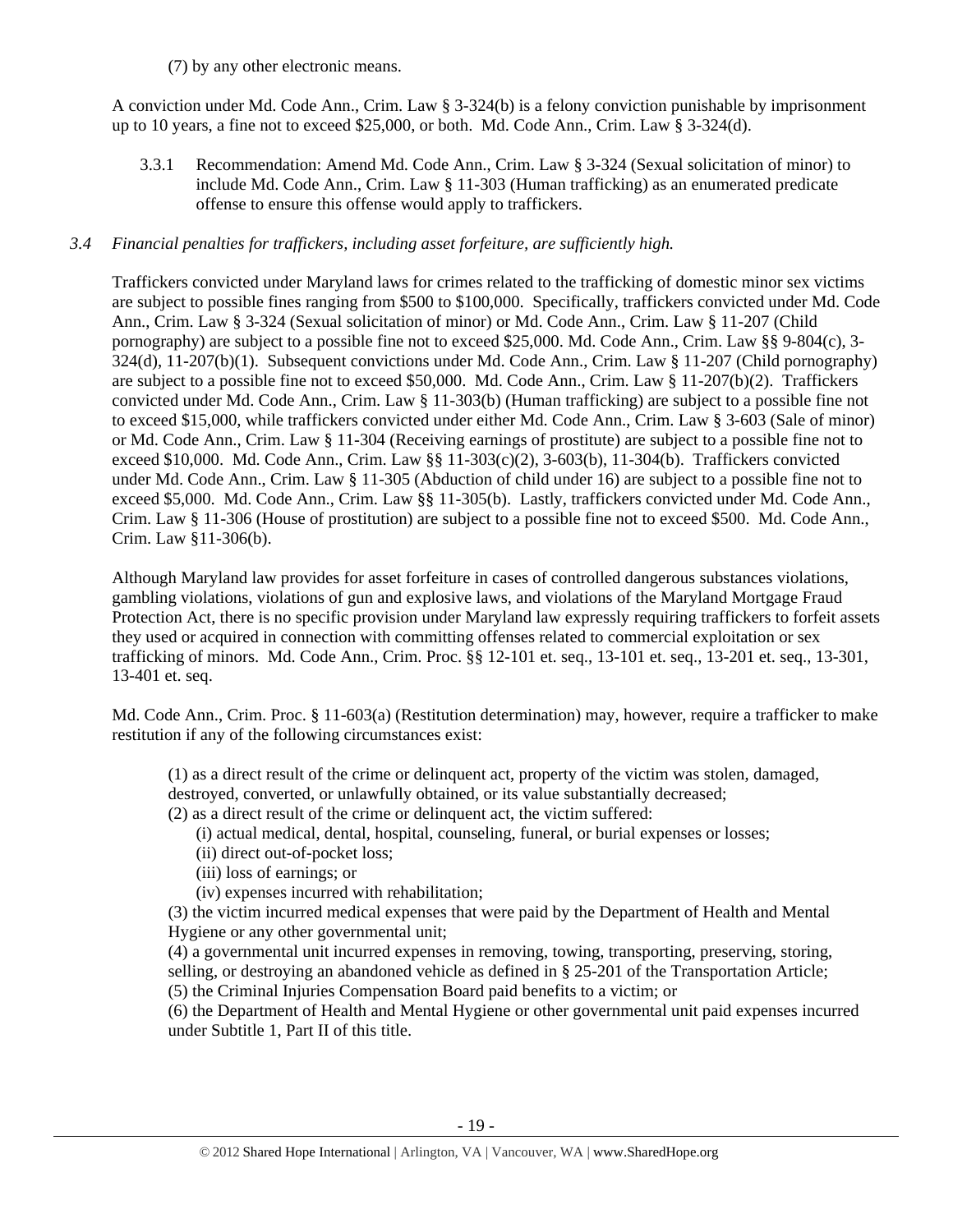If the court orders the trafficker to make restitution, the court also may enter "an immediate and continuing earnings withholding order" and specify an amount the trafficker's employer must withhold and pay to the appropriate governmental entity. Md. Code. Ann., Crim. Proc.  $\S 11-617(a)(1)$ , (d)(1).

- 3.4.1 Recommendation: Enact an asset forfeiture law that reaches the criminal assets and instrumentalities of persons and businesses convicted of human trafficking and CSEC offenses.
- 3.4.2 Recommendation: Amend Md. Code Ann., Crim. Proc. § 11-603 to provide for mandatory minimum fines for human trafficking and CSEC offenses.

# *3.5 Convicted traffickers are required to register as sex offenders.*

Pursuant to Md. Code Ann., Crim. Proc. § 11-704(a) (Registration required), sex offender registration is required for tier I, II, and III sex offenders, and "a sex offender who is required to register by another jurisdiction" who moves to Maryland to live, work, attend school, or be a transient.

According to Md. Code Ann., Crim. Proc. § 11-701(o), a "tier I sex offender" includes a person convicted of any the following:

(4) any of the following federal offenses:

. . .

(vi) sex trafficking by force, fraud, or coercion under 18 U.S.C. § 1591; or

(vii) travel with intent to engage in illicit conduct under 18 U.S.C. § 2423(b);

. . . .

A "tier II sex offender," according to Md. Code Ann., Crim. Proc. § 11-701(p), includes a person convicted of

(1) conspiring to commit, attempting to commit, or committing a violation of  $\S 3-307(a)(4)$  or (5) [Sexual offense in the third degree where the victim is 14 or 15 years old and the defendant is at least 21], § 3-324 [Sexual solicitation of minor], [or] § 11-207 [Child pornography]  $\dots$ ;

(2) conspiring to commit, attempting to commit, or committing a violation of § 11-303 [Human trafficking], § 11-305 [Abduction of child under 16], or § 11-306 [House of prostitution] . . . , if the intended prostitute or victim is a minor;

(3) conspiring to commit, attempting to commit, or committing a violation of . . . § 3-603 [Sale of Minor] . . . , if the victim is a minor who is at least 14 years old;

(4) conspiring to commit, attempting to commit, or committing an offense that would require the person to register as a tier I sex offender after the person was already registered as a tier I sex offender; (5) a crime that was committed in a federal, military, tribal, or other jurisdiction that, if committed in this State, would constitute one of the crimes listed in items (1) through (3) of this subsection . . .

. . . .

Similarly, Md. Code Ann., Crim. Proc. § 11-701(q) defines "tier III sex offender" as including persons convicted of any of following:

(1) conspiring to commit, attempting to commit, or committing a violation of:

. . . (ii) § 3-303 [Rape in the first degree], § 3-304 [Rape in the second degree], § 3-305 [Sexual offense in the first degree], § 3-306 [Sexual offense in the second degree] . . . § 3-315 [Continuing course of conduct with child  $\ldots$  or § 3-602 [Sexual abuse of minor]...

. . .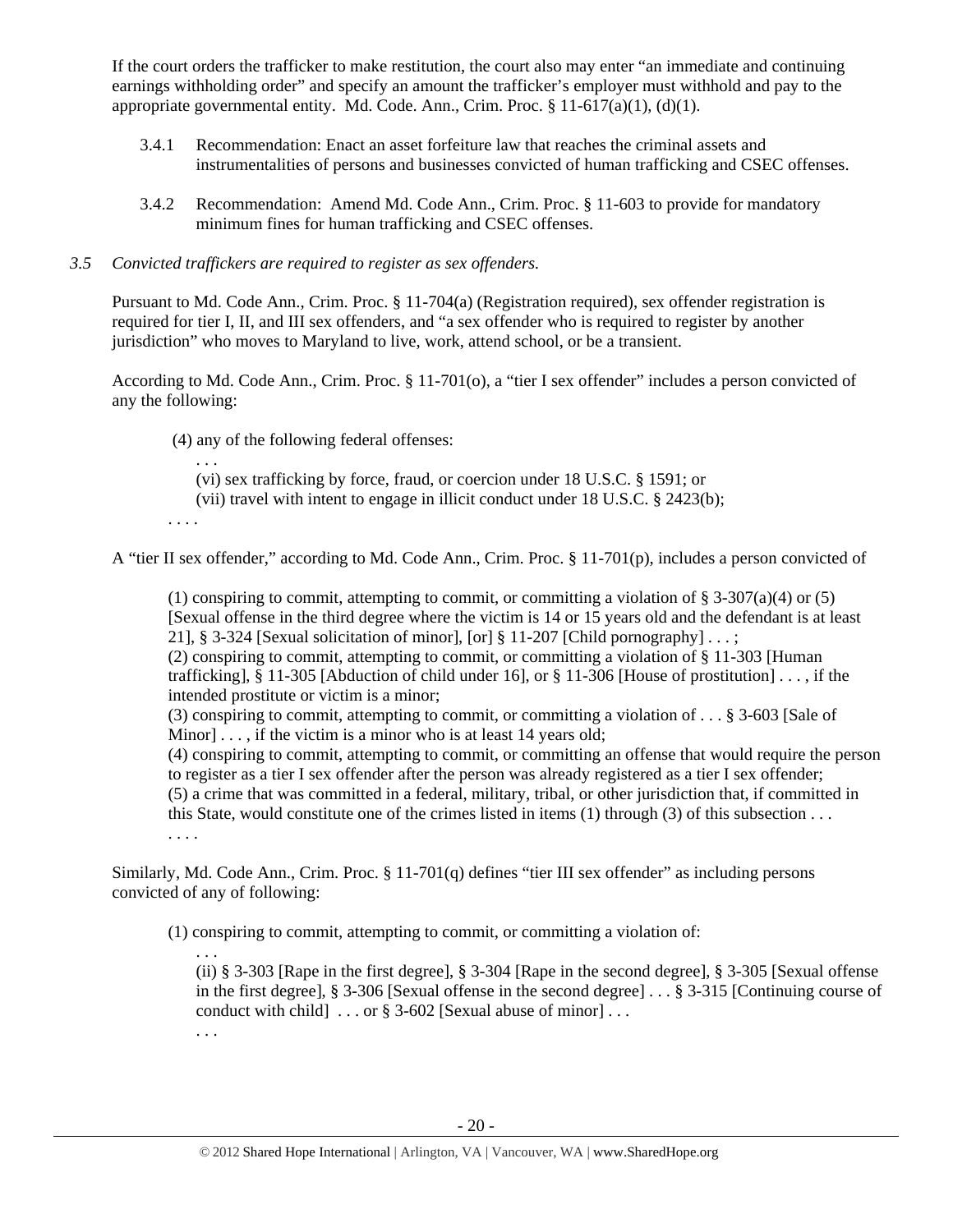(2) conspiring to commit, attempting to commit, or committing a violation of  $\S 3-307(a)(3)$  [Sexual offense in the third degree where the victim is under 14 and the defendant is at least 4 years older than the victim] . . . if the victim is under the age of 14 years;

. . .

(4) conspiring to commit, attempting to commit, or committing an offense that would require the person to register as a tier I or tier II sex offender after the person was already registered as a tier II sex offender;

(5) a crime committed in a federal, military, tribal, or other jurisdiction that, if committed in this State, would constitute one of the crimes listed in items (1) through (3) of this subsection ... . . . .

*3.6 Laws relating to termination of parental rights for certain offenses include sex trafficking or commercial sexual exploitation of children (CSEC) offenses in order to remove the children of traffickers from their control and potential exploitation.* 

Under Md. Code Ann., Fam. Law § 5-323(b) (Grant of guardianship—Nonconsensual), the court has the authority to terminate parental rights if, after considering a number of factors (discussed below), it "finds by clear and convincing evidence that a parent is unfit to remain in a parental relationship with the child or that exceptional circumstances exist that would make a continuation of the parental relationship detrimental to the best interests of the child . . . ."

In determining whether to terminate parental rights, pursuant to Md. Code Ann., Fam. Law § 5-323(d),

a juvenile court shall give primary consideration to the health and safety of the child and consideration to all other factors needed to determine whether terminating a parent's rights is in the child's best interests, including:

(3) whether:

. . .

. . .

(i) the parent has abused or neglected the child or a minor and the seriousness of the abuse or neglect;

- (iii) the parent subjected the child to:
	- 1. chronic abuse;
	- 2. chronic and life-threatening neglect;
	- 3. sexual abuse; or
	- 4. torture;
- (iv) the parent has been convicted, in any state or any court of the United States, of:
	- 1. a crime of violence<sup>40</sup> against:

(3) kidnapping;

. . . (8) rape;

. . .

- (12) sexual offense in the first degree;
- (13) sexual offense in the second degree;
- (14) use of a handgun in the commission of a felony or other crime of violence;
- (15) child abuse in the first degree under § 3-601 of this article;
- (16) sexual abuse of a minor under § 3-602 of this article if:

  $40$  Pursuant to Md. Code Ann., Crim. Law § 14-101(a) (Mandatory sentences for crimes of violence), a "crime of violence" includes the following: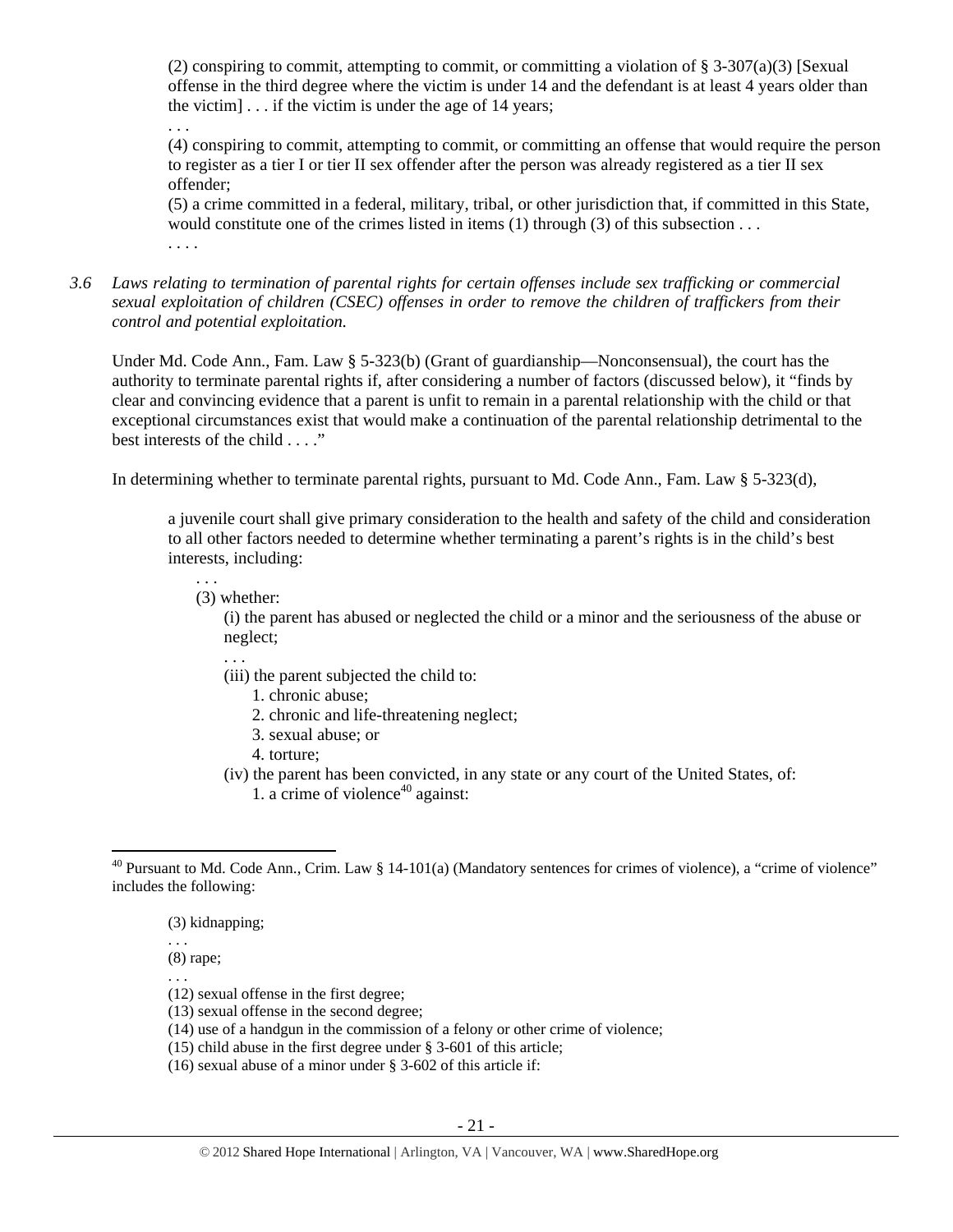A. a minor offspring of the parent;

- B. the child; or
- C. another parent of the child; or

2. aiding or abetting, conspiring, or soliciting to commit a crime described in item 1 of this item; and

(v) the parent has involuntarily lost parental rights to a sibling of the child;

. . . .

The court may terminate parental rights without considering any of these factors, however, if the child's parent has not come forward within 60 days of the "child's adjudication as a child in need of assistance," and "the identities of the child's parents are unknown." Md. Code Ann., Fam. Law § 5-323(c). "Child in need of assistance," or "CINA," is defined as a person under 18 "who requires court intervention because: (1) The child has been abused, has been neglected, has a developmental disability, or has a mental disorder; and (2) The child's parents, guardian, or custodian are unable or unwilling to give proper care and attention to the child and the child's needs." Md. Code Ann., Cts. & Jud. Proc. § 3-801(e)–(g). "Abuse" is defined to include "[s]exual abuse of a child, whether a physical injury is sustained or not," as well as "[p]hysical or mental injury of a child under circumstances that indicate that the child's health or welfare is harmed or is at substantial risk of being harmed by: (i) A parent or other individual who has permanent or temporary care or custody or responsibility for supervision of the child; or (ii) A household or family member." Md. Code Ann., Cts. & Jud. Proc. § 3- 801(b).

3.6.1 Recommendation: Amend Md. Code. Ann., Fam. Law § 5-323(d) (Grant of guardianship— Nonconsensual) to expressly provide that a court may terminate the parental rights of a parent convicted under Md. Code Ann., Crim. Law § 11-303(b) (Human trafficking), § 11-305 (Abduction of child under 16), § 3-603(a) (Sale of minor), § 11-304 (Receiving earnings of prostitute), § 9- 802(a) (Criminal gang activity), § 9-804(a) (Participation in criminal gang prohibited), § 3-324(b) (Sexual solicitation of minor), or  $\S 11-207(a)$  (Child pornography) when the victim is a minor.

- 1. vaginal intercourse, as defined in § 3-301 of this article;
- 2. a sexual act, as defined in § 3-301 of this article;

- 4. the intentional touching, not through the clothing, of the victim's or the offender's genital, anal, or other intimate area for sexual arousal, gratification, or abuse;
- (17) an attempt to commit any of the crimes described in items (1) through (16) of this subsection;

<u> 1989 - Johann Stein, marwolaethau a gweledydd a ganrad y ganrad y ganrad y ganrad y ganrad y ganrad y ganrad</u>

- (18) continuing course of conduct with a child under § 3-315 of this article;
- . . . .

<sup>(</sup>i) the victim is under the age of 13 years and the offender is an adult at the time of the offense; and (ii) the offense involved:

<sup>3.</sup> an act in which a part of the offender's body penetrates, however slightly, into the victim's genital opening or anus; or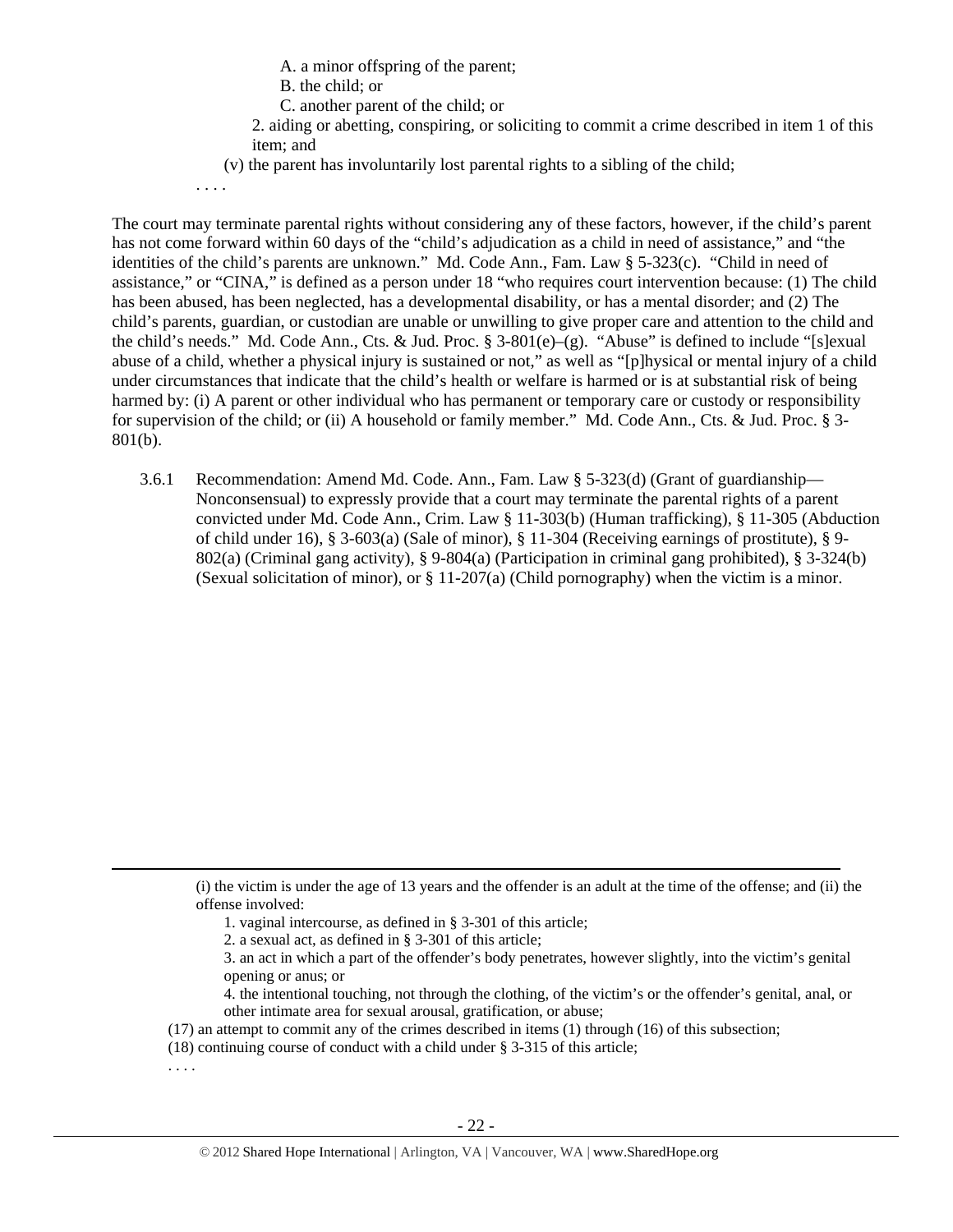#### **FRAMEWORK ISSUE 4: CRIMINAL PROVISIONS FOR FACILITATORS**

#### *Legal Components:*

- *4.1 The acts of assisting, enabling, or financially benefitting from child sex trafficking are included as criminal offenses in the state sex trafficking statute.*
- *4.2 Financial penalties, including asset forfeiture laws, are in place for those who benefit financially from or aid and assist in committing domestic minor sex trafficking.*

*\_\_\_\_\_\_\_\_\_\_\_\_\_\_\_\_\_\_\_\_\_\_\_\_\_\_\_\_\_\_\_\_\_\_\_\_\_\_\_\_\_\_\_\_\_\_\_\_\_\_\_\_\_\_\_\_\_\_\_\_\_\_\_\_\_\_\_\_\_\_\_\_\_\_\_\_\_\_\_\_\_\_\_\_\_\_\_\_\_\_\_\_\_\_* 

- *4.3 Promoting and selling child sex tourism is illegal.*
- *4.4 Promoting and selling child pornography is illegal.*

#### *Legal Analysis:*

*4.1 The acts of assisting, enabling, or financially benefitting from child sex trafficking are included as criminal offenses in the state sex trafficking statute.*

Md. Code Ann., Crim. Law § 11-303(e) (Human trafficking) provides that "[a] person who knowingly benefits financially or by receiving anything of value from participation in a venture that includes an act described in [Md. Code Ann., Crim. Law § 11-303(a) or  $(b)$ ]<sup>41</sup>  $\dots$  is subject to the same penalties that would apply if the person had violated that subsection." Thus, if the victim of the conduct described in Md. Code Ann., Crim. Law  $\frac{2}{3}$  11-303(a)(1) is a minor,<sup>42</sup> a facilitator convicted under Md. Code Ann., Crim. Law  $\frac{2}{3}$  11-303(e) is guilty of a felony punishable by imprisonment up to 25 years, a fine not to exceed \$15,000, or both . Md. Code Ann., Crim. Law § 11-303(c)(2).

The conduct of some facilitators may fall under Md. Code Ann., Crim. Law § 11-304(a) (Receiving earnings of prostitute), $43$  which is a misdemeanor punishable by imprisonment up to 10 years, a fine not to exceed \$10,000, or both. Also, facilitators convicted under Md. Code Ann., Crim. Law § 11-306(a) (House of prostitution)<sup>44</sup> are guilty of a misdemeanor punishable by imprisonment up to 1 year, a fine not to exceed \$500, or both. Md. Code Ann., Crim. Law § 11-306(b).

Facilitators may also be prosecuted under Md. Code Ann., Crim. Law § 11-207(a)(5) (Child pornography) if they "use a computer to knowingly . . . transmit, . . . sell, . . . exchange, or disseminate any notice, statement, advertisement, or minor's name, telephone number, place of residence, physical characteristics, or other descriptive or identifying information for the purpose of . . . facilitating [or] encouraging . . . unlawful sadomasochistic abuse or sexual conduct of or with a minor." A conviction under this statute is a felony conviction punishable by imprisonment up to 10 years, a fine not to exceed \$25,000, or both. Md. Code Ann., Crim. Law  $\S 11-207(b)(1)$ . Subsequent convictions are punishable by imprisonment up to 20 years, a fine not to exceed \$50,000, or both. Md. Code Ann., Crim. Law § 11-207(b)(2).

Facilitators who are corporate entities or individuals responsible for managing corporations may have their corporate charters or their corporation's charters terminated pursuant to Md. Code Ann., Corps. & Assocs. § 1- 405(b) (Forfeiture of charter, revocation of permit, or injunction against business other than corporation for illegal conduct connected with organized crime). Specifically, Md. Code Ann., Corps. & Assocs. § 1-405(b) states,

<sup>&</sup>lt;sup>41</sup> See discussion of relevant provisions *supra* Section 1.1.<br><sup>42</sup> See supra note 5.<br><sup>43</sup> See discussion of relevant provisions *supra* Section 3.1.<br><sup>44</sup> See discussion of relevant provisions *supra* Section 1.2.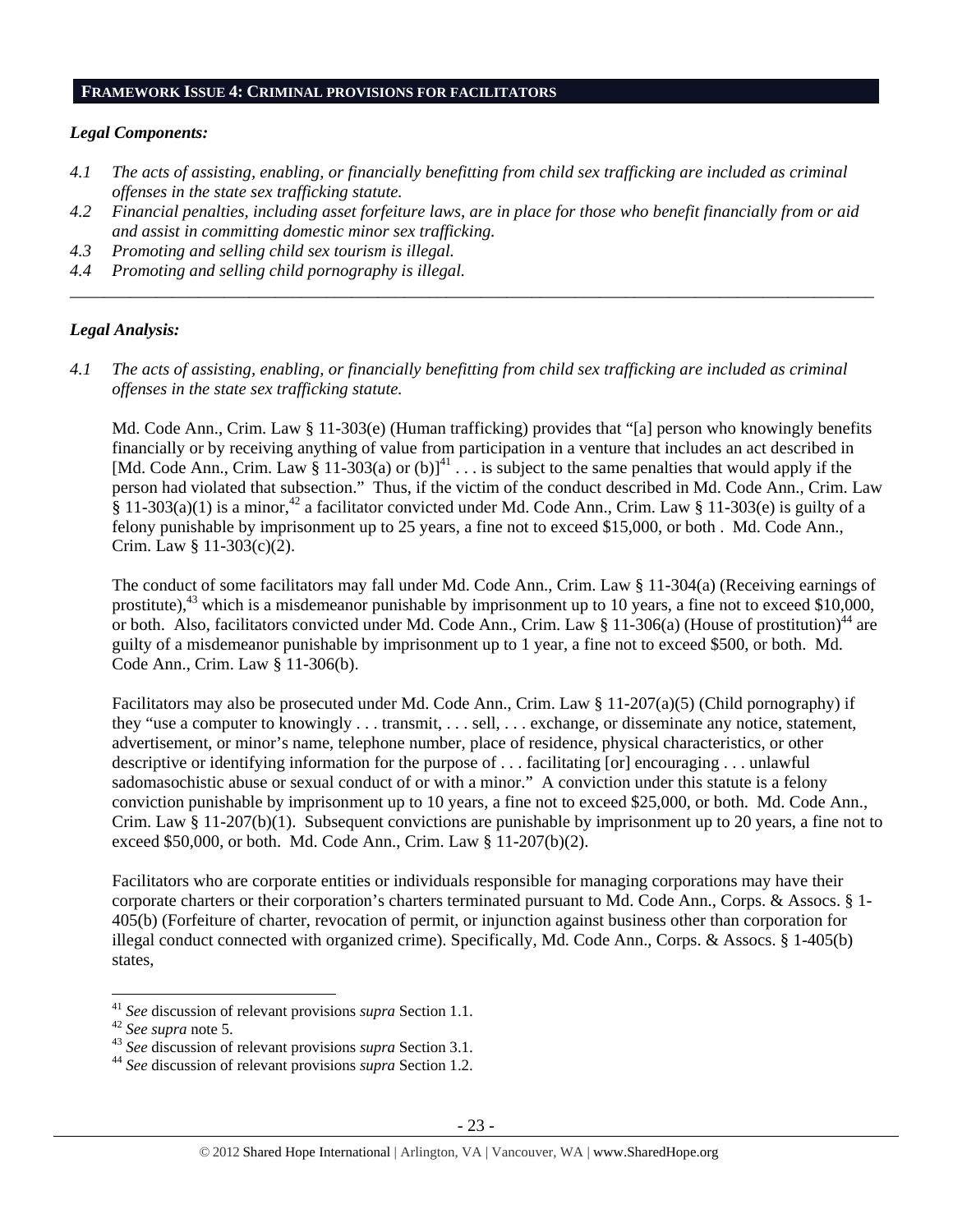The Attorney General may institute a civil proceeding in the courts to forfeit the charter of any Maryland corporation and to revoke the authority of any foreign corporation to do business in this State, if:

(1) (i) A corporate officer or any person controlling the management or operation of the corporation, with the knowledge of the president and a majority of the board of directors or under circumstances where the president and a majority of the directors should have knowledge, is a person engaged in organized crime or connected directly or indirectly with an organization or criminal society engaged in organized crime; or

(ii) A director, officer, employee, agent, or stockholder acting for, through, or on behalf of a corporation in conducting its affairs purposely engages in a persistent course of organized crime or other criminal conduct with the knowledge of the president and a majority of the board of directors or under circumstances where the president and a majority of the directors should have knowledge, with the intent to compel or induce any person to deal with the corporation or to engage in organized crime; and

(2) For the prevention of future illegal conduct of the same character, the public interest requires the charter of the corporation to be forfeited and the corporation to be dissolved or the authorization to be revoked.

As used in Md. Corps. & Assocs. Code Ann. § 1-405, "organized crime" includes "any combination or conspiracy  $\dots$  to violate, aid or abet the violation of criminal laws related to prostitution  $\dots$ ." Md. Corps. & Assocs. Code Ann. § 1-405(a)(2).

Additionally, if a facilitator engages in some other business that is not a corporation, Md. Corps. & Assocs. Code Ann. § 1-405(c) provides,

The Attorney General may institute a civil proceeding in the courts to enjoin the operation of any business other than a corporation, including a partnership, limited partnership, unincorporated association, joint venture, or sole proprietorship, if:

(1) Any person in control of the business, who may be a partner in a partnership, a participant in a joint venture, the owner of a sole proprietorship, an employee or agent of any of these businesses, or a person who, in fact, exercises control over the operations of the business in conducting its business affairs, purposely engages in a persistent course of organized crime or other illegal conduct with the intent to compel or induce any person to deal with the business or engage in organized crime; and

(2) For the prevention of future illegal conduct of the same character, the public interest requires the operation of the business to be enjoined.

*4.2 Financial penalties, including asset forfeiture laws, are in place for those who benefit financially from or aid and assist in committing domestic minor sex trafficking.* 

Facilitators convicted under Maryland laws for crimes related to the trafficking of domestic minor sex victims are subject to possible fines ranging from \$500 to \$100,000. Specifically, facilitators convicted under Md. Code Ann., Crim. Law § 9-804(a), (b) (Participation in criminal gang prohibited) are subject to a possible fine not to exceed \$100,000, and facilitators convicted under Md. Code Ann., Crim. Law § 11-207 (Child pornography) are subject to a possible fine not to exceed \$25,000. Md. Code Ann., Crim. Law §§ 9-804(c), 11- 207(b)(1). Subsequent convictions under Md. Code Ann., Crim. Law § 11-207 (Child pornography) are subject to a possible fine not to exceed \$50,000. Md. Code Ann., Crim. Law § 11-207(b)(2). Facilitators convicted under Md. Code Ann., Crim. Law § 11-303(b) (Human trafficking) are subject to a possible fine not to exceed \$15,000, while facilitators convicted under Md. Code Ann., Crim. Law § 11-304 (Receiving earnings of prostitute) are subject to a possible fine not to exceed \$10,000. Md. Code Ann., Crim. Law  $\S$  11-303(c)(2),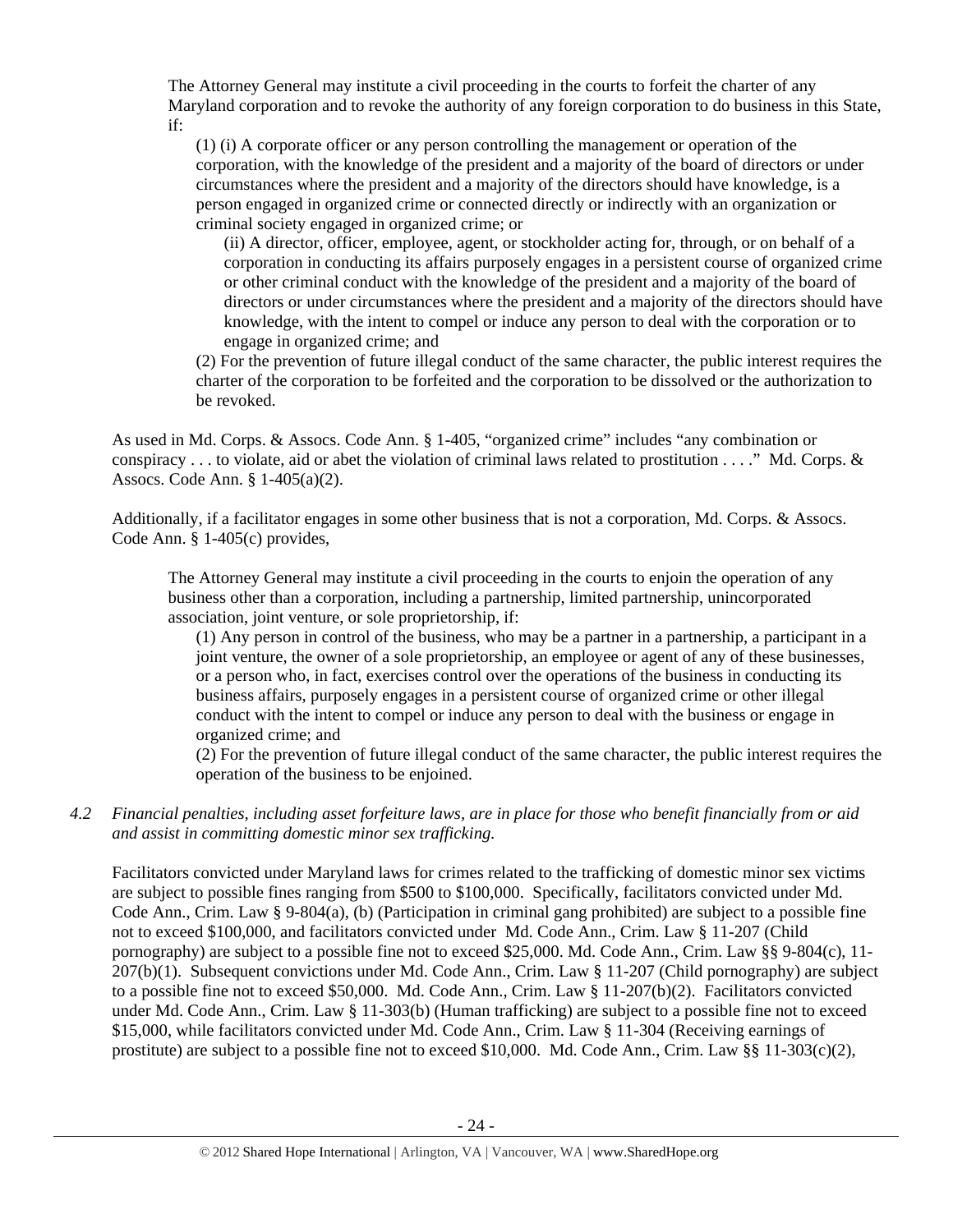11-304(b). Facilitators convicted under Md. Code Ann., Crim. Law § 9-802 (Criminal gang activity) are subject to a possible fine not to exceed \$1,000. Md. Code Ann., Crim. Law §9-802(b). Lastly, facilitators convicted under Md. Code Ann., Crim. Law § 11-306 (House of prostitution) are subject to a possible fine not to exceed \$500. Md. Code Ann., Crim. Law §11-306(b).

Although Maryland law provides for asset forfeiture in cases of controlled dangerous substances violations, gambling violations, violations of gun and explosive laws, and violations of the Maryland Mortgage Fraud Protection Act, there is no asset forfeiture provision for human trafficking or CSEC offenses. Md. Code Ann., Crim. Proc. §§ 12-101 et. seq., 13-101 et. seq., 13-201 et. seq., 13-301, 13-401 et. seq.

Md. Code Ann., Crim. Proc. § 11-603(a) (Restitution determination) may, however, require a facilitator to make restitution if any of the following circumstances exist:

(1) as a direct result of the crime or delinquent act, property of the victim was stolen, damaged, destroyed, converted, or unlawfully obtained, or its value substantially decreased;

(2) as a direct result of the crime or delinquent act, the victim suffered:

- (i) actual medical, dental, hospital, counseling, funeral, or burial expenses or losses;
- (ii) direct out-of-pocket loss;
- (iii) loss of earnings; or
- (iv) expenses incurred with rehabilitation;

(3) the victim incurred medical expenses that were paid by the Department of Health and Mental Hygiene or any other governmental unit;

(4) a governmental unit incurred expenses in removing, towing, transporting, preserving, storing, selling, or destroying an abandoned vehicle as defined in § 25-201 of the Transportation Article; (5) the Criminal Injuries Compensation Board paid benefits to a victim; or

(6) the Department of Health and Mental Hygiene or other governmental unit paid expenses incurred under Subtitle 1, Part II of this title.

If the court orders the facilitator to make restitution, the court also may enter "an immediate and continuing earnings withholding order" and specify an amount the facilitator's employer must withhold and pay to the appropriate governmental entity. Md. Code. Ann., Crim. Proc.  $\S 11-617(a)(1)$ , (d)(1).

- 4.2.1 Recommendation: Enact an asset forfeiture law that reaches the criminal assets and instrumentalities of persons and businesses convicted of human trafficking and CSEC offenses..
- 4.2.2 Recommendation: Amend Md. Code Ann., Crim. Proc. § 11-603 to provide mandatory minimum fines for human trafficking and CSEC offenses.
- *4.3 Promoting and selling child sex tourism is illegal*.

Maryland has no specific provision prohibiting promoting or selling child sex tourism in Maryland.

- 4.3.1 Recommendation: Enact a law that prohibits selling or offering to sell travel services that include or facilitate travel for the purpose of engaging in commercial sexual exploitation of a minor.
- *4.4 Promoting and selling child pornography is illegal.*

Md. Code Ann., Crim. Law § 11-207 (Child pornography) prohibits promoting and selling child pornography. Specifically, Md. Code Ann., Crim. Law § 11-207(a)(4) makes it a crime for a person to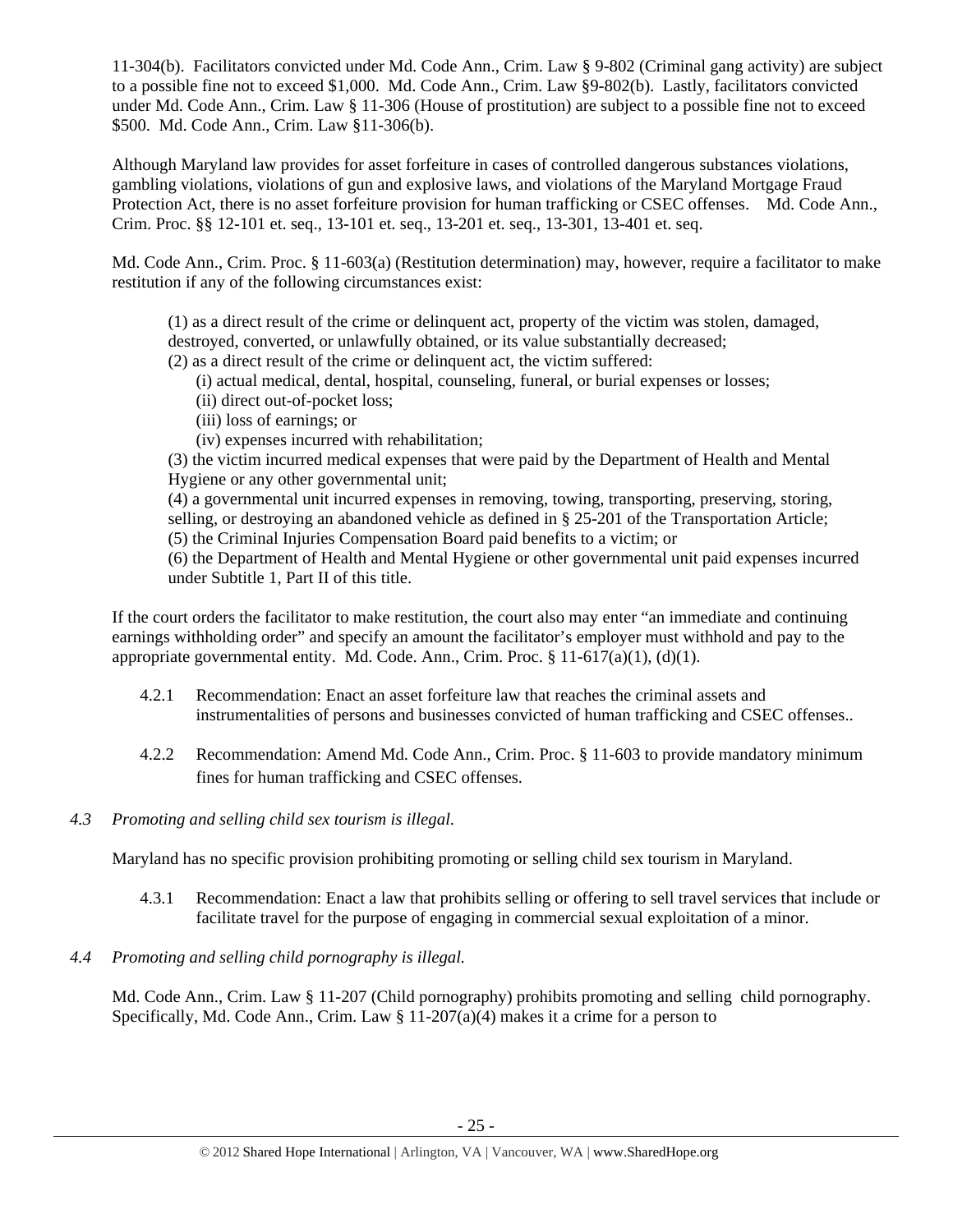(4) knowingly promote, advertise, solicit, distribute, or possess with the intent to distribute any matter, visual representation, or performance:

(i) that depicts a minor engaged as a subject in sadomasochistic abuse or sexual conduct; or (ii) in a manner that reflects the belief, or that is intended to cause another to believe, that the matter, visual representation, or performance depicts a minor engaged as a subject of sadomasochistic abuse or sexual conduct.

A conviction under Md. Code Ann., Crim. Law § 11-207(a) is a felony conviction punishable by imprisonment up to 10 years, a fine not to exceed \$25,000, or both. Md. Code Ann., Crim. Law § 11-207(b)(1). Subsequent convictions are punishable by imprisonment up to 20 years, a fine not to exceed \$50,000, or both. Md. Code Ann., Crim. Law § 11-207(b)(2).

Md. Code Ann., Crim. Law § 11-208.1 (Removal of child pornography from Internet) may also be used to prosecute a facilitator who "provides a service that provides or enables computer access via the Internet by multiple users to a computer server or similar device used for the storage of graphics, video, or images" and does not remove an "item of child pornography that is the subject of [a court] order within 5 business days after receiving the court order." Md. Code Ann., Crim. Law § 11-208.1(a)(4), (f). Pursuant to subsection (h), such facilitators must also

report the location of an item of child pornography to the State Police if the item of child pornography: 1. resides on a server or storage device that is:

- A. controlled or owned by the interactive computer service provider; and
- B. located in the State; or

2. based on information apparent to the provider at the time of the report or discovery of an item of child pornography, pertains to a subscriber or user of the interactive computer service who resides in the State. $45$ 

. . . .

A facilitator who willfully refuses to remove the item of child pornography pursuant to Md. Code Ann., Crim. Law § 11-208.1(f) or who knowingly and willfully refuses to make reports as required under Md. Code Ann., Crim. Law § 11-208.1(h) is, upon conviction, guilty of a misdemeanor punishable by a fine not to exceed \$5,000 for a first conviction, \$20,000 for a second conviction, or \$30,000 for each subsequent conviction. Md. Code Ann., Crim. Law § 11-208.1(i), (h)(2).

<sup>&</sup>lt;sup>45</sup> Interactive computer service providers do not have to report the location of an item of child pornography to the State Police if "1. federal law expressly provides for or permits the referral of a report of an item of child pornography to a State or local law enforcement agency; and 2. the interactive computer service provider complies with the federal law." Md. Code Ann., Crim. Law § 11-208.1(h)(1)(ii).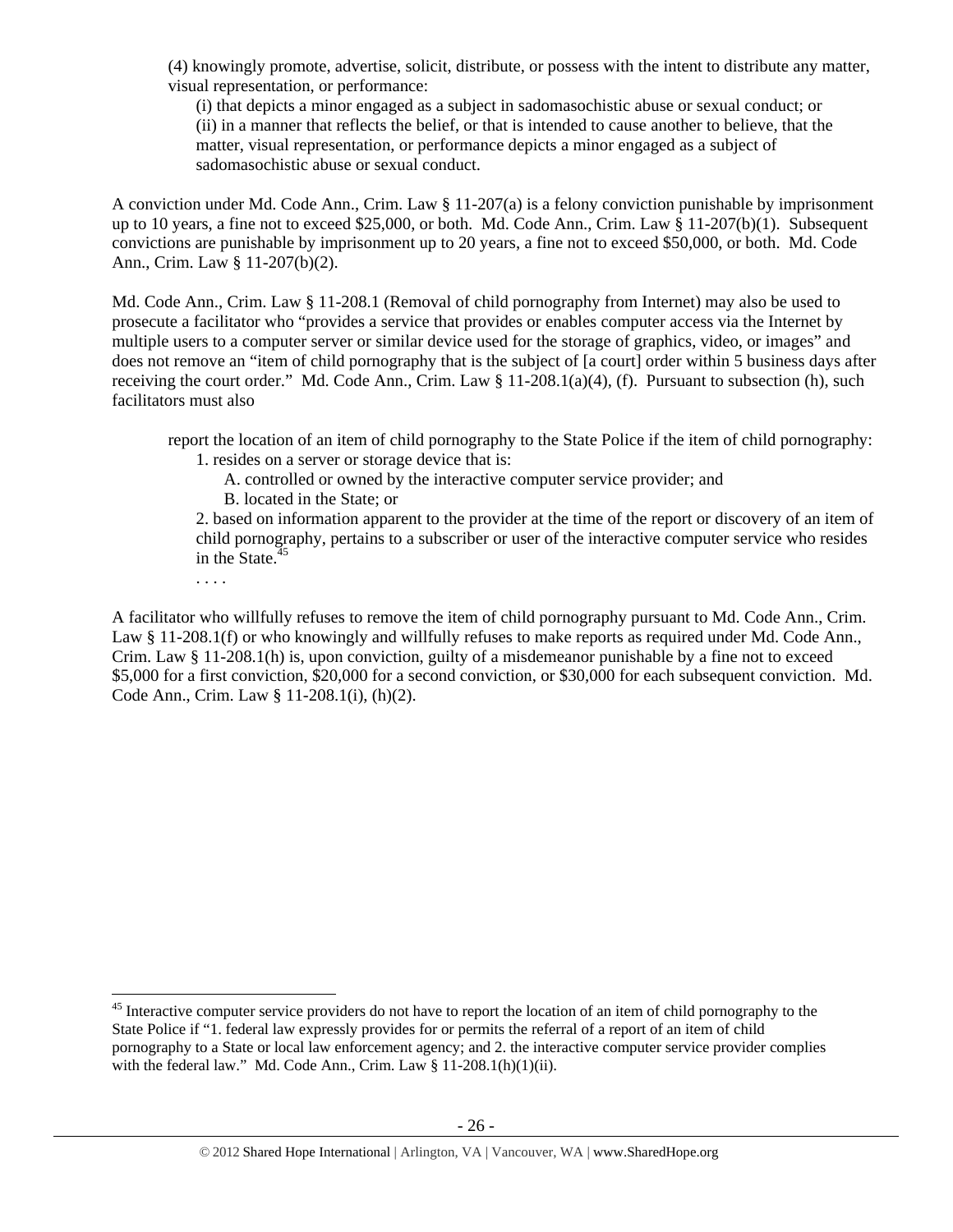#### **FRAMEWORK ISSUE 5: PROTECTIVE PROVISIONS FOR THE CHILD VICTIMS**

#### *Legal Components:*

- *5.1 Statutorily-mandated victim services define "victim" to specifically include victims of domestic minor sex trafficking or commercial sexual exploitation of children (CSEC) to ensure prompt identification and access to victims' rights and services.*
- *5.2 The state sex trafficking statute expressly prohibits a defendant from raising consent of the minor to the commercial sex acts as a defense.*
- *5.3 Prostitution laws apply only to adults, making minors under 18 specifically immune from this offense.*
- *5.4 Child victims of sex trafficking or commercial sexual exploitation are provided with a child protection response, including specialized shelter and services, and are not detained in juvenile detention facilities.*
- *5.5 Commercial sexual exploitation or sex trafficking is identified as a type of abuse and neglect within child protection statutes.*
- *5.6 The definition of "caregiver" (or similar term) in the child welfare statutes is broad enough to include a trafficker who has custody or control of a child in order to bring a trafficked child into the protection of child protective services.*
- *5.7 Crime victims' compensation is specifically available to a child victim of sex trafficking or commercial sexual exploitation of children (CSEC) without regard to ineligibility factors.*
- *5.8 Victim-friendly procedures and protections are provided in the trial process for minors under 18.*
- *5.9 Expungement or sealing of juvenile delinquency records resulting from arrests or adjudications for prostitutionrelated offenses committed as a result of, or in the course of, the commercial sexual exploitation of a minor is available within a reasonable time after turning 18.*
- *5.10 Victim restitution and civil remedies for victims of domestic minor sex trafficking or commercial sexual exploitation of children (CSEC) are authorized by law.*
- *5.11 Statutes of limitations for civil and criminal actions for child sex trafficking or commercial sexual exploitation of children (CSEC) offenses are eliminated or lengthened sufficiently to allow prosecutors and victims a realistic opportunity to pursue criminal action and legal remedies.*

*\_\_\_\_\_\_\_\_\_\_\_\_\_\_\_\_\_\_\_\_\_\_\_\_\_\_\_\_\_\_\_\_\_\_\_\_\_\_\_\_\_\_\_\_\_\_\_\_\_\_\_\_\_\_\_\_\_\_\_\_\_\_\_\_\_\_\_\_\_\_\_\_\_\_\_\_\_\_\_\_\_\_\_\_\_\_\_\_\_\_\_\_\_* 

# *Legal Analysis:*

*5.1 Statutorily-mandated victim services define "victim" to specifically include victims of domestic minor sex trafficking or commercial sexual exploitation of children (CSEC) to ensure prompt identification and access to victims' rights and services.* 

For purposes of Maryland's Criminal Injuries Compensation Board in Md. Code Ann., Crim. Proc. § 11-801(f), "victim" is defined as a person:

(1) who suffers physical injury or death as a result of a crime<sup>46</sup> or delinquent act;

- (i) except as provided in paragraph (2) of this subsection, a criminal offense under state, federal, or common law that is committed in:
	- 1. this State; or
	- 2. another state against a resident of this State; or
- (ii) an act of international terrorism as defined in Title 18, § 2331 of the United States Code that is committed outside of the United States against a resident of this State.
- (2) "Crime" does not include an act involving the operation of a vessel or motor vehicle unless the act is:

 $46$  Md. Code Ann., Crim. Law § 11-801(d) states,

<sup>(1) &</sup>quot;Crime" means: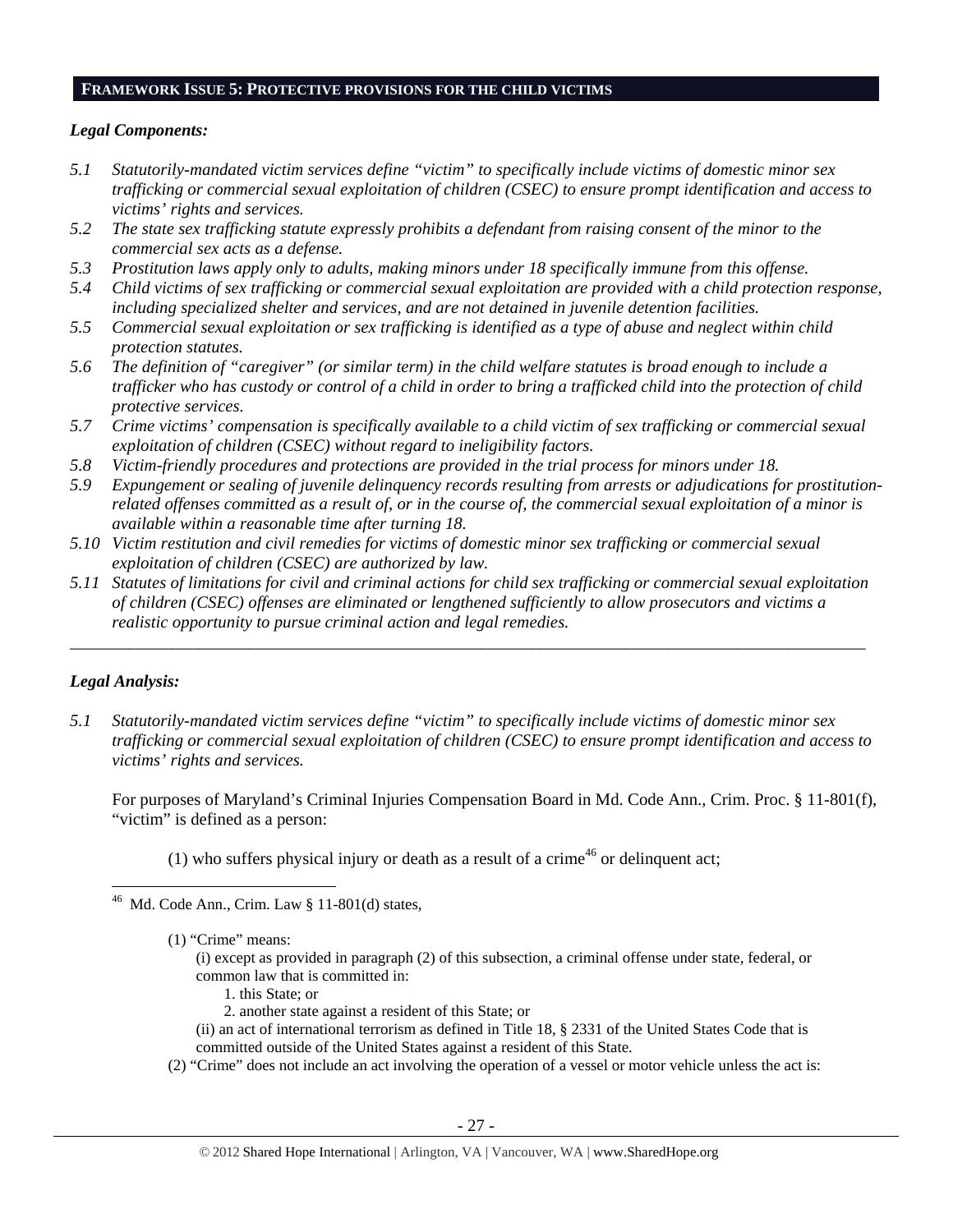(2) who suffers psychological injury as a direct result of:

(i) a fourth degree sexual offense or a delinquent act that would be a fourth degree sexual offense if committed by an adult;

- (ii) a felony or a delinquent act that would be a felony if committed by an adult; or
- (iii) physical injury or death directly resulting from a crime or delinquent act; or
- (3) who suffers physical injury or death as a direct result of:

(i) trying to prevent a crime or delinquent act or an attempted crime or delinquent act from occurring in the person's presence;

(ii) trying to apprehend an offender who had committed a crime or delinquent act in the person's presence or had committed a felony or a delinquent act that would be a felony if committed by an adult; or

(iii) helping a law enforcement officer in the performance of the officer's duties or helping a member of a fire department who is being obstructed from performing the member's duties.

Under this definition, a sexually exploited child who suffers physical injury or death as the result of a crime under Maryland laws or suffers psychological injury as a result of a fourth degree sexual offense or a felony committed by an adult, is a victim.

*5.2 The state sex trafficking statute expressly prohibits a defendant from raising consent of the minor to the commercial sex acts as a defense.* 

Md. Code Ann., Crim. Law § 3-324 (Sexual solicitation of minor), § 11-207 (Child pornography), § 11-303 (Human trafficking), or § 11-305 (Abduction of child under 16) do not expressly bar a defense based on the minor's consent to a commercial sex act.<sup>47</sup>

- 5.2.1 Recommendation: Amend Md. Code Ann., Crim. Law § 3-324, § 11-207, § 11-303, and § 11-305 to expressly provide that the minor's consent o to a commercial sex act is not a defense to the crime.
- *5.3 Prostitution laws apply only to adults, making minors under 18 specifically immune from this offense.*

Md. Code Ann., Crim. Law § 11-306(a)(1) (House of prostitution) states, "A person may not knowingly ... engage in prostitution or assignation by any means," making it possible for a minor to be convicted of a misdemeanor punishable by imprisonment up to 1 year, a fine not to exceed \$500, or both. Md. Code Ann., Crim. Law § 11-306(b).

- 5.3.1 Recommendation: Amend Md. Code Ann., Crim. Law § 11-306(a)(1) (House of prostitution) to make minors expressly immune from prosecution for prostitution and identify all minors engaged in prostitution as victims of human trafficking under Md. Code Ann., Crim. Law § 11-303(b) (Human trafficking).
- *5.4 Child victims of sex trafficking or commercial sexual exploitation are provided with a child protection response, including specialized shelter and services, and are not detained in juvenile detention facilities.*

<sup>&</sup>lt;u> 1989 - Johann Stein, marwolaethau a gweledydd a ganrad y ganrad y ganrad y ganrad y ganrad y ganrad y ganrad</u> (i) a violation of § 20-102, § 20-104, § 21-902, or § 21-904 of the Transportation Article; or (ii) operating a motor vehicle or vessel that results in an intentional injury.

 $<sup>47</sup>$  Other crimes under Maryland law, however, do expressly provide that the alleged victim's consent to an act is not</sup> a defense to the crime. For example, Md. Code Ann., Crim. Law § 3-607 (c) (Hazing) states, "The implied or express consent of a student to hazing is not a defense under this section." In contrast, a consent is an element of the offense under Md. Code Ann., Crim. Law § 3-303 (Rape in the first degree) and Md. Code Ann., Crim. Law § 3-305 (Sexual offense in the first degree).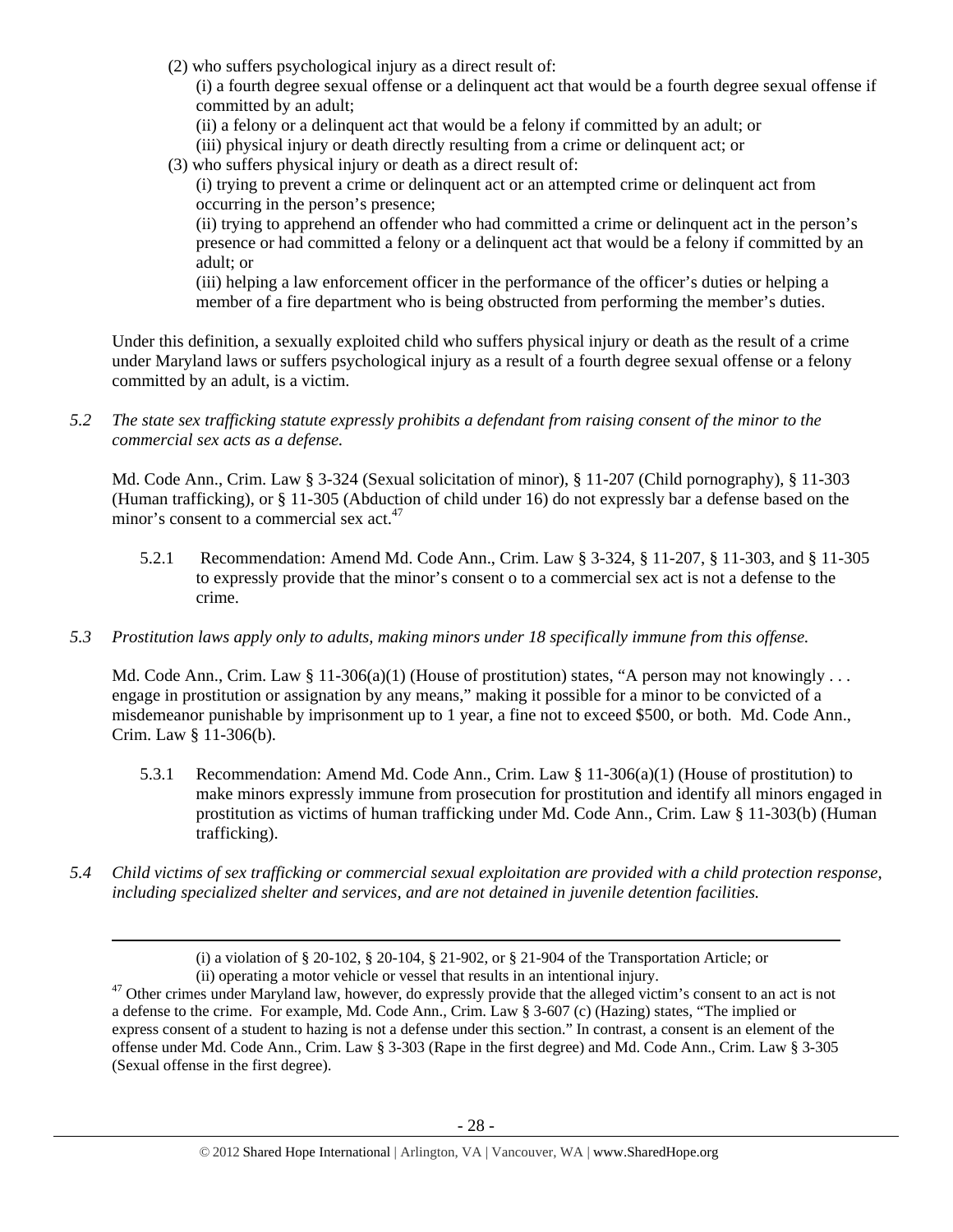Maryland law enforcement may arrest victims of domestic minor sex trafficking without a warrant. Pursuant to Md. Code Ann., Crim. Proc. § 2-203 (Warrantless arrests—Commission of specified crimes),

A police officer without a warrant may arrest a person if the police officer has probable cause to believe:

- (1) that the person has committed a crime listed in subsection (b) of this section; and
- (2) that unless the person is arrested immediately, the person:
	- (i) may not be apprehended;
	- (ii) may cause physical injury or property damage to another; or
	- (iii) may tamper with, dispose of, or destroy evidence.

The crimes specified in subsection (b) include "prostitution and related crimes under Title 11, Subtitle 3 of the Criminal Law Article . . . ." Md. Code Ann., Crim. Proc. § 2-203(b)(10). Some protective provisions are available, however, to a commercially sexually exploited child who is considered a "child in need of assistance." Pursuant to Md. Code Ann., Cts. & Jud. Proc. § 3-801(x) (Definitions), a "child in need of assistance," or "CINA," is defined as a person under 18 "who requires court intervention because: (1) The child has been abused, has been neglected, has a developmental disability, or has a mental disorder; and (2) The child's parents, guardian, or custodian are unable or unwilling to give proper care and attention to the child and the child's needs." Md. Code Ann., Cts. & Jud. Proc. § 3-801(e), (f). "Abuse" is defined to include "[s]exual abuse of a child, whether a physical injury is sustained or not," as well as "[p]hysical or mental injury of a child under circumstances that indicate that the child's health or welfare is harmed or is at substantial risk of being harmed by: (i) A parent or other individual who has permanent or temporary care or custody<sup>48</sup> or responsibility for supervision of the child; or (ii) A household<sup>49</sup> or family member." Md. Code Ann., Cts. & Jud. Proc. § 3-801(b). Md. Code Ann., Cts & Jud. Proc. § 3-801(x) states,

- (1) "Sexual abuse" means an act that involves sexual molestation or sexual exploitation of a child by: (i) A parent or other individual who has permanent or temporary care or custody or responsibility for supervision of the child; or
	- (ii) A household or family member."
- (2) "Sexual abuse" includes:
	- (I) Allowing or encouraging a child to engage in:
		- (1) Obscene photography, films, poses, or similar activity;
		- (2) Pornographic photography, films, poses, or similar activity; or
		- (3) Prostitution
	- (II) Human trafficking;
	- (III) Incest;
	- (IV) Rape;

- (V) Sexual offense in any degree;
- (VI) Sodomy; and
- (VII) Unnatural or perverted sexual practices."

Pursuant to Md. Code Ann., Cts. & Jud. Proc. § 3-814(a) (Taking child into custody), a child may be taken into custody as a possible Child in Need of Assistance (CINA) by a court order, under the provisions of Md. Code Ann., Fam. Law § 5-709 (Temporary removal of child from home without court approval), or by a law enforcement officer who "has reasonable grounds to believe that the child is in immediate danger from the child's surroundings and that the child's removal is necessary for the child's protection." Under Md. Code

<sup>&</sup>lt;sup>48</sup> Md. Code Ann., Cts. & Jud. Proc. § 3-801(k) defines "custody" as "the right and obligation, unless otherwise determined by the court, to provide ordinary care for a child and determine placement."

<sup>&</sup>lt;sup>49</sup> While not defined under Md. Code Ann., Cts. & Jud. Proc. § 3-801 (Definitions), a "household member" is defined broadly under Md. Code Ann., Fam. Law § 5-701(k) (Definitions) to include any "person who lives with, or is a regular presence in, a home of a child at the time of the alleged abuse or neglect."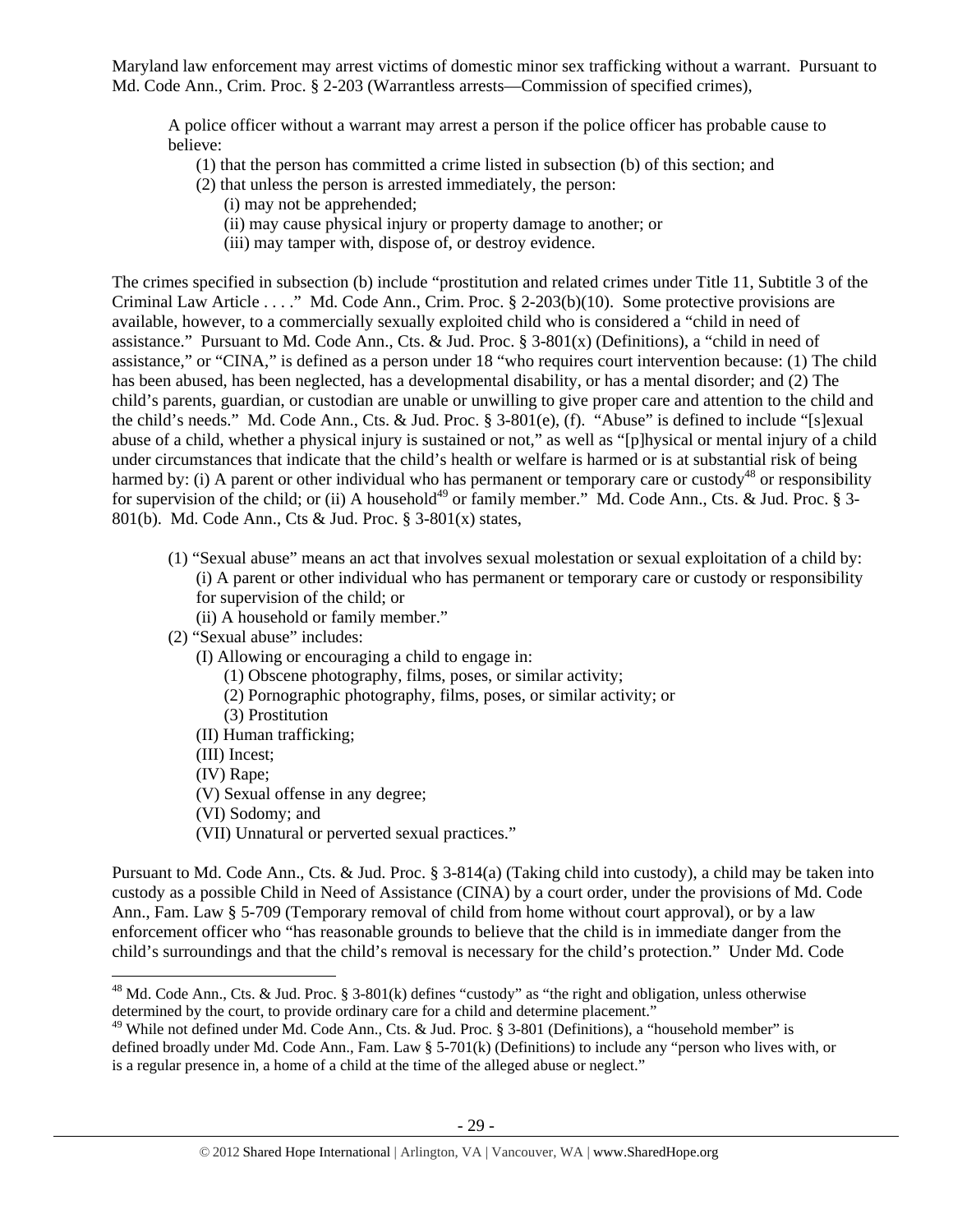Ann., Fam. Law § 5-709(c), a representative of a local department "may remove the child [from a household] temporarily, without prior approval by the juvenile court, if the representative believes that the child is in serious, immediate danger." Additionally, in emergency situations when the child is in custody, Md. Code Ann., Cts. & Jud. Proc. § 3-815(b) (Shelter care for child alleged to be in need of assistance) provides,

A local department may place a child in emergency shelter care before a hearing if:

(1) Placement is required to protect the child from serious immediate danger;

(2) There is no parent, guardian, custodian, relative, or other person able to provide supervision; and

(3) (i) 1. The child's continued placement in the child's home is contrary to the welfare of the child; and

2. Because of an alleged emergency situation, removal from the home is reasonable under the circumstances to provide for the safety of the child; or

- (ii) 1. Reasonable efforts have been made but have been unsuccessful in preventing or eliminating the need for removal from the child's home; and
	- 2. As appropriate, reasonable efforts are being made to return the child to the child's home.

After a child is placed in emergency shelter care, the local department must immediately file a petition to continue shelter care, and the court must hold a hearing on the petition. Md. Code Ann., Cts. & Jud. Proc. § 3-  $815(c)(1)$ , (c)(2). The court may not order that shelter care be continued more than 30 days unless the court finds that continued shelter care is necessary for the child's safety. In that case, the court may extend shelter care for an additional 30 days. Md. Code Ann., Cts. & Jud. Proc. § 3-815(c)(4). A child alleged to be a CINA may not be placed in detention or a mental health facility, unless the child has been involuntarily committed, but a child alleged to be a CINA due to a mental disorder or developmental disability may be placed "in a shelter care facility maintained or licensed by the Department of Health and Mental Hygiene or, if no such facility is available, in a private home or shelter care facility approved by the court." Md. Code Ann., Cts. & Jud. Proc. § 3-815(f)(1), (2). A child in shelter care may be eligible to receive a variety of services including, health care, mental health, counseling, and education services. Md. Code Ann., Cts. & Jud. Proc. § 3-815(f)(4).

Either before or after a CINA is taken into custody pursuant to Md. Code Ann., Cts. & Jud. Proc. § 3-814(a), Md. Code Ann., Cts. & Jud. Proc. § 3-809(a) (Filing of petition; notice for decision not to file; request for review) states,

On receipt of a complaint from a person or agency having knowledge of facts which may cause a child to be subject to the jurisdiction of the court under this subtitle [Children in Need of Assistance], the local department shall file a petition under this subtitle if it concludes that the court has jurisdiction<sup>50</sup> over the matter and that the filing of a petition is in the best interests of the child.

- (5) Guardianship review proceedings after a TPR proceeding; and
- (6) Adoption proceedings, if any, after a TPR proceeding.

(b) Concurrent jurisdiction.—

(1) The court has concurrent jurisdiction over:

(i) Custody, visitation, support, and paternity of a child whom the court finds to be a CINA; and (ii) Custody of a child alleged to be a CINA under the circumstances described in § 3-819(d) of this subtitle.

 $50$  Md. Code Ann., Cts. & Jud. Proc. § 3-803(a), (b) states,

<sup>(</sup>a) Exclusive original jurisdiction.—In addition to the jurisdiction specified in Subtitle 8A of this title, the court has exclusive original jurisdiction over:

<sup>(1)</sup> Voluntary placement hearings;

<sup>(2)</sup> Proceedings arising from a petition alleging that a child is a CINA;

<sup>(3)</sup> Proceedings arising under the Interstate Compact on the Placement of Children;

<sup>(4)</sup> Proceedings to terminate parental rights after a CINA proceeding;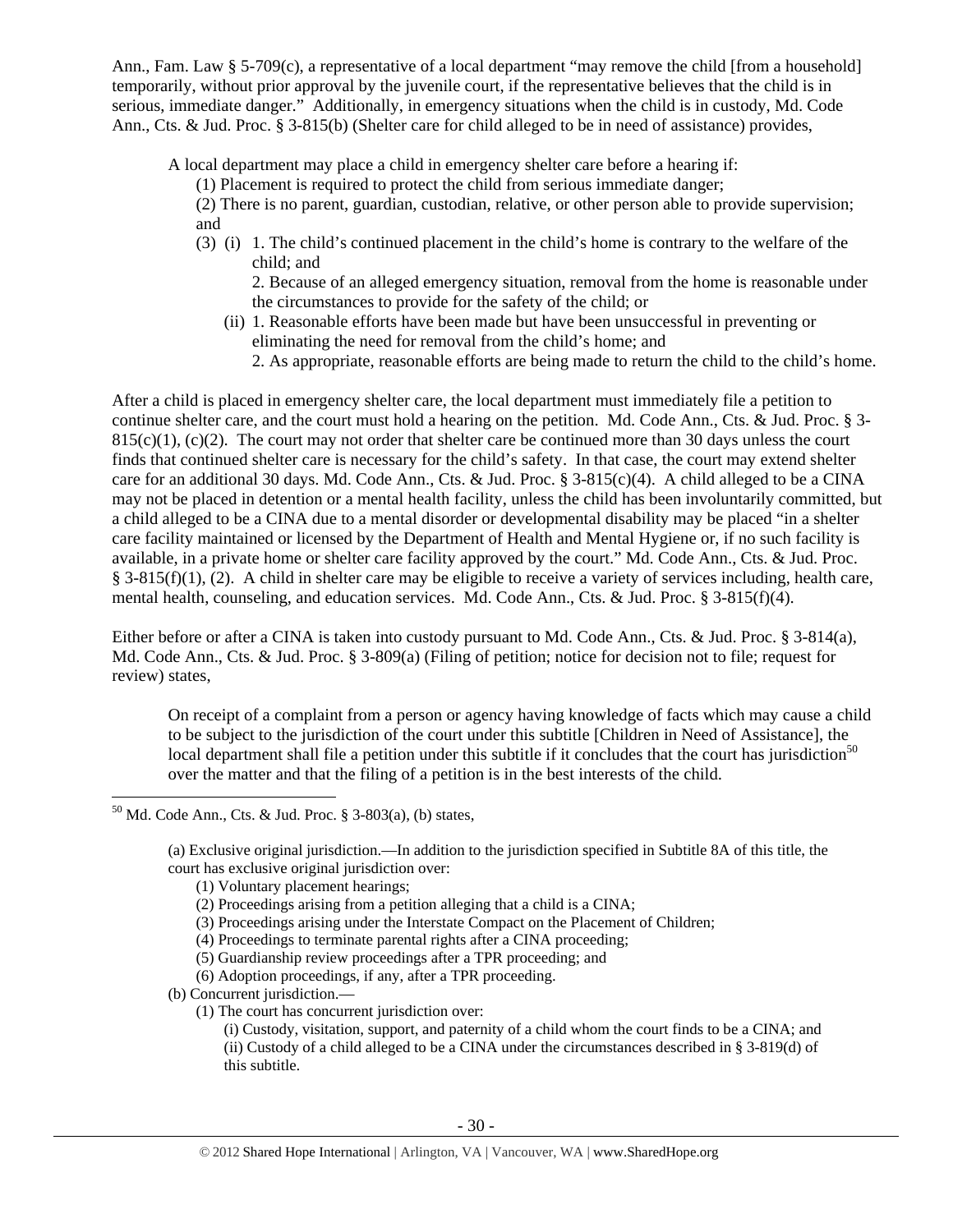Under Md. Code Ann., Cts. & Jud. Proc. § 3-817(a) (Adjudicatory hearing), "After a CINA petition is filed under this subtitle, the court shall hold an adjudicatory hearing." Unless the petition is dismissed, "the court shall hold a separate disposition hearing after an adjudicatory hearing to determine whether the child is a CINA." Md. Code Ann., Cts. & Jud. Proc. § 3-819(a). Pursuant to Md. Code Ann., Cts. & Jud. Proc. § 3-  $819(b)(1)(iii)(2)$ , if the court determines that the child is a CINA it may decide not to change the child's custody status or it may

[c]ommit the child on terms the court considers appropriate to the custody of:

A. A parent;

B. Subject to § 3-819.2 [Custody and guardianship to individual] of this subtitle, a relative, or other individual; or

C. A local department, the Department of Health and Mental Hygiene, or both, including designation of the type of facility where the child is to be placed.

However, a CINA may not be committed to a correctional facility or one used to confine delinquent children, and must be "placed in accommodations that are separate from adults who are confined to that facility or institution." Md. Code Ann., Cts. & Jud. Proc.  $\S$  3-825(a)–(c)(1).

Within 11 months "after a child committed under § 3-819 of this subtitle or continued in a voluntary placement under § 3-819.1(b) of this subtitle enters an out-of-home placement; or . . . [w]ithin 30 days after the court finds that reasonable efforts to reunify a child with the child's parent or guardian are not required based on a finding that a circumstance enumerated in § 3-812 of this subtitle has occurred" the court must hold a permanency planning hearing for the child, at which the court must determine whether to reunite the child with the parent, place the child with a relative for adoption or custody, place the child for adoption or custody by a nonrelative, or place the child in another "planned permanent living arrangement that . . . [a]ddresses the individualized needs of the child . . . ." Md. Code Ann., Cts. & Jud. Proc.  $\S$  3-823(b)(1), (e).

Despite these protections, it is still possible for a child to be arrested and detained for a violation of Md. Code Ann., Crim. Law § 11-306(a)(1) (House of prostitution). The provisions of subtitle 8A (Juvenile causes— Children other than CINAS and adults) of Md. Code Ann., Cts. & Jud. Proc. tit. 3, apply to both delinquent children and children in need of supervision. Md. Code Ann., Cts. & Jud. Proc.§ 3-8A-03(a)(1).

Under Md. Code Ann., Cts. & Jud. Proc. § 3-8A-01 (m) (Definitions), a "delinquent child" is one "who has committed a delinquent act and requires guidance, treatment, or rehabilitation." Under subsection (l), a "delinquent act" is "an act which would be a crime if committed by an adult." A child charged with Md. Code Ann., Crim. Law § 11-306(a)(1) (House of prostitution), a criminal act when committed by an adult, therefore could be considered a delinquent child. A commercially sexually exploited child also could be taken into custody under this subtitle if considered a "child in need of supervision." Under Md. Code Ann., Cts. & Jud. Proc. § 3-8A-01(e) a "child in need of supervision" is one who,

[R]equires guidance, treatment, or rehabilitation and:

(1) Is required by law to attend school and is habitually truant;

(2) Is habitually disobedient, ungovernable, and beyond the control of the person having custody of him;

(3) Deports himself so as to injure or endanger himself or others; or

(4) Has committed an offense applicable only to children.<sup>51</sup>

<sup>&</sup>lt;sup>51</sup> Md. Code Ann., Cts. & Jud. Proc. § 3-8A-10.1 establishes a Pilot Program for providing services to children in need of supervision; however, the Pilot Program currently is limited to Baltimore County, Cecil County, Montgomery County, and Prince George's County. Md. Code Ann., Cts. & Jud. Proc. § 3-8A-10.1.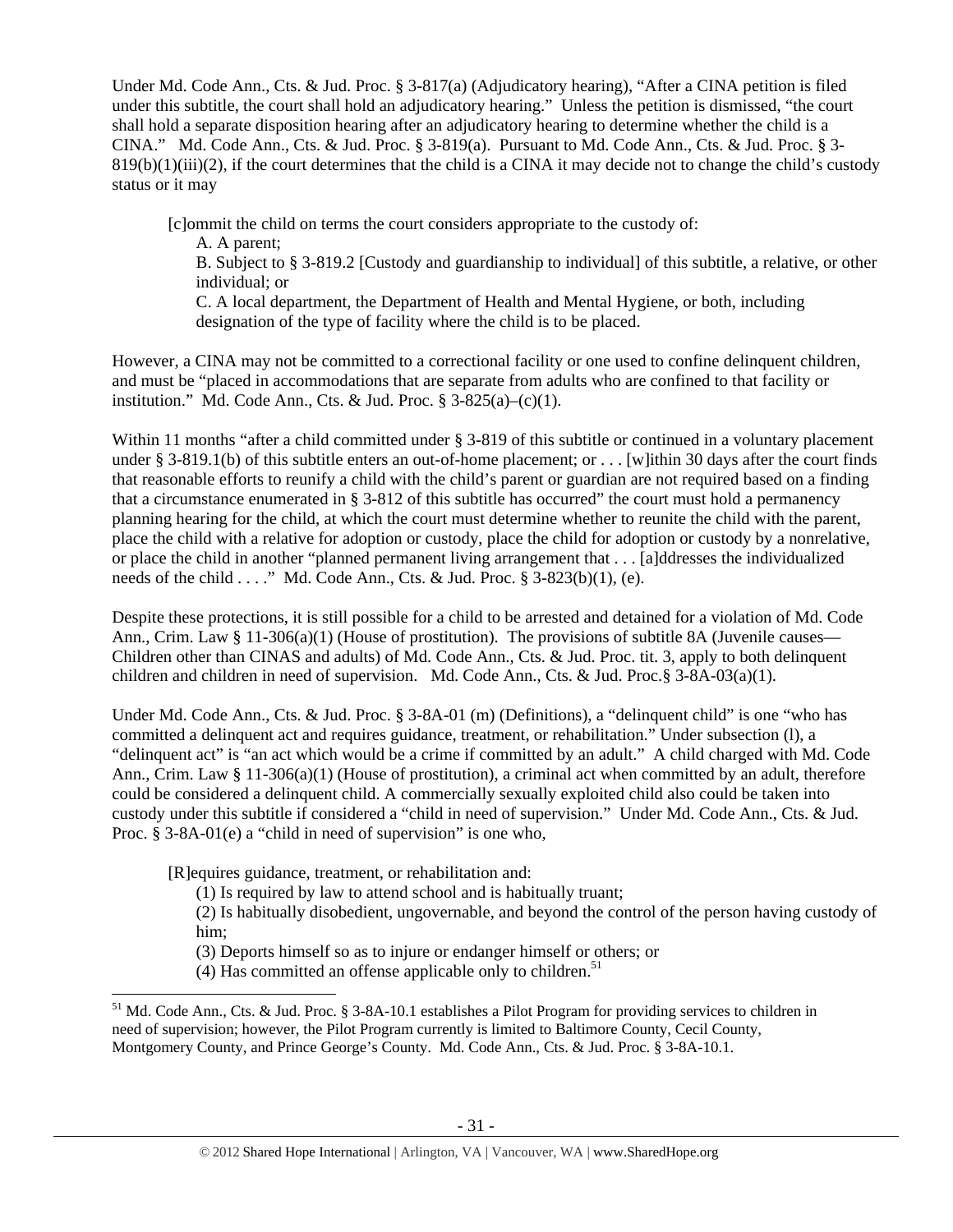Pursuant to Md. Code Ann., Cts. & Jud. Proc. § 3-8A-14(a) (Taking a child into custody),

A child may be taken into custody under this subtitle by any of the following methods:

(1) Pursuant to an order of the court;

(2) By a law enforcement officer pursuant to the law of arrest;

(3) By a law enforcement officer or other person authorized by the court if the officer or other person has reasonable grounds to believe that the child is in immediate danger from the child's surroundings and that the child's removal is necessary for the child's protection; [or] (4) By a law enforcement officer or other person authorized by the court if the officer or other person has reasonable grounds to believe that the child has run away from the child's parents, guardian, or legal custodian.

If taken into custody under Md. Code Ann., Cts. & Jud. Proc. § 3-8A-14(a), an allegedly delinquent child or a child alleged to be in need of services may be placed in detention or community detention prior to a hearing if  $(1)$  [s]uch action is required to protect the child or others; or (2) [t]he child is likely to leave the jurisdiction of the court." Md. Code Ann., Cts. & Jud. Proc. § 3-8A-15(b). Alternatively, the child may be placed in emergency shelter care or community detention or left in the child's home if the conditions specified in the code are met. Md. Code Ann., Cts. & Jud. Proc. § 3-8A-15(c). If the child is placed in detention or shelter care, the intake office must "immediately file a petition to authorize continued detention, community detention, or shelter care," and a hearing for the petition must be held no "later than the next court day, unless extended for no more than 5 days by the court upon good cause shown." Md. Code Ann., Cts. & Jud. Proc. § 3-8A-15(d)(1), (2). If the petition is granted, an adjudicatory or waiver hearing must be held within 30 days, and "[i]f [the] child is detained or placed in community detention after the hearing, a disposition hearing shall be held no later than 14 days after the adjudicatory hearing." Md. Code Ann., Cts. & Jud. Proc. § 3-8A-15(d)(6).

A child adjudicated delinquent or a child in need of supervision pursuant to Md. Code Ann., Cts. & Jud. Proc. § 3-8A-18 (Adjudication) may, as set out in detail in Md. Code Ann., Cts. & Jud. Proc. § 3-8A-19, be placed on probation, committed to the custody of the Department of Juvenile Services (i.e., a facility used for the detention of delinquent children), or ordered to participate in rehabilitative services, but may not be confined in a correctional facility except as provided in Md. Code Ann., Cts. & Jud. Proc. § 3-8A-16 (Transfer to other facilities). Md. Code Ann., Cts. & Jud. Proc. §§ 3-8A-19(d)(1), 3-8A-22(a).

- 5.4.1 Recommendation: Establish a mandatory response law directing any minor involved in prostitution or who is a victim of human trafficking under Md. Code Ann., Crim. Law § 11-303(a)(1) (Human trafficking) away from the criminal justice system and into a child protective services system.
- *5.5 Commercial sexual exploitation or sex trafficking is identified as a type of abuse and neglect within child protection statutes.*

For purposes of Maryland's child abuse and neglect laws, "abuse" is defined in Md. Code Ann., Fam. Law § 5- 701(b) (Definitions) as the following:

(1) the physical or mental injury of a child by any parent or other person who has permanent or temporary care or custody or responsibility for supervision of a child, or by any household or family member, under circumstances that indicate that the child's health or welfare is harmed or at substantial risk of being harmed; or

(2) sexual abuse of a child, whether physical injuries are sustained or not.

Pursuant to Md. Code Ann., Fam. Law  $\S$  5-701(x),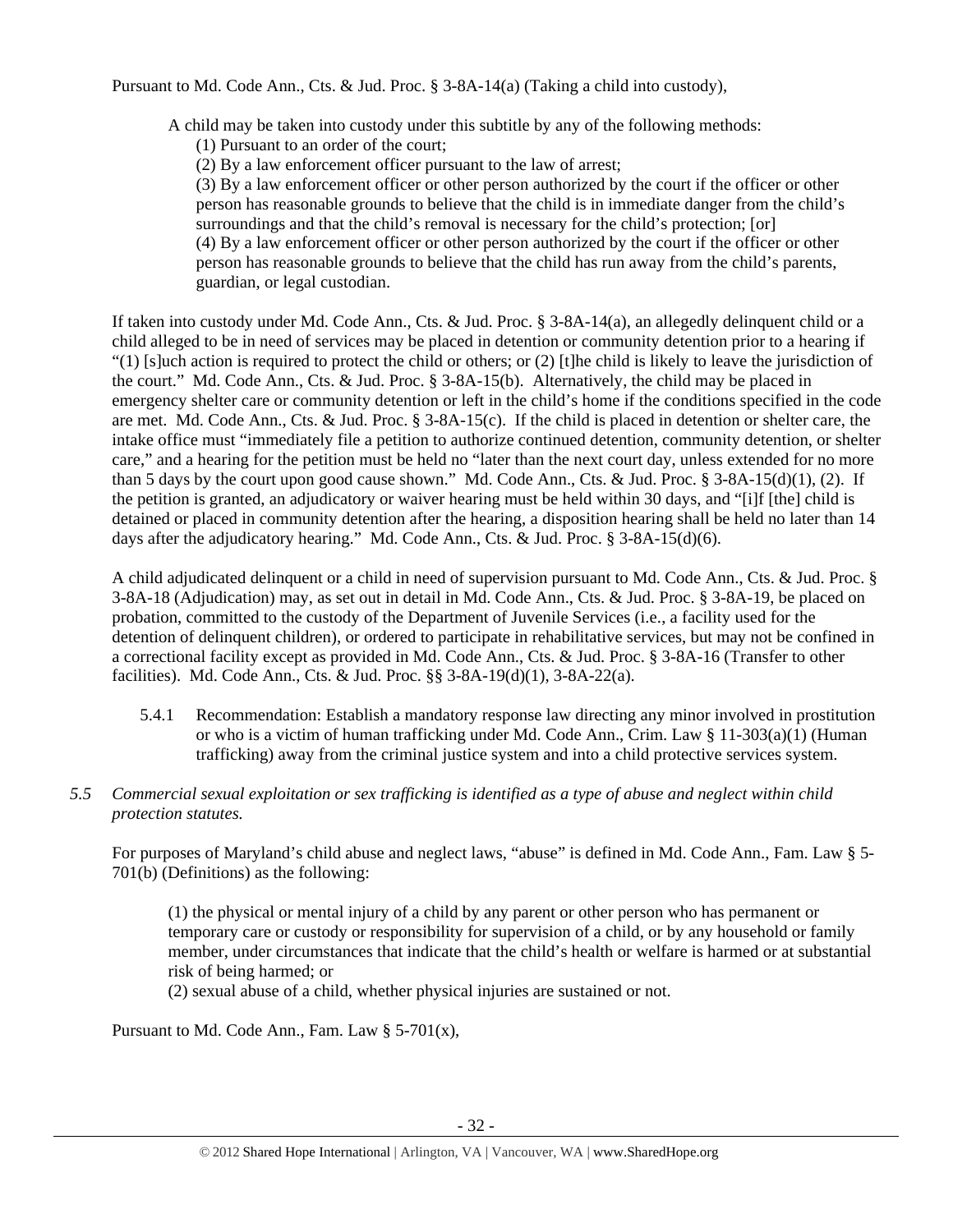(1) "Sexual abuse" means any act that involves sexual molestation or exploitation of a child by a parent or other person who has permanent or temporary care or custody or responsibility for supervision of a child, or by any household or family member.

(2) "Sexual abuse" includes:

- (i) Allowing or encouraging a child to engage in:
	- (1) Obscene photography, films, poses, or similar activity;
	- (2) Pornographic photography, films, poses, or similar activity; or
	- (3) Prostitution
- (ii) Human trafficking;

(iii) Incest;

(iv) Rape;

- (v) Sexual offense in any degree;
- (vi) Sodomy; and
- (vii) Unnatural or perverted sexual practices."

"Neglect" is defined in Md. Code Ann., Fam. Law § 5-701(s) as the following:

[T]he leaving of a child unattended or other failure to give proper care and attention to a child by any parent or other person who has permanent or temporary care or custody or responsibility for supervision of the child under circumstances that indicate:

(1) that the child's health or welfare is harmed or placed at substantial risk of harm; or

(2) mental injury to the child or a substantial risk of mental injury.

As used within Maryland's provisions regarding Children in Need of Assistance,<sup>52</sup> "abuse" is defined in Md. Code Ann., Cts. & Jud. Proc. § 3-801(b) as the following:

(1) Sexual abuse of a child, whether a physical injury is sustained or not; or

(2) Physical or mental injury of a child under circumstances that indicate that the child's health or welfare is harmed or is at substantial risk of being harmed by:

(i) A parent or other individual who has permanent or temporary care or custody or responsibility for supervision of the child; or

(ii) A household or family member.

Pursuant to Md. Code Ann., Cts. & Jud. Proc. § 3-801(x) (Definitions),

- (1) "Sexual abuse" means an act that involves sexual molestation or sexual exploitation of a child by: (i) A parent or other individual who has permanent or temporary care or custody or responsibility for supervision of the child; or
	- (ii) A household or family member."
- (2) "Sexual abuse" includes:
	- (I) Allowing or encouraging a child to engage in:
		- (1) Obscene photography, films, poses, or similar activity;
		- (2) Pornographic photography, films, poses, or similar activity; or
		- (3) Prostitution
	- (II) Human trafficking;
	- (III) Incest;
- (IV) Rape;

 $52$ As used within Md. Code Ann., Cts. & Jud. Proc. § 3-801(b), a "child in need of assistance" is defined as "a child who requires court intervention because: (1) The child has been abused, has been neglected, has a developmental disability, or has a mental disorder; and (2) The child's parents, guardian, or custodian are unable or unwilling to give proper care and attention to the child and the child's needs." Md. Code Ann., Cts. & Jud. Proc. § 3-801(f).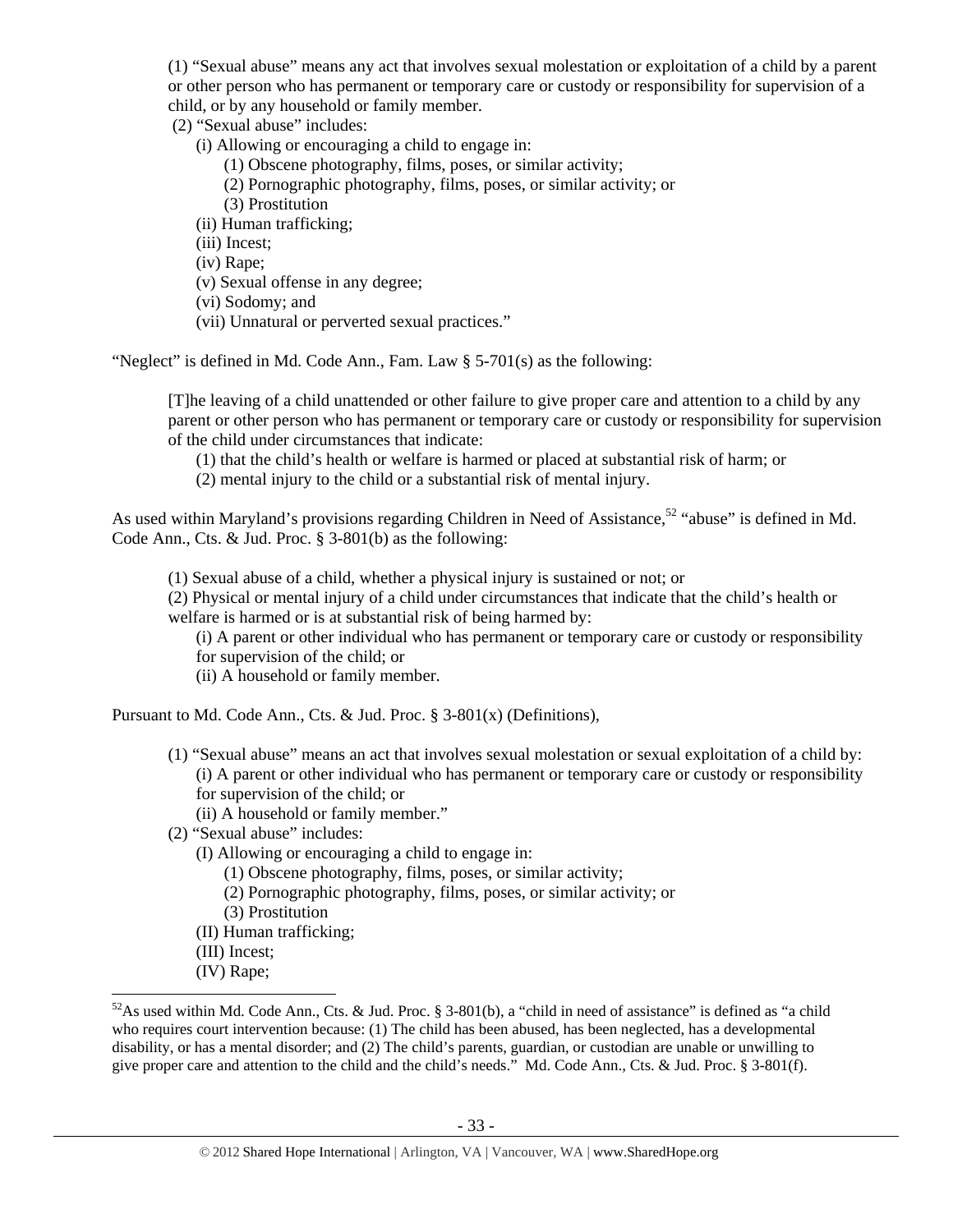(V) Sexual offense in any degree; (VI) Sodomy; and (VII) Unnatural or perverted sexual practices."

"Neglect" is defined in Md. Code Ann., Cts. & Jud. Proc. § 3-801(s) as the following:

[T]he leaving of a child unattended or other failure to give proper care and attention to a child by any parent or individual who has permanent or temporary care or custody or responsibility for supervision of the child under circumstances that indicate:

(1) That the child's health or welfare is harmed or placed at substantial risk of harm; or

(2) That the child has suffered mental injury or been placed at substantial risk of mental injury.

The definitions of "abuse" and "neglect" under Md. Code Ann., Fam. Law § 5-701 (Definitions)<sup>53</sup> and Md. Code Ann., Cts. & Jud. Proc. § 3-801 (Definitions), cover substantially the same conduct. Most notably, both definitions of "sexual abuse" expressly include human trafficking and "[a]llowing a child to engage in . . . [p]rostitution."

*5.6 The definition of "caregiver" (or similar term) in the child welfare statutes is broad enough to include a trafficker who has custody or control of a child in order to bring a trafficked child into the protection of child protective services.* 

For purposes of Maryland's child abuse and neglect provisions, Md. Code Ann., Fam. Law § 5-701(b) defines "abuse" as "(1) the physical or mental injury of a child by any parent or other person who has permanent or temporary care or custody or responsibility for supervision of a child, or by any household or family member, under circumstances that indicate that the child's health or welfare is harmed or at substantial risk of being harmed; or (2) sexual abuse of a child, whether physical injuries are sustained or not." Md. Code Ann., Fam. Law § 5-701(k) (Definitions) defines a "household member" as "a person who lives with, or is a regular presence in, a home of a child at the time of the alleged abuse or neglect." Additionally, "household' is defined as "the location: (1) in which the child resides; (2) where the abuse or neglect is alleged to have taken place; or (3) where the person suspected of abuse or neglect resides." Pursuant to Md. Code Ann., Fam. Law § 5-709(c) (Temporary removal of child from home without court approval), child protection personnel investigating child abuse and neglect "may remove the child temporarily [from the household], without prior approval by the juvenile court, if the representative believes that the child is in serious, immediate danger."

However, for purposes of Maryland's provisions regarding "Children in Need of Assistance," a "custodian" is more narrowly defined as "a person or governmental agency to whom custody of a child has been given by order of court, including a court other than the juvenile court," and "custody" is defined as "the right and obligation, unless otherwise determined by the court, to provide ordinary care for a child and determine placement." Md. Code Ann., Cts. & Jud. Proc. § 3-801(j), (k).

- 5.6.1 Recommendation: Amend the definition of "custodian" in Md. Code Ann., Cts. & Jud. Proc. § 3- 801(j) to include a person who has control over the child.
- *5.7 Crime victims' compensation is specifically available to a child victim of sex trafficking or commercial sexual exploitation of children (CSEC) without regard to ineligibility factors.*

 $53$  Here and elsewhere in this report that Md. Code Ann., Fam. Law § 5-701 is quoted or cited, it has been updated to reflect the amendments added by the passage of Senate Bill 1082 and House Bill 860. 2012 Md. Sess. Laws 1813, 1817 (effective October 1, 2012).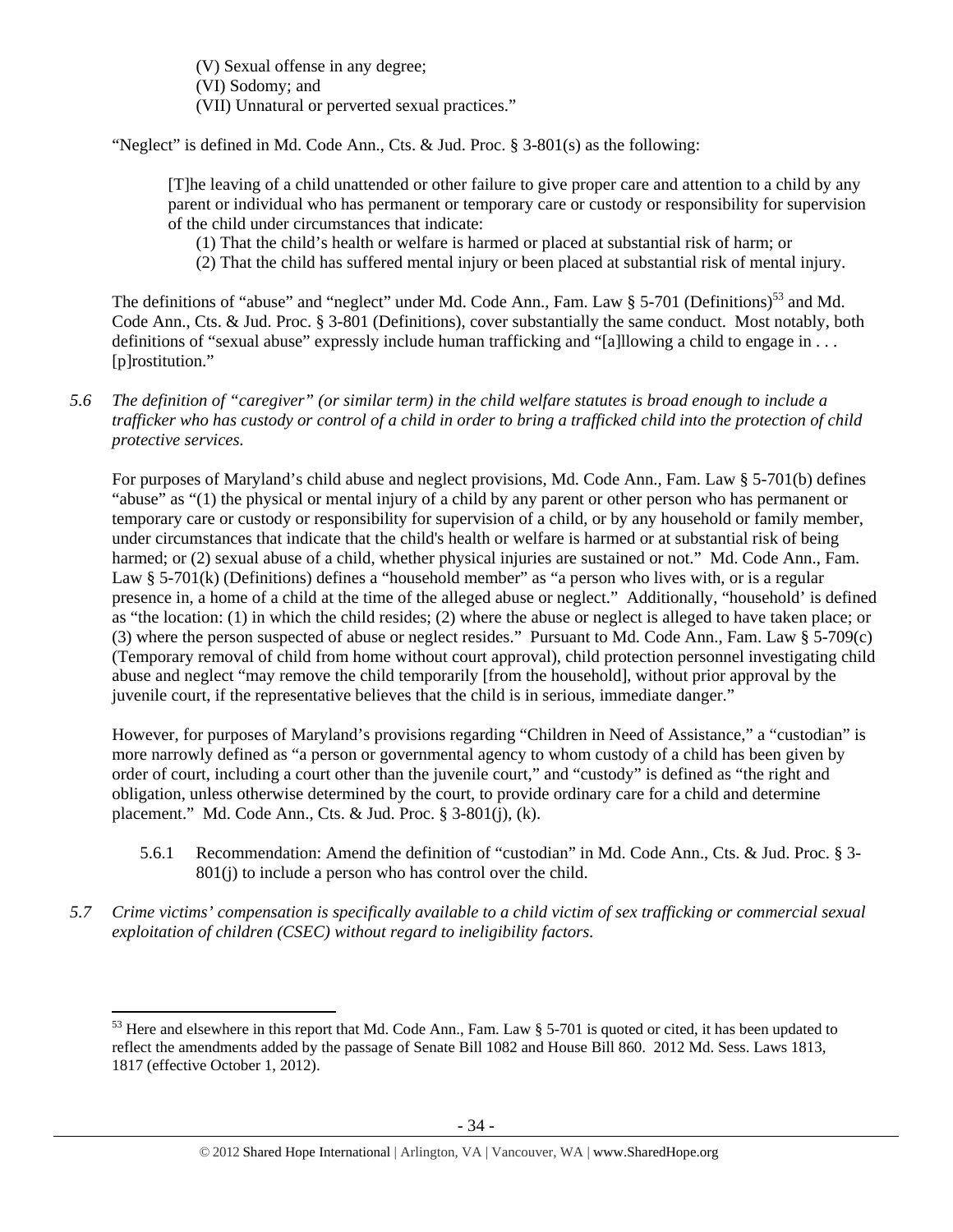Generally, victims<sup>54</sup> are eligible to receive an award from the Criminal Injuries Compensation Board. Md. Code Ann., Crim. Proc.  $\S 11-808(a)(1)(i)$ . Several additional requirements for compensation may, however, present difficulties for victims of domestic minor sex trafficking. Specifically, "A person who commits the crime or delinquent act that is the basis of a claim, or an accomplice of the person, is not eligible to receive an award with respect to the claim." Md. Code Ann., Crim. Proc. § 11-808(a)(2). Additionally, the Criminal Injuries Compensation Board will not award compensation to a victim unless it finds that "the crime or delinquent act or the discovery of child abuse was reported to the proper authorities within 48 hours after the occurrence of the crime or delinquent act or the discovery of the child abuse; and . . . the victim has cooperated fully with all law enforcement units," unless "good cause" is shown for the victim's failure to meet those requirements. Md. Code Ann., Crim. Proc. § 11-810(a)(1)(iii)-(iv), (2). Claims for compensation must be filed within 3 years of the crime's occurrence, except "[i]n a case of child abuse, a claimant may file a claim up to 3 years after the claimant knew or should have known of the child abuse." Md. Code Ann., Crim. Proc. § 11- 809(a).

Additionally, Md. Code Ann., Crim. Proc. § 11-810(d)(1)(i) states in part that "the Board shall determine whether the victim's conduct contributed to the infliction of the victim's injury, and, if so, reduce the amount of the award or reject the claim." Pursuant to Md. Code Ann., Crim. Proc. § 11-810(d)(1)(ii), however, the Criminal Injuries Compensation Board may

disregard the responsibility of the victim for the victim's own injury if that responsibility is attributable to efforts by the victim:

1. to prevent a crime or delinquent act or an attempted crime or delinquent act from occurring in the victim's presence; or

2. to apprehend an offender who had committed a crime or delinquent act in the victim's presence or had committed a felony or delinquent act that would be a felony if committed by an adult.

Nothing expressly exempts domestic minor sex trafficking victims from these requirements or award reduction factors, or explains what constitutes good cause for the failure to report the crime or cooperate with law enforcement.

5.7.1 Recommendation: Amend Md. Code Ann., Crim. Proc. § 11-808(a) (Eligibility for Awards), Md. Code Ann., Crim. Proc. § 11-809(a) (Filing of claims), and Md. Code Ann., Crim. Proc. § 11- 810(a), (d) (Conditions for awards on claims) to expressly provide that victims of domestic minor sex trafficking are exempt from all ineligibility and award reduction factors, and that victims of commercial sexual exploitation and sex trafficking are eligible for a good cause exception under Md. Code Ann., Crim. Proc. § 11-810(a)(1)(iv).

# *5.8 Victim-friendly procedures and protections are provided in the trial process for minors under 18.*

Maryland law provides special protections for children who are victims of abuse as defined and outlined under Md. Code Ann., Fam. Law § 5-701(b), Md. Code Ann., Crim. Law § 3-601 (Child abuse), or Md. Code Ann., Crim. Law § 3-602 (Sexual abuse of minor). Md. Code Ann., Crim. Proc. § 11-303(a). Specifically, Md. Code Ann., Crim. Proc. § 11-303(b) (Testimony of child victim by closed circuit television) provides that such a child victim may give testimony outside the courtroom via closed circuit television in the following circumstances:

<sup>54</sup> *See supra* Section 5.1 for the relevant definition of "victim." "Crime" is defined in Md. Code Ann., Crim. Proc. §  $11-801(d)(1)(i)$  as including, "except as provided in paragraph (2) of this subsection, a criminal offense under state, federal, or common law that is committed in: 1. this State; or 2. another state against a resident of this State." Subsection (2) states, "'Crime' does not include an act involving the operation of a vessel or motor vehicle unless the act is: (i) a violation of § 20-102, § 20-104, § 21-902, or § 21-904 of the Transportation Article; or (ii) operating a motor vehicle or vessel that results in an intentional injury."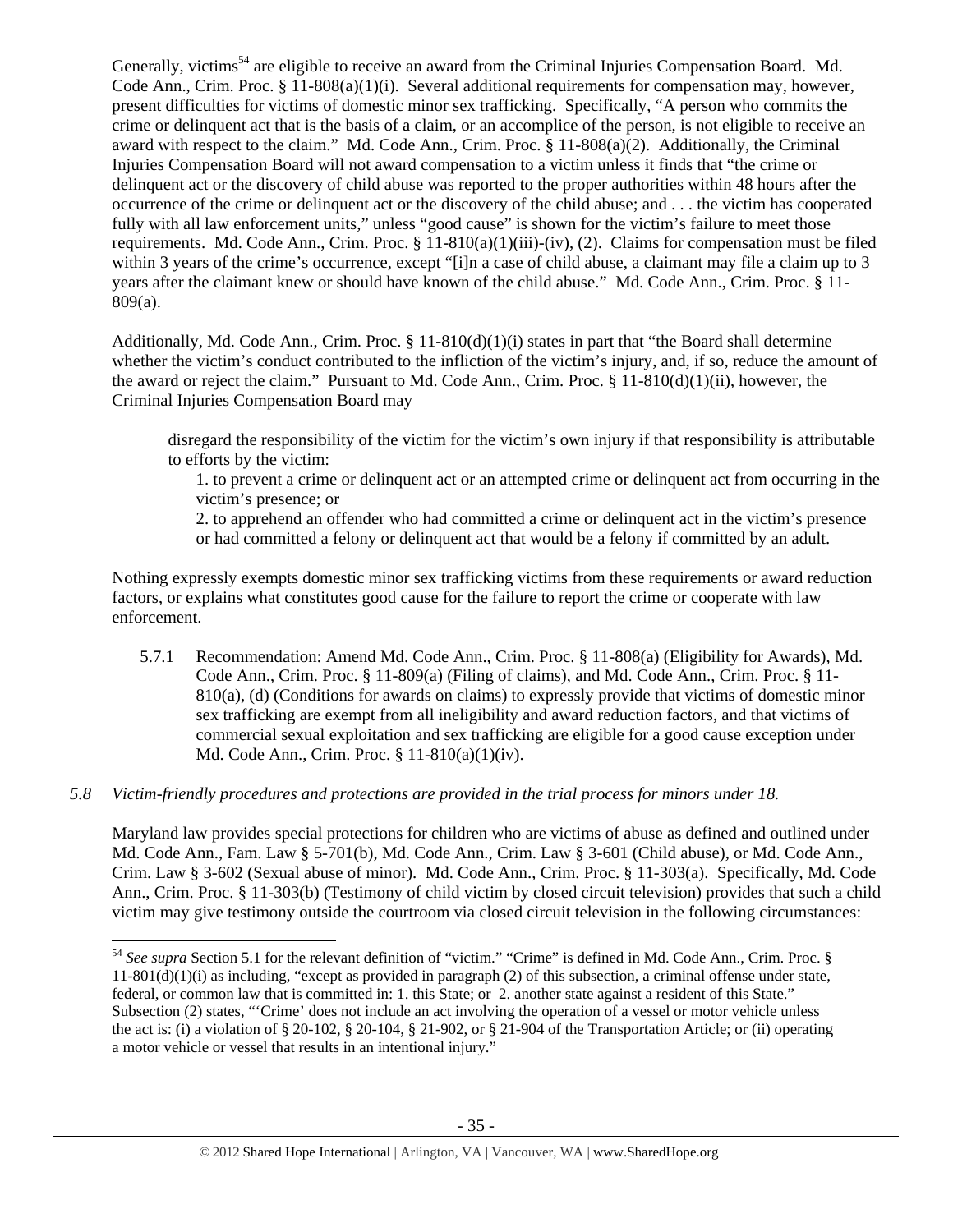(1) the court determines that testimony by the child victim in the presence of a defendant or a child respondent will result in the child victim's suffering serious emotional distress such that the child victim cannot reasonably communicate; and

(2) the testimony is taken during the proceeding.

When the court determines that the child may provide testimony via closed circuit television, only certain people may be in the room, including "subject to the Maryland Rules, any person whose presence, in the opinion of the court, contributes to the well-being of the child victim, including a person who has dealt with the child victim in a therapeutic setting concerning the abuse." Md. Code Ann., Crim. Proc. § 11-303(d)(v).

The out of court statements of a child under 13 years old who is the victim of Md. Code Ann., Crim. Law § 3- 601, Md. Code Ann., Crim. Law § 3-602, Md. Code Ann., Crim. Law §§ 3-303–3-307 (first or second degree rape or first, second, or third degree sexual offense), Md. Code Ann., Crim. Law §§ 3-309–3-312 (attempted first or second degree rape or attempted first, second, or third degree sexual offense), or who has been abused or neglected as defined under Md. Code Ann., Fam. Law § 5-701, may be admitted in court "only if the statement was made to and is offered by a person acting lawfully in the course of the person's profession when the statement was made [to a person] who is: (1) a physician; (2) a psychologist; (3) a nurse; (4) a social worker;" a specified school employee, therapist, or counselor. Md. Code Ann., Crim. Proc. § 11-304(a)–(c).

Regardless of the victim's age, pursuant to Md. Code Ann., Crim. Law § 3-319(a) (Rape and sexual offense— Admissibility of evidence),

Evidence relating to a victim's reputation for chastity or abstinence and opinion evidence relating to a victim's chastity or abstinence may not be admitted in a prosecution for:

(1) a crime specified under this subtitle or a lesser included crime;

(2) the sexual abuse of a minor under § 3-602 of this title or a lesser included crime; or

(3) the sexual abuse of a vulnerable adult under § 3-604 of this title or a lesser included crime.

Pursuant to Md. Code Ann., Crim. Law § 3-319(b),

Evidence of a specific instance of a victim's prior sexual conduct may be admitted in a prosecution described in subsection (a) of this section only if the judge finds that:

(1) the evidence is relevant;

(2) the evidence is material to a fact in issue in the case;

(3) the inflammatory or prejudicial nature of the evidence does not outweigh its probative value; and

(4) the evidence:

(i) is of the victim's past sexual conduct with the defendant;

(ii) is of a specific instance of sexual activity showing the source or origin of semen, pregnancy, disease, or trauma;

(iii) supports a claim that the victim has an ulterior motive to accuse the defendant of the crime; or

(iv) is offered for impeachment after the prosecutor has put the victim's prior sexual conduct in issue.

Human trafficking victims who testify in a prosecution under Md. Code Ann., Crim. Law § 11-303 (Human trafficking) are not provided the protection of Md. Code Ann., Crim. Law § 3-319(a) as it is not within subtitle 3 (Sexual crimes) of title 3 (Other crimes against the person). Also, Md. Code Ann., Crim. Law § 3-602 (Sexual abuse of minor) does not refer to Md. Code Ann., Crim. Law § 11-303.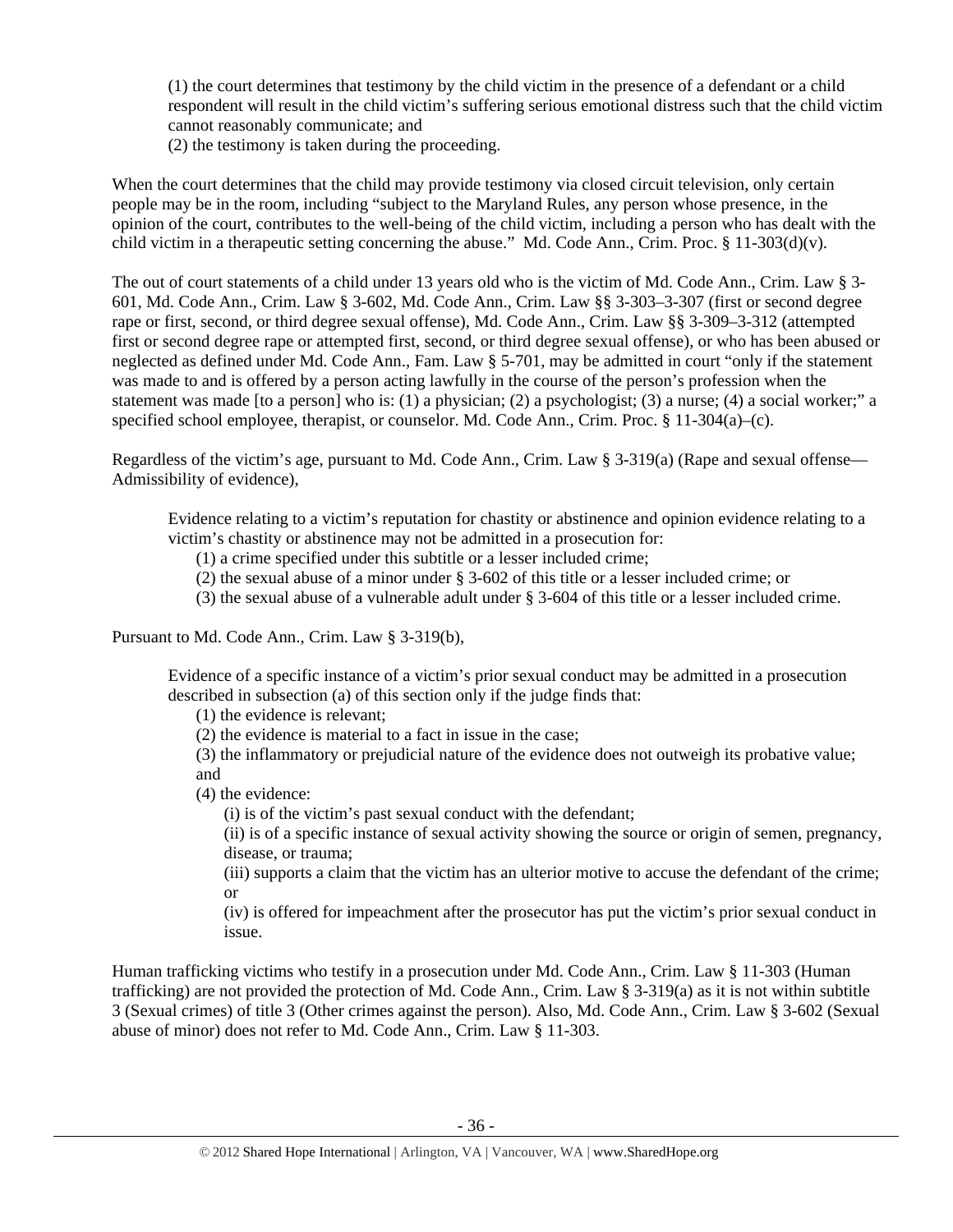- 5.8.1 Recommendation: Amend Md. Code Ann., Crim. Law § 3-319(a) (Rape and sexual offense— Admissibility of evidence) to allow the rape shield law to apply to testimony by minor victims of sex trafficking in a prosecution under Md. Code Ann., Crim. Law § 11-303 (Human trafficking).
- *5.9 Expungement or sealing of juvenile delinquency records resulting from arrests or adjudications for prostitution-related offenses committed as a result of, or in the course of, the commercial sexual exploitation of a minor is available within a reasonable time after turning 18.*

Pursuant to Md. Code Ann., Cts. & Jud.Proc. § 3-8A-27(c),

The court on its own motion or on petition, and for good cause shown, may order the court records of a child sealed, and, upon petition or on its own motion, shall order them sealed after the child has reached 21 years of age. If sealed, the court records of a child may not be opened, for any purpose, except by order of the court upon good cause shown.

Also, under Md. Code Ann., Crim. Proc. § 10-106(b) (Expungement of criminal charge transferred to juvenile court), "A person may file, and a court shall grant, a petition for expungement of a criminal charge transferred to the juvenile court under § 4-202 [Transfer of criminal cases to juvenile court] or § 4-202.2 [Transfer of case involving detained child–at sentencing] of this article."

Additionally, pursuant to Md. Code Ann., Cts. & Jud. Proc.  $\S$  3-8A-27(a)(1) (Confidentiality of records (Abrogation of amendment effective September 30, 2011)), police records concerning children are "confidential and shall be maintained separate from those of adults. [Their] contents may not be divulged, by subpoena or otherwise, except by order of the court upon good cause shown or as otherwise provided in § 7-303 of the Education Article [Arrest for reportable offense]." Also, a child's court records "may not be divulged, by subpoena or otherwise, except by order of the court upon good cause shown or as provided in Sections 7-303 and 22-309 [Cooperation] of the Education Article." Md. Code Ann., Cts. & Jud. Proc. § 3-8A-27(b)(1).

*5.10 Victim restitution and civil remedies for victims of domestic minor sex trafficking or commercial sexual exploitation of children (CSEC) are authorized by law.* 

Pursuant to Md. Code Ann., Crim. Proc. § 11-603(b) (Restitution determination), "A victim is presumed to have a right to restitution under subsection (a) of this section if: (1) the victim or the State requests restitution; and (2) the court is presented with competent evidence of any item listed in subsection (a) of this section." However, a restitution order is not mandatory. Md. Code Ann., Crim. Proc. § 11-603(a) provides that a court *may* order restitution if any of the following circumstances exist:

(1) as a direct result of the crime or delinquent act, property of the victim was stolen, damaged, destroyed, converted, or unlawfully obtained, or its value substantially decreased;

- (2) as a direct result of the crime or delinquent act, the victim suffered:
	- (i) actual medical, dental, hospital, counseling, funeral, or burial expenses or losses;
	- (ii) direct out-of-pocket loss;
	- (iii) loss of earnings; or
	- (iv) expenses incurred with rehabilitation;
	- . . . .

If the court orders the defendant to pay restitution, the court may also enter "an immediate and continuing earnings withholding order" and specify an amount employers of the defendant must withhold and pay to the appropriate governmental entity. Md. Code. Ann., Crim. Proc. § 11-617(a)(1), (d).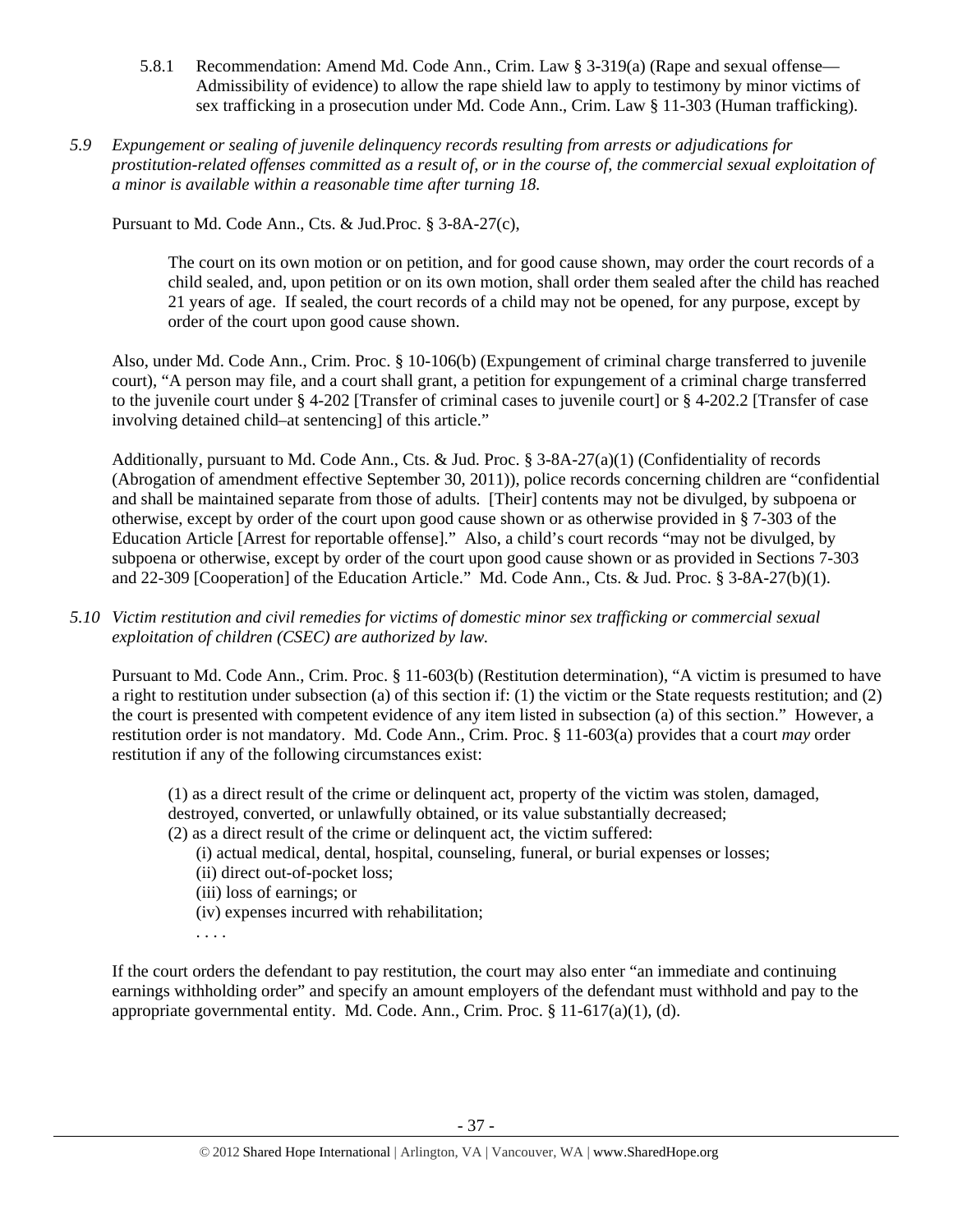- 5.10.1 Recommendation: Amend Md. Code Ann., Crim. Proc. § 11-603 to provide for mandatory restitution for victims of human trafficking or CSEC offenses.
- *5.11 Statutes of limitations for civil and criminal actions for child sex trafficking or commercial sexual exploitation of children (CSEC) offenses are eliminated or lengthened sufficiently to allow prosecutors and victims a realistic opportunity to pursue criminal action and legal remedies.*

Maryland law does not require prosecutions for felony offenses to be commenced within any designated time period.<sup>55</sup> Pursuant to Md. Code Ann., Cts. & Jud. Proc. § 5-106(a) (Prosecutions for misdemeanors; manslaughter by automobile, motorboat, etc.; homicide by motor vehicle), however, prosecutions for misdemeanors must be commenced within 1 year of the crime's occurrence, except, pursuant to subsection (b), "if a statute provides that a misdemeanor is punishable by imprisonment in the penitentiary or that a person is subject to this subsection [Md. Code Ann., Cts. & Jud. Proc. § 5-106(b)] . . . [t]he State may institute a prosecution for the misdemeanor at any time." Md. Code Ann., Cts. & Jud. Proc. § 5-106(b). Statutes subject to this exception include the following: Md. Code Ann., Crim. Law § 11-303(a) (Human trafficking), Md. Code Ann., Crim. Law § 11-304 (Receiving earnings of prostitute), Md. Code Ann., Crim. Law § 11-305 (Abduction of child under 16), and Md. Code Ann., Crim. Law § 3-603 (Sale of minor). Md. Code Ann., Crim. Law §§ 11- 303(c)(1)(ii), 11-304(c), 11-305(c), 3-603(c). Prosecution under Md. Code Ann., Crim Law § 11-208 (Possession of visual representation of child under 16 engaged in certain sexual acts), however, must be brought within two years of the alleged crime. Md. Code Ann., Cts. & Jud. Proc.  $\S$  5-106(bb).<sup>56</sup>

Prosecutions or suits for a "fine, penalty, or forfeiture" must be commenced within 1 year of the commission of the crime. Md. Code Ann., Cts. & Jud. Proc. § 5-107.

Pursuant to Md. Code Ann., Cts. & Jud. Proc. § 5-117(b) (Actions arising from alleged sexual abuse), "[a]n action for damages arising out of an alleged incident  $\ldots$  of sexual abuse<sup>57</sup> that occurred while the victim was a minor" must be commenced within 7 years from "the date that the victim attains the age of majority." Other civil actions generally are subject to a 3 year statute of limitations. Md. Code Ann., Cts. & Jud. Proc. § 5-101.

<sup>55</sup> Clark v. State, 774 A.2d 1136, 1144 n.8 (Md. 2001) ("Maryland has no statute of limitations on felonies or penitentiary misdemeanors beyond that imposed by the life of the offender.").

 $56$  Here and elsewhere in this report that Md. Code Ann., Cts. & Jud. Proc. § 5-106 is quoted or cited, it has been updated to reflect amendments added by the passage of House Bill 349. 2012 Md. Sess. Laws, 1732, 1734 (effective October 1, 2012).

<sup>57</sup> *See supra* note 53.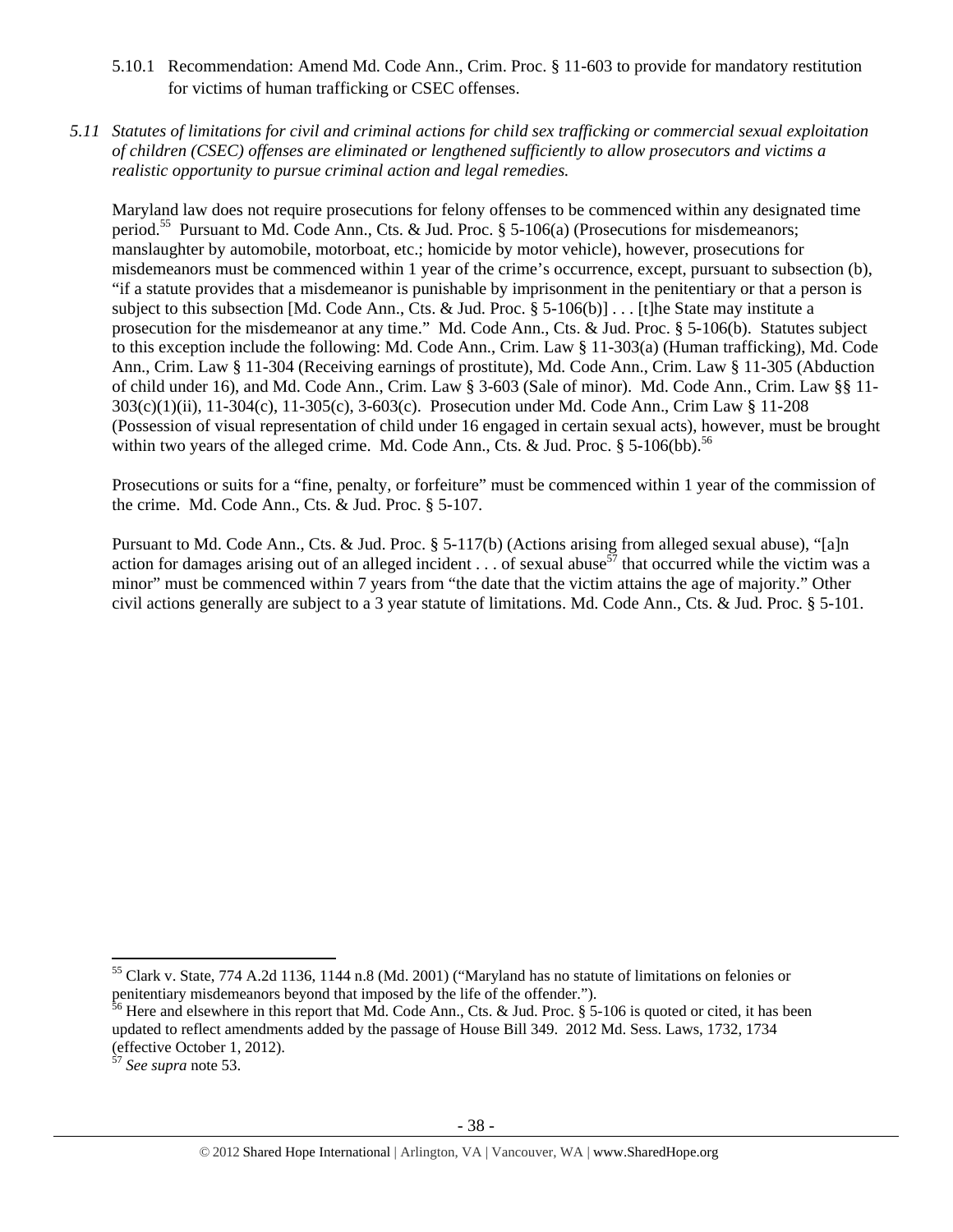#### **FRAMEWORK ISSUE 6: CRIMINAL JUSTICE TOOLS FOR INVESTIGATION AND PROSECUTIONS**

## *Legal Components:*

- *6.1 Training on human trafficking and domestic minor sex trafficking for law enforcement is statutorily mandated.*
- *6.2 Single party consent to audio-taping is permitted in law enforcement investigations.*
- *6.3 Wiretapping is an available tool to investigate domestic minor sex trafficking.*
- *6.4 Using a law enforcement decoy posing as a minor to investigate buying or selling of commercial sex acts is not a defense to soliciting, purchasing, or selling sex with a minor.*
- *6.5 Using the Internet to investigate buyers and traffickers is a permissible investigative technique.*
- *6.6 Law enforcement and child welfare agencies are mandated to promptly report missing and recovered children.*

*\_\_\_\_\_\_\_\_\_\_\_\_\_\_\_\_\_\_\_\_\_\_\_\_\_\_\_\_\_\_\_\_\_\_\_\_\_\_\_\_\_\_\_\_\_\_\_\_\_\_\_\_\_\_\_\_\_\_\_\_\_\_\_\_\_\_\_\_\_\_\_\_\_\_\_\_\_\_\_\_\_\_\_\_\_\_\_\_\_\_\_\_\_\_* 

# *Legal Analysis:*

*6.1 Training on human trafficking and domestic minor sex trafficking for law enforcement is statutorily mandated.*

Maryland has established a Police Training Commission. Md. Code Ann., Pub. Safety § 3-202. Under Md. Code Ann., Pub. Safety § 3-207(5), the Police Training Commission has the authority

(5) to establish the following for police training schools:

# (i) curriculum;

- (ii) minimum courses of study;
- (iii) attendance requirements;
- (iv) eligibility requirements;
- (v) equipment and facilities;
- (vi) standards of operation; and
- (vii) minimum qualifications for instructors.

While Maryland law does not specifically mandate training on human trafficking and domestic minor sex trafficking, Maryland's Department of Public Safety & Correctional Services have previously instituted training regarding domestic violence and victims' issues.<sup>58</sup> Furthermore, training regarding "the criminal laws concerning rape and sexual offenses, including the sexual abuse and exploitation of children and related evidentiary procedures" and the treatment of victims and victims' services is mandated pursuant to Md. Code Ann., Pub. Safety § 3-207(6)(i). Although Maryland law enforcement officers must complete minimum training requirements as specified in Md. Code Regs. 12.04.01.09(A) (Minimum Standards for Entrance-Level Training for Police Officers) to be certified as police officers, nothing in the entrance-level program mandates law enforcement to receive training regarding human trafficking, domestic minor sex trafficking, or the sexual abuse or exploitation of children. Md. Code Regs. 12.04.01.09(A), (C)(1).

6.1.1 Recommendation: Amend Md. Code Ann., Pub. Safety § 3-207 (General powers and duties of Commission) and Md. Code Regs. 12.04.01.09(C) (Minimum standards for entrance-level training for police officers) to expressly mandate training for law enforcement on human trafficking and domestic minor sex trafficking.

 <sup>58</sup> *See Victim Services*, DEPT. OF PUB. SAFETY & CORRECTIONAL SERVS.,

http://www.dpscs.state.md.us/initiatives/bhc/index\_BHC\_vs-new.shtml#one (last visited Aug. 11, 2011).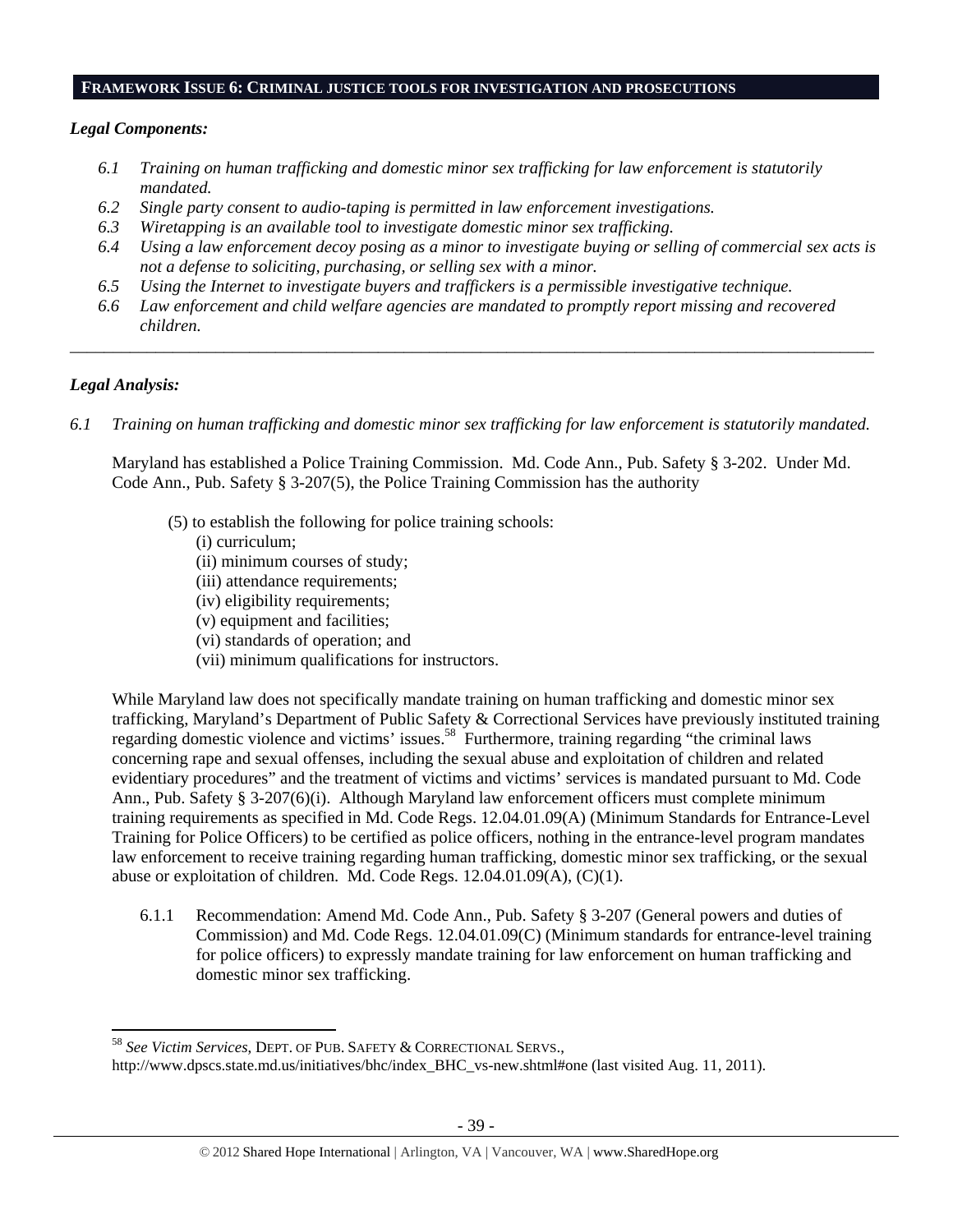# *6.2 Single party consent to audiotaping is permitted in law enforcement investigations.*

Md. Code Ann., Cts. & Jud. Proc. § 10-402(a)(1) (Interception of communications generally; divulging contents of communications; violations of subtitle) states that "[e]xcept as otherwise specifically provided in this subtitle it is unlawful for any person to: (1) Willfully intercept, endeavor to intercept, or procure any other person to intercept or endeavor to intercept, any wire, oral, or electronic communication." A conviction is a felony punishable by imprisonment up to 5 years, a fine not to exceed \$ 10,000, or both. Md. Code Ann., Cts. & Jud. Proc. § 10-402(b).

However, a law enforcement officer is allowed to use "body wires" to intercept an oral communication where "there is reasonable cause to believe that a law enforcement officer's safety may be in jeopardy;" however, such communications "may not be recorded, and may not be used against the defendant in a criminal proceeding." Md. Code Ann, Cts. & Jud. Proc. § 10-402(c)(6)

# *6.3 Wiretapping is an available tool to investigate domestic minor sex trafficking.*

Md. Code Ann., Cts. & Jud. Proc. § 10-402 (Interception of communications generally; divulging contents of communications; violations of subtitle) makes it unlawful, unless an exception is provided in the statute, for a person to "[w]illfully intercept, endeavor to intercept, or procure any other person to intercept or endeavor to intercept, any wire, oral, or electronic communication" without the consent of both parties. Md. Code Ann., Cts. & Jud. Proc. § 10-402(a)(1), (c)(3). A conviction under this statute is a felony punishable by imprisonment up to 5 years, a fine not to exceed \$10,000, or both. Md. Code Ann., Cts. & Jud. Proc. § 10-402(b).

However, Md. Code Ann., Cts. & Jud. Proc. § 10-406<sup>59</sup> (Attorney General, State Prosecutor or State's Attorney may apply for order authorizing interception) provides that a court may enter an order allowing law enforcement to intercept communications of non-consenting parties in investigating certain enumerated crimes. Specifically, Md. Code Ann., Cts. & Jud. Proc. § 10-406(a) states,

The Attorney General, State Prosecutor, or any State's Attorney may apply to a judge of competent jurisdiction, and the judge, in accordance with the provisions of Md. Code Ann., Cts. & Jud. Proc. § 10-408 of this subtitle, may grant an order authorizing the interception of wire, oral, or electronic communications by investigative or law enforcement officers when the interception may provide or has provided evidence of the commission of:

- (2) Kidnapping;
- (3) Rape;

. . .

- (4) A sexual offense in the first or second degree;
- (5) Child abuse in the first or second degree;
- (6) Child pornography under § 11-207, § 11-208, or § 11-208.1 of the Criminal Law Article; . . .
- (15) A human trafficking offense under § 11-303 of the Criminal Law Article;
- (16) Sexual solicitation of a minor under § 3-324 of the Criminal Law Article;
- (18) Sexual abuse of a minor under § 3-602 of the Criminal Law Article; [or]
- . . . .

. . .

<sup>&</sup>lt;sup>59</sup> Here and elsewhere in this report that Md. Code Ann., Cts. & Jud. Proc. § 10-406 is quoted or cited, it has been updated to reflect amendments added by the passage of Senate Bill 398. 2012 Md. Sess. Laws, ch. 369 (effective October 1, 2012).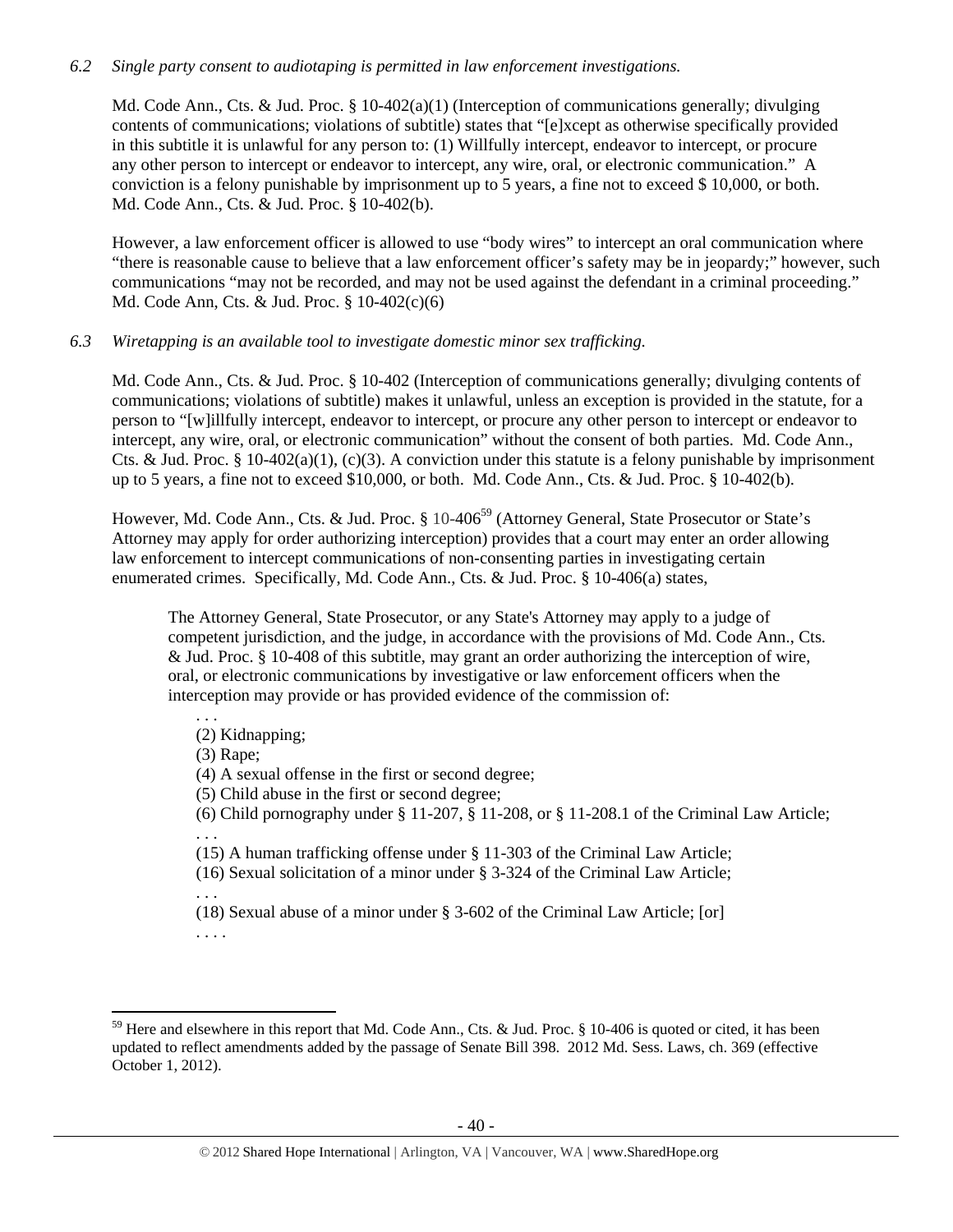(20) A conspiracy or solicitation to commit an offense listed in items (1) through (19) of this subsection.

Md. Code Ann., Cts. & Jud. Proc. § 10-406(b) provides that "[n]o application or order shall be required if the interception is lawful under the provisions of Md. Code Ann., Cts. & Jud. Proc. § 10-402(c) of this subtitle." Md. Code Ann., Cts. & Jud. Proc.  $\S$  10-402(c)(2) permits interceptions when "[t]he investigative or law enforcement officer or other person is a party to the communication; or . . . [o]ne of the parties to the communication has given prior consent to the interception," and the officer is investigating certain criminal activity.

*6.4 Using a law enforcement decoy posing as a minor to investigate buying or selling of commercial sex acts is not a defense to soliciting, purchasing, or selling sex with a minor.* 

The use of a decoy by law enforcement in the investigating prostitution or sex trafficking is not a defense under Maryland law. Md. Code Ann., Crim. Law § 3-324(b) (Sexual solicitation of minor) states,

A person may not, with the intent to commit a violation of § 3-304 [Rape in the second degree], § 3-306 [Sexual offense in the second degree], or § 3-307 [Sexual offense in the third degree] of this subtitle or § 11-304 [Receiving earnings of prostitute], § 11-305 [Abduction of child under 16], or § 11-306 [House of prostitution] of this article, knowingly solicit<sup>60</sup> a minor, or a law enforcement officer posing as a minor, to engage in activities that would be unlawful for the person to engage in under § 3-304, § 3-306, or § 3-307 of this subtitle or § 11-304, § 11-305, or § 11-306 of this article.

- 6.4.1 Recommendation: Amend Md. Code Ann., Crim. Law § 3-324 (Sexual solicitation of minor) to expressly provide that the use of a decoy by law enforcement in the investigation of human trafficking is not a defense to prosecution by including Md. Code Ann., Crim. Law § 11-303 (Human trafficking) as an enumerated predicate offense.
- *6.5 Using the Internet to investigate buyers and traffickers is a permissible investigative technique.*

Using of the Internet to investigate buyers and traffickers appears to be a permissible investigative technique under Maryland law. Md. Code Ann., Crim. Law § 3-324(b) (Sexual solicitation of minor) states,

A person may not, with the intent to commit a violation of § 3-304 [Rape in the second degree], § 3-306 [Sexual offense in the second degree], or § 3-307 [Sexual offense in the third degree] of this subtitle or § 11-304 [Receiving earnings of prostitute], § 11-305 [Abduction of child under 16], or § 11-306 [House of prostitution] of this article, knowingly solicit a . . . law enforcement officer posing as a minor, to engage in activities that would be unlawful for the person to engage in under § 3-304, § 3- 306, or § 3-307 of this subtitle or § 11-304, § 11-305, or § 11-306 of this article.

The definition of "solicit" includes "to command, authorize, urge, entice, request, or advise a person by any means, including: . . . (6) by computer or Internet." Md. Code Ann., Crim. Law § 3-324(a)(6).

- 6.5.1 Recommendation: Amend Md. Code Ann., Crim. Law § 3-324 (Sexual solicitation of minor) to include Md. Code Ann., Crim. Law § 11-303 (Human trafficking) as an enumerated predicate offense.
- *6.6 Law enforcement and child welfare agencies are mandated to promptly report missing and recovered children.*

 <sup>60</sup> *See supra* Section 1.2 for discussion of the definition of "solicit."